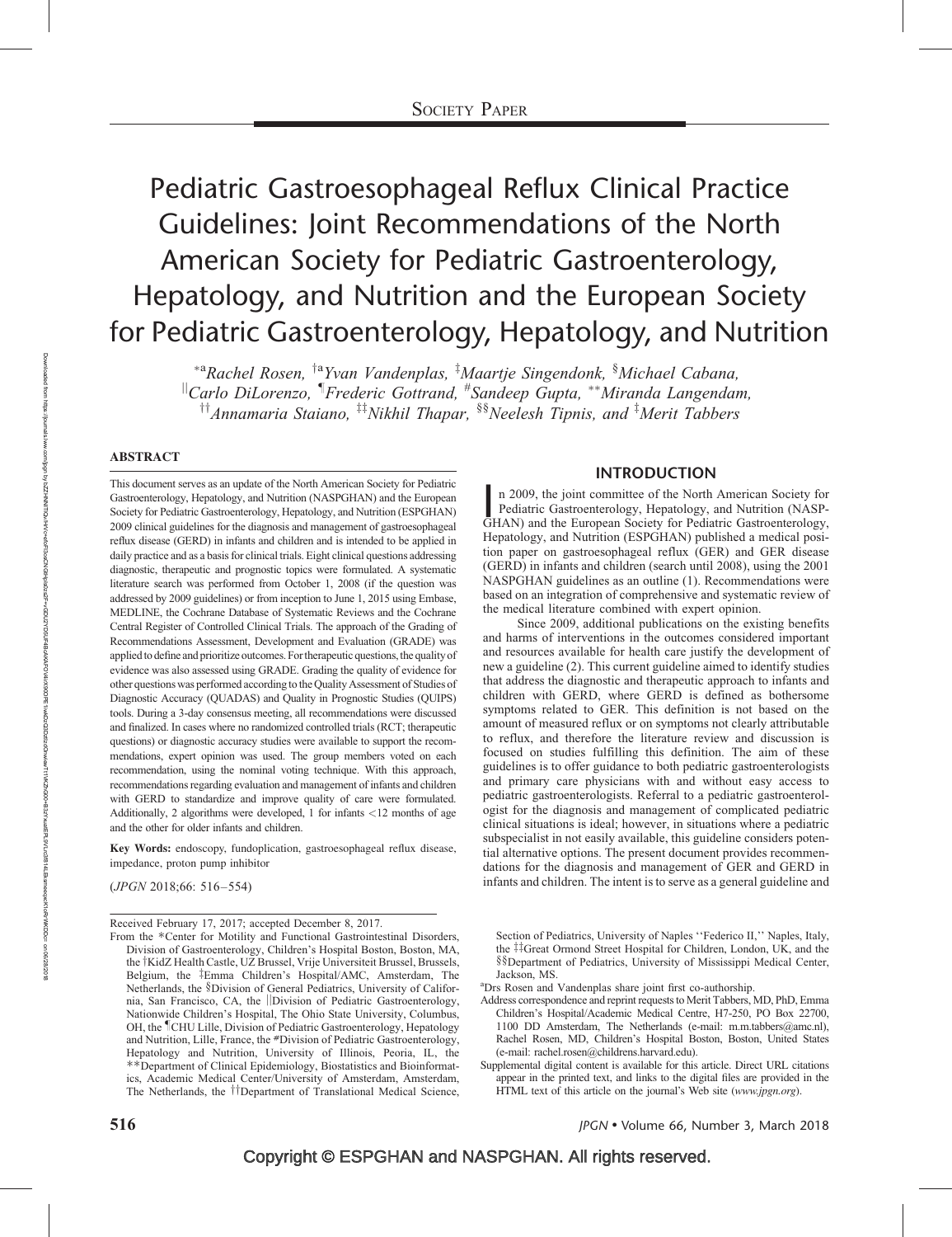should not be considered a substitute for clinical judgment or as a protocol applicable to all patients.

This set of guidelines differs from the 2009 guidelines in several ways: (1) it focuses on reducing acid suppression whenever possible with short empiric trials of 4 to 8 weeks recommended for GERD symptoms; (2) it shifts away from attributing respiratory and laryngeal symptoms to GER; (3) it adds an algorithm for typical symptoms to incorporate reflux testing to further characterize patients to differentiate patients with reflux based diagnoses versus functional diagnoses; and (4) it adds a recommendation for change of formula to a protein hydrolysate or amino acid based formula before acid suppression in infants.

### **METHODS**

This project started in March 2015 with a literature search for international guidelines concerning pediatric GERD. This search identified 2 guidelines; that is, the 2009 guidelines of the NASP-GHAN/ESPGHAN and the more recent 2015 National Institute for Health and Care Excellence (NICE) guideline (1,3). Two reviewers (M.T. and M.S.) independently appraised guideline quality using the 23-item AGREE-II instrument, which rates reporting of the guidance development across 6 domains: scope and purpose, stakeholder involvement, rigor of development, clarity of presentation, applicability, and editorial independence (available online through: [http://www.agreetrust.org/wp-content/uploads/2013/10/AGREE-II-](http://www.agreetrust.org/wp-content/uploads/2013/10/AGREE-II-Users-Manual-and-23-item-Instrument_2009_UPDATE_2013.pdf)[Users-Manual-and-23-item-Instrument\\_2009\\_UPDATE\\_2013.pdf](http://www.agreetrust.org/wp-content/uploads/2013/10/AGREE-II-Users-Manual-and-23-item-Instrument_2009_UPDATE_2013.pdf) (4). Total scores were calculated as standardized averages by domain. In conclusion, the NASPGHAN/ESPGHAN 2009 guidelines were considered of poor overall quality, lacking of appropriate guideline development methodology (ie, due to no clear description of aims and purpose of guideline, target population(s) and outcome measures; lack of reproducibility and complexity of data representation). The 2015 NICE guidelines were considered to overall be of high quality.

The working group agreed that many statements and recommendations of the 2009 guidelines are largely still applicable, despite its limitations in methodology. It was therefore decided to use relevant and applicable information from the 2009 guidelines in the development of this present document. The updating process was then performed by using the approach of the Grading of Recommendations, Assessment, Development, and Evaluation (GRADE) from October 1, 2008 onward (the end of the 2009 guideline's literature search) (5).

Using this approach, the project started by formulating 8 clinical questions. Questions were chosen first to update the topics already addressed by the 2009 ESPGHAN/NASPGHAN GERD guidelines. Second, additional (sub)questions were determined by

Guideline development was financially supported by NASPGHAN and ESPGHAN. R.R. received funding though the NIH (R01DK097112). This work was not through the Wellcome Trust; Howard Hughes Medical Institute (HHMI). C.D.L. is a consultant for Allergan, QOL, IBHealth, Nestle´ and Merck. Y.V. has participated as a clinical investigator, and/or advisory board member, and/or consultant, and/or speaker for Abbott Nutrition, Aspen, Biogaia, Biocodex, Danone, Hero, Hypocrata, Mead Johnson Nutrition, Merck, Nestle Nutrition Institute, Nutricia, Olygose, Orafti, Phacobel, Rontis, Sari Husada, United Pharmaceuticals, Wyeth and Yakult. M.C. is a consultant for Abbott Nutrition, Biogaia, Nestec, Mead Johnson Nutrition, Merck Wyeth and Yakult. S.G. is a consultant for Recepots and QOL. F.G. is a consultant for Nestle´, Nutricia and Halyard. A.S. has participated as a clinical investigator, and/or advisory board member, and/or consultant, and/or speaker for Aboca, Angelini, Danone, D.M.G. Italy, Menarini, Miltè, Nestlé, Sucampo, Valeas. N.Th. is a consultant for Danone, Nutricia, Shire Movetis and Sucampo. N.Ti. is a consultant for Rock West Medical and Sucampo. The other authors report no conflicts of interest.

www.jpgn.org  $517$ 

consensus agreement on current gaps in knowledge on diagnosis and management of pediatric GERD. After the questions were formulated, the guidelines committee was subdivided into groups that dealt with each question separately. Questions 1, 2, and 8 were answered based on expert opinions and earlier published guidelines and literature relevant to the research question (1,3). Questions 3, 4, 5, 6, and 7 were answered using the results of systematic literature searches. Two algorithms, 1 for infants and 1 for children, for the diagnostic and therapeutic work-up for GERD were developed (Algorithm 1 and 2, respectively).

#### Overview of the Clinical Research Questions

| <b>Ouestion 1:</b> | What is the definition of GER/GERD in infants and children<br>$0-18$ years?                                                                                     |
|--------------------|-----------------------------------------------------------------------------------------------------------------------------------------------------------------|
| <b>Ouestion 2:</b> | What are the "red flag" findings and diagnostic clues to<br>distinguish infants and children with GERD (or conditions<br>other than GERD), from GER?            |
| <b>Ouestion 3:</b> | What diagnostic interventions have additional value to<br>history taking and physical examination in infants and<br>children with suspected GERD?               |
| Question 4:        | What non-pharmacologic treatment options are effective and<br>safe for the reduction of signs and symptoms of GERD?                                             |
| Question 5:        | What are effective and safe pharmacologic treatment options<br>for the reduction of signs and symptoms of GERD                                                  |
| <b>Ouestion 6:</b> | Which infants and children would benefit from surgical<br>treatment such as fundoplication and what are the<br>efficacies of other surgical therapies for GERD? |
| <b>Ouestion 7:</b> | What is the prognosis of GERD in infants and children and<br>what are prognostic factors?                                                                       |
| Question 8:        | What is the appropriate evaluation of infants and children $0-$<br>18 years with GERD refractory to non-pharmacological<br>and pharmacological treatment?       |

 $H2 =$  histamine receptor  $H2$ ;  $pH-MII = pH$  multichannel intraluminal  $impedance$ ;  $PPI = proton pump inhibitor$ .

#### Literature search:

Systematic literature searches were performed by a clinical librarian. The Embase, MEDLINE, PubMed and the Cochrane Database of Systematic Reviews and the Cochrane Central Register of Controlled Clinical Trials databases were searched from October 1, 2008 or from inception for those aspects not addressed in the 2009 guideline, to June 1, 2015. Searches were also conducted from inception in case of large inconsistency in findings in comparison to findings of the 2009 guidelines.

Inclusion criteria were as follows (all inclusion criteria relevant to the research question to be met):

- R.R., MD, MPH, is an expert in gastroesophageal reflux disease and aerodigestive disorders. Y.V., MD, PhD, is an expert in gastroesophageal reflux disease. M.S., MD, is an expert in esophageal physiology. M.C., MD, is a pediatrician with expertise in consensus guideline. C.D.L., MD, is an expert in pediatric motility disorders and gastroesophageal reflux disease. F.G., MD, is an expert in esophagitis and gastroesophageal reflux disease. S.G., MD, is an expert in esophageal diseases.
- M.L., PhD, is aguideline methodologist. A.S., MD, is an expert in pediatric motility disorders and gastroesophageal reflux disease. N.T., MD, is an expert in pediatric motility disorders. N.T., MD, is an expert in pediatric motility disorders. M.T., MD, PhD, is an expert in gastroesophageal reflux disease.
- ESPGHAN and NASPGHAN is not responsible for the practices of physicians and provides guidelines and position papers as indicators of best practice only. Diagnosis and treatment is at the discretion of physicians.
- Copyright  $\odot$  2018 by European Society for Pediatric Gastroenterology, Hepatology, and Nutrition and North American Society for Pediatric Gastroenterology, Hepatology, and Nutrition
- DOI: [10.1097/MPG.0000000000001889](http://dx.doi.org/10.1097/MPG.0000000000001889)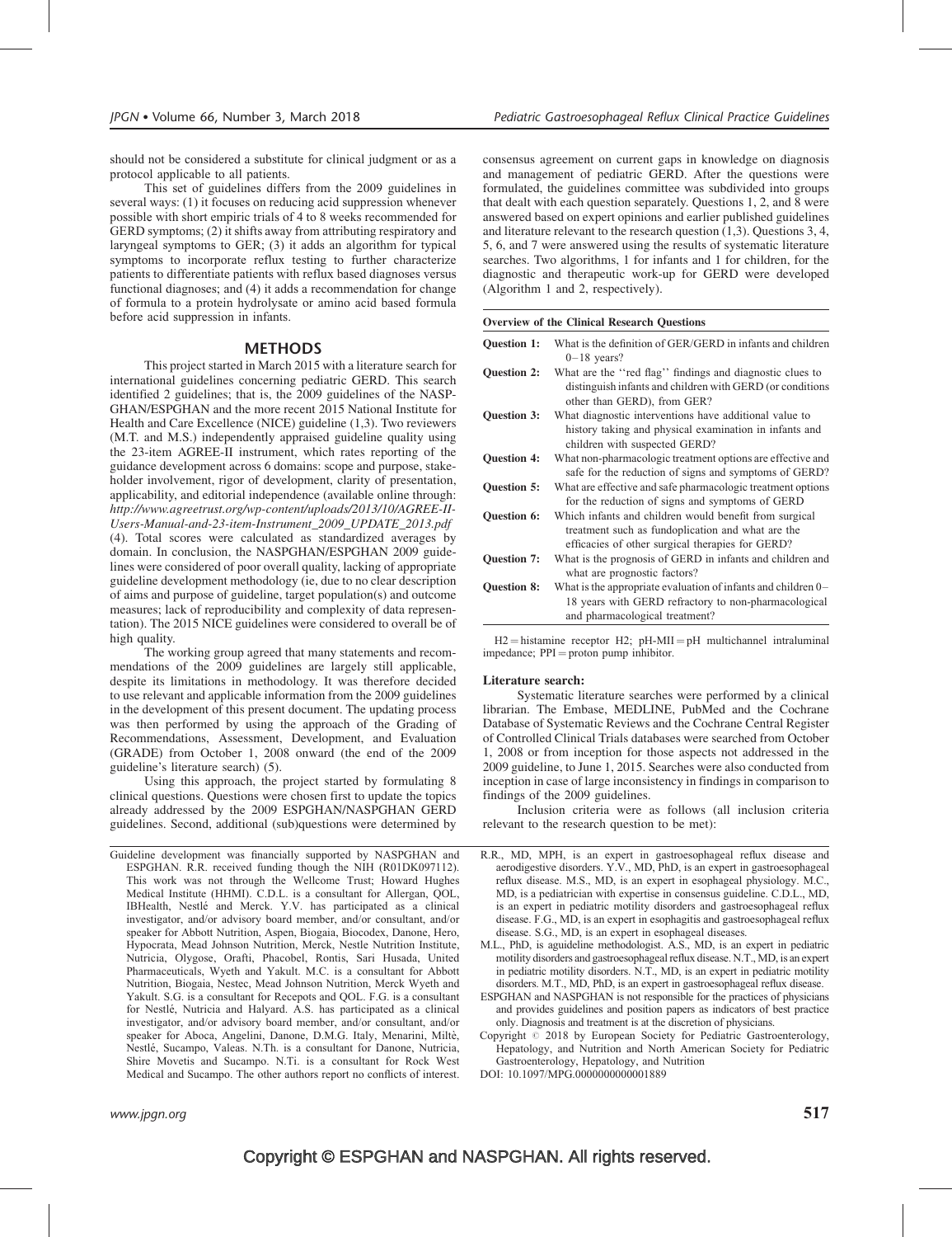- 1. Study population consisting of children aged 0 to 18 years with GER(D). The key words to describe GERD were ''Gastroesophageal Reflux'' and its abbreviations, ''gastric acid reflux'' and ''esophagitis'', taking into account differences in British and American spelling. Additionally, a clear definition of GER(D) had to be provided by the authors.
- 2. To evaluate the value of tests in diagnosing GERD (question 2), the following inclusion criteria were used: systematic reviews and original studies related to the diagnostic accuracy of the specific tests. The reference standard for GERD had to be defined by the authors in terms of findings at history and physical exam.
- 3. In studies evaluating the effect of treatments or interventions for GERD (questions 4, 5, 6) the following inclusion criteria were used: systematic reviews of randomized controlled trials (RCT) and/or RCTs containing at least 10 individuals per arm.
- 4. In studies evaluating the outcome of GERD (question 7), the following inclusion criteria were used: systematic reviews of prospective or retrospective controlled studies, one of the aims of the study was to evaluate the prognosis and clinical course of GERD expressed as duration or recurrence of GERD and determinants that influence prognosis, baseline measurement of at least one of the outcomes of the research population should be provided and a follow-up of at least 8 weeks was required.

Additional strategies to identify studies involved searching the reference lists of review articles. No language restriction was applied. In addition, all guideline members were asked to search the literature with respect to their assigned topics in order to possibly uncover further studies that may have been missed by the former search.

### Special Considerations and Limitations

Because GERD was defined as the presence of bothersome symptoms related to the passage of gastric contents from the stomach into the esophagus and the included studies needed to use symptom resolution as an outcome as part of one of the predefined outcome measures, no extraesophageal studies met the inclusion criteria using the GRADE methodology. However, because extraesophageal symptoms are a primary reason for referral to pediatric gastroenterologists, whenever possible a narrative review of the literature was included on this topic to provide clinical guidance for the diagnosis and management of these patients.

### Selection of Outcome Measures

The GRADE approach was used to identify outcome measures for the research questions (5). A draft version was circulated by M.T. and M.S., and every workgroup member was allowed to add outcomes. Group members were asked to rate relative importance of the outcomes on a 9-point scale: limited  $(1-3)$ , important but not critical  $(4-6)$ , or critical  $(7-9)$  for decision making. The workgroup members were also asked to discuss personal experience and to discuss outcome measures of interest with their patients in daily practice. Finally 8 outcome measures were selected: esophagitis (endoscopic/histologic), complications of GERD (Barrett metaplasia, esophageal stenosis, and others as specified by authors), GERD related signs and symptoms (assessed by the I-GERQ-R instrument (6)), quality of life (both parent and patient reported when applicable), crying and distress (parent reported), visible vomiting and/or regurgitation (both parent and patient reported when applicable), heartburn (both parent and patient reported when applicable), and side effects of treatment. All outcome measures were considered of

critical importance based on the mean scores of the guidelines group members.

### Levels and Quality of Evidence, Grade of Recommendations

Levels of evidence and quality of evidence were assessed using the Quality Assessment of Studies of Diagnostic Accuracy (QUADAS; diagnostic questions) and the GRADE system (Cochrane Risk of Bias Tool; therapeutic questions) and are summarized in the appendices (7). The items in the QUADAS tool include patient spectrum, reference standard, disease progression bias, verification bias, review bias, clinical review bias, incorporation bias, test execution, study withdrawals, and indeterminate results. The QUADAS tool is presented together with recommendations for scoring each of the items included. To assess risk of bias of studies evaluating the outcome of GERD the Quality in Prognostic Studies (QUIPS) tool was used by 2 reviewers (MT and ML) (7–9). The QUIPS tool assesses risk of bias in 6 domains: study participation, study attrition, prognostic factor measurement, outcome measurement, study confounding and statistical analysis and presentation. Ratings of the quality of evidence for each statement are based on the grading of the literature. For the diagnostic and prognostic questions, for which the GRADE approach is still in development, conclusions were formulated taking into account overall risk of bias. The results of the risk of bias and quality of the evidence assessment are summarized in Appendices C and D.

### Therapeutic Questions (Question 4 and 5)

Using the GRADE system, the quality of evidence for therapeutic interventions was graded as follows:

- High: Further research is unlikely to change our confidence in the estimate of effect.
- Moderate: Further research is likely to have an important impact on our confidence in the estimate of effect and may change the estimate.
- Low: Further research is very likely to have an important impact on our confidence in the estimate of effect and may change the estimate.
- Very low: Any estimate of effect is uncertain.

Strength of recommendations was defined as follows:

Strong: when the desirable effects of an intervention clearly outweigh the undesirable effects, or they clearly do not. Strong recommendations are formulated as ''the working group recommends (...).''

Weak: when the tradeoffs are less certain (either because of the low quality of evidence or because the evidence suggests that desirable and undesirable effects are closely balanced). Weak recommendations are formulated as ''the working group suggests  $(\ldots)$ ."

A summary of the definitions and recommendations is provided at the end of this document.

### Non-therapeutic Questions (Question 3)

Because of a lack of a validated method for determining the strength of the recommendation for questions other than therapy, we elected to classify recommendations based on the quality of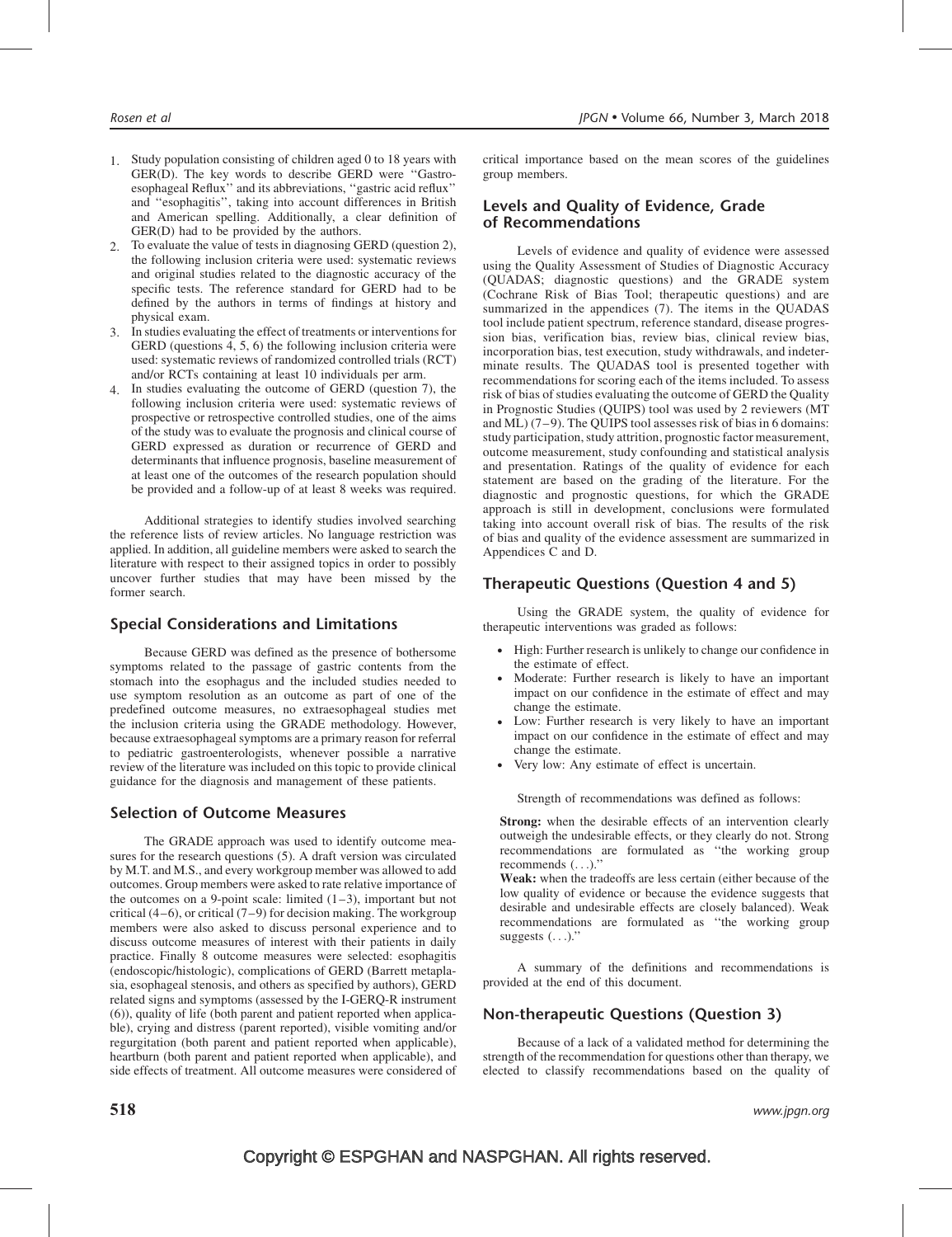available evidence including the methodology and outcomes assessed. We categorized the evidence as:

Strong: if there were adequately powered, prospective studies supporting the conclusions.

Moderate: if there were large retrospective studies or small prospective studies supporting the evidence.

Weak: if there were only retrospective studies or expert opinion supporting the results.

### Consensus Meeting and Voting

A 3-day consensus meeting was held in April 2016 (Keflavik, Iceland) in order to achieve consensus on and formulate all recommendations. Each subgroup presented the recommendations during these consensus meetings, wherein these were discussed and modified according to the comments of the attendees. Committee members with conflict of interest with a specific topic excused themselves from the discussion of that topic.

Consensus was formally achieved through nominal group technique, a structured quantitative method. The group anonymously voted on each recommendation. A 9-point scale was used (1 = strongly disagree to 9 = fully agree), and votes are reported for each recommendation. Consensus was reached if  $>75\%$  of the working group members voted  $>6$ . The consensus was reached for all of the questions. The final draft of the guidelines was sent to all of the committee members for approval in November 2016 (Figs. 1–5).

### QUESTION 1: WHAT IS THE DEFINITION OF PEDIATRIC GASTROESOPHAGEAL REFLUX DISEASE?

A definition of gastroesophageal reflux (GER) and gastroesophageal reflux disease (GERD) specific to the pediatric population was developed in 2009 as an international consensus document, based on evidence reviewed from pediatric studies (10). This document was developed in recognition of the special clinical and scientific needs of the pediatric population, not fully addressed by the Montreal consensus document on the adult definition and classification of GERD) (11). Both documents define GER as the passage of gastri contents into the esophagus with or without regurgitation and/or vomiting. GER is considered



FIGURE 1. Flow-chart to identify articles related to diagnostic testing.

www.jpgn.org  $519$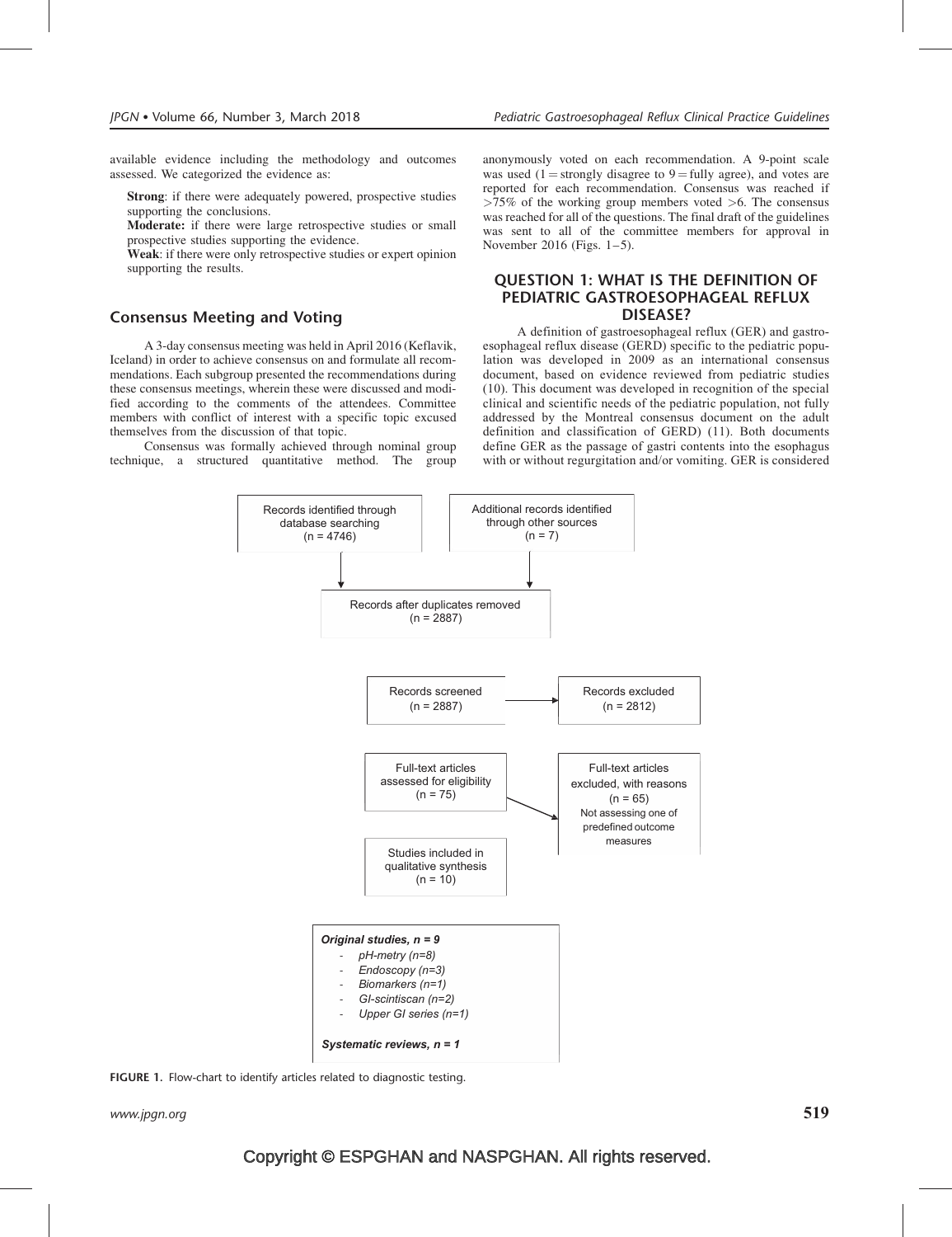

FIGURE 2. Flow-chart to identify articles related to non-pharmacologic therapies.

to be pathologic and referred to as GERD when the reflux leads to troublesome symptoms and/or complications, such as esophagitis or stricturing.

This definition of GERD was adopted in the 2009 published guidelines of NASPGHAN and ESPGHAN and in the 2015 published NICE guideline (1,3). However, as a direct consequence of its patient-centered and symptom-based nature, this definition is subject to several caveats, which are even more relevant in the pediatric population. In clinical practice, it may be difficult to differentiate GER from GERD in children, and the terms are used interchangeably by health professionals and parents alike. Symptoms of GERD are known to vary widely by age and are non-specific. As a consequence proving that reflux events cause one or multiple symptoms is often difficult (1,12). This is particularly true in nonverbal infants in whom defining troublesome is problematic. Reported symptoms of infant GERD vary widely and may include excessive crying, back arching, regurgitation and irritability. Many of these symptoms, however, occur in all babies with or without GERD, making a definitive diagnosis challenging. Therefore, the degree of concern of parents is often the factor driving the need for a diagnosis. For older children (particularly those older than the age of 8) and adolescents who can communicate more effectively, typical symptoms such as heartburn and regurgitation mimic those seen in adults with GERD (11,13–16).

Definitions of GER and GERD are therefore blurred for the pediatric population, making it difficult to identify infants and children who genuinely suffer from GERD and to estimate the true prevalence and burden of the problem. Moreover, to date no gold standard diagnostic tool exists for the diagnosis of GERD in infants and children. Despite these limitations, and given the need for definitions, the working group decided to adapt the definition of pediatric GERD as formulated in the 2009 consensus statements for all age groups. To date, no other definitions for pediatric GERD have been proposed, and validation studies on this definition have not been performed. In the present guideline, every effort was made to use the terms GER and GERD strictly as defined.

GERD is also known to be a prominent phenomenon in children who have other underlying medical conditions such as prematurity, neurologic impairment, and pulmonary problems, including cystic fibrosis. The present guideline was not intended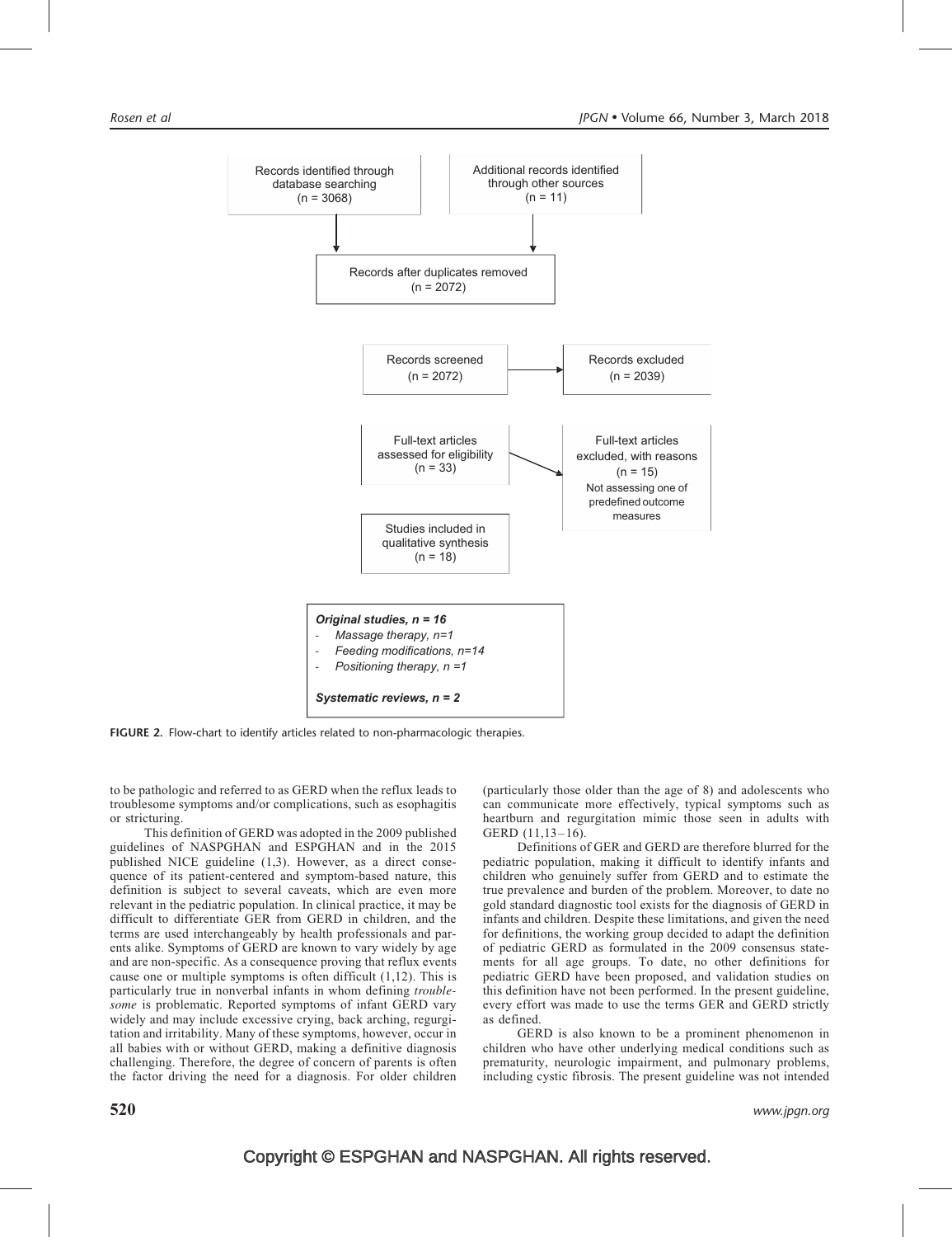

FIGURE 3. Flow-chart to identify articles related to pharmacologic therapies.

to specifically focus on patients with congenital anomalies, including esophageal atresia (EA) among others, since these are addressed in specific guidelines concerning these entities  $(3,17-19)$ .

| <b>Definitions:</b> |                                                            |
|---------------------|------------------------------------------------------------|
| GER:                | the passage of gastric contents into the esophagus with or |
|                     | without regurgitation and vomiting.                        |
| <b>GERD:</b>        | when GER leads to troublesome symptoms that affect         |
|                     | daily functioning and/or complications.                    |
| <b>Refractory</b>   | GERD, not responding to optimal treatment after 8          |
| <b>GERD:</b>        | weeks.                                                     |
| Optimal             | Maximum pharmacologic and/or non-pharmacologic             |
| Therapy:            | therapy based on the available health-care facilities in   |
|                     | the region of practice of the subspecialist                |

(See under ''Summary of the Definitions'' for an overview of other definitions used in this guideline).

### www.jpgn.org  $521$

### Recommendation:

Based on expert opinion, the working group recommends to use the definitions of GER/GERD as described in this section for all infants and children. Voting: 7, 7, 7, 7, 8, 8, 8, 8, 8, 9. (moderate strength)

### QUESTION 2: WHAT ARE THE ''RED FLAG'' FINDINGS AND DIAGNOSTIC CLUES TO DISTINGUISH INFANTS AND CHILDREN WITH GASTROESOPHAGEAL REFLUX DISEASE (OR CONDITIONS OTHER THAN GASTROESOPHAGEAL REFLUX DISEASE), FROM GASTROESOPHAGEAL REFLUX?

Clinical history of disease and physical examination in the evaluation of GERD is important to distinguish GER from GERD,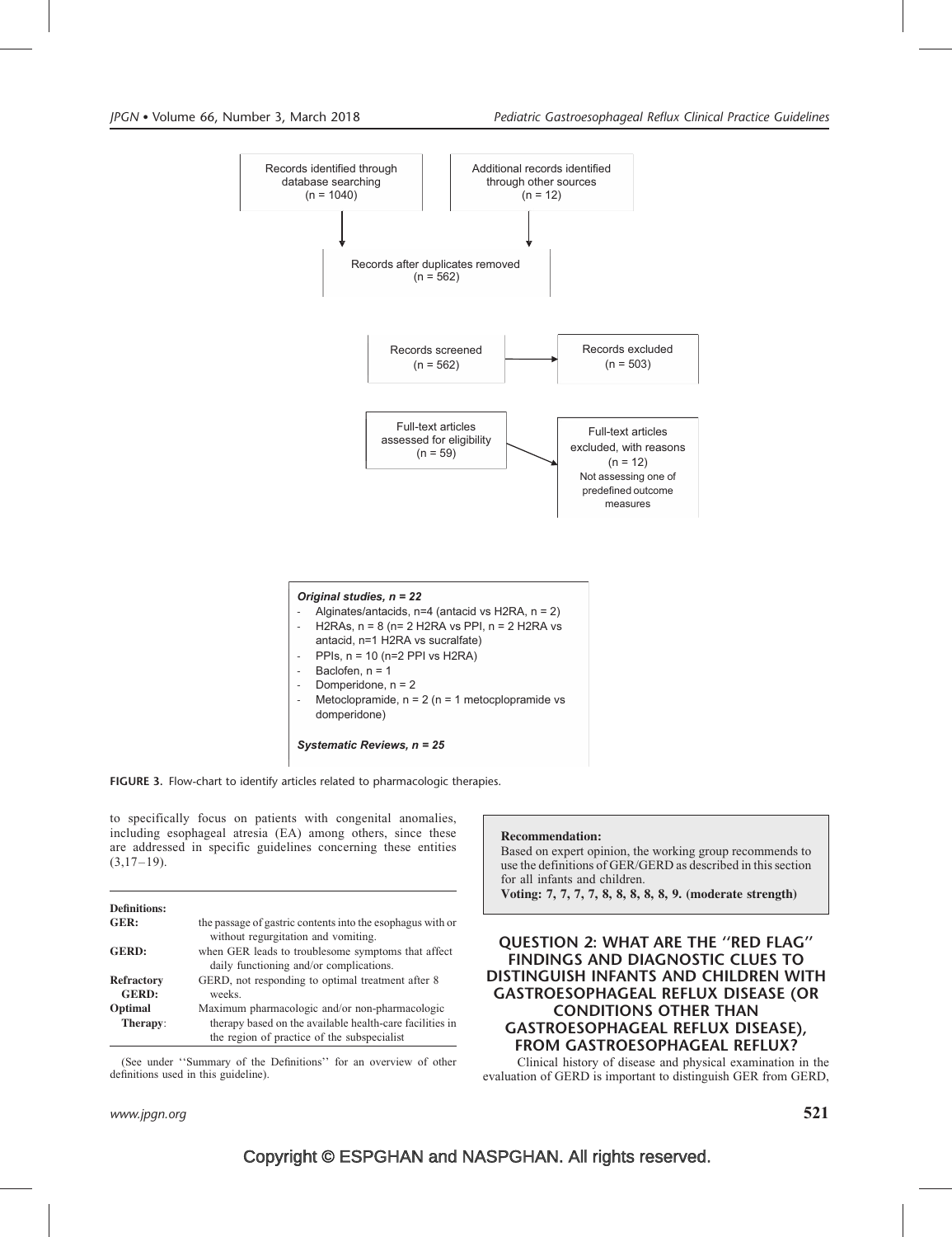

FIGURE 4. Flow-chart to identify articles related to surgical therapies.

to identify possible complications of GERD and also to exclude more worrisome disorders requiring further investigation and management. Infants and children present with a wide range of nonspecific symptoms that may be interpreted as GERD symptoms, but the reliability of these clinical manifestations as a consequence of GER is not always clear. As this may lead to both over- and underdiagnoses and –treatment, the working group considered it important to provide an overview of common symptoms and signs to identify GERD. Clarifying 'red flags' (alarm features) red flags should warrant further investigation by health-care professionals to rule out complications of GERD and to uncover underlying disorders presenting with signs or symptoms of GER, particularly regurgitation and/or vomiting (Algorithms 1 (infants) and 2 (children), Tables  $1-3$ ).

For this purpose, the working group critically reviewed evidence from existing guidelines, systematic reviews and consensus documents to establish a comprehensive list of symptoms and signs indicative of GERD (Question 2, Table 1) (1,3,20,21). Additionally, the working group highlighted a number of clinical manifestations and features, including gastrointestinal and systemic manifestations, which they considered to be recognized as 'red flags' suggesting possible other disorders apart from GERD in the infant or child presenting with regurgitation and/or vomiting (Question 2, Table 2).

It should be noted that a general concern is that the reported definitions of GERD and outcome measures used to assess

treatment efficacy vary widely among studies with outcomes ranging from symptom resolution to reduction in the number of reflux events or healing of esophagitis. This heterogeneity makes comparisons among studies difficult.

### Diagnostic Approach of Infants (age 0–12 Months) With Frequent Regurgitation and/or Vomiting

In the infant with recurrent regurgitation or 'spitting', a thorough history (Table 1) and physical examination with attention to warning signals suggesting other diagnoses (Tables 1 and 3) is generally sufficient to establish a clinical diagnosis of uncomplicated infant GER (Algorithm 1). The history should include the age of onset of symptoms, a thorough feeding and dietary history (eg, length of feeding period, volume of each feed, type of formula, quality of milk supply when breast feeding, methods of mixing the formula, size of the feeds, additives to the feeds, restriction of allergens, time interval between feeding), the pattern of regurgitation/spitting/vomiting (eg, nocturnal, immediately post prandial, long after meals, digested versus undigested), a family medical history, possible environmental triggers (including family psychosocial history and factors such as tobacco use and second-hand tobacco smoke-exposure), the patient's growth trajectory, prior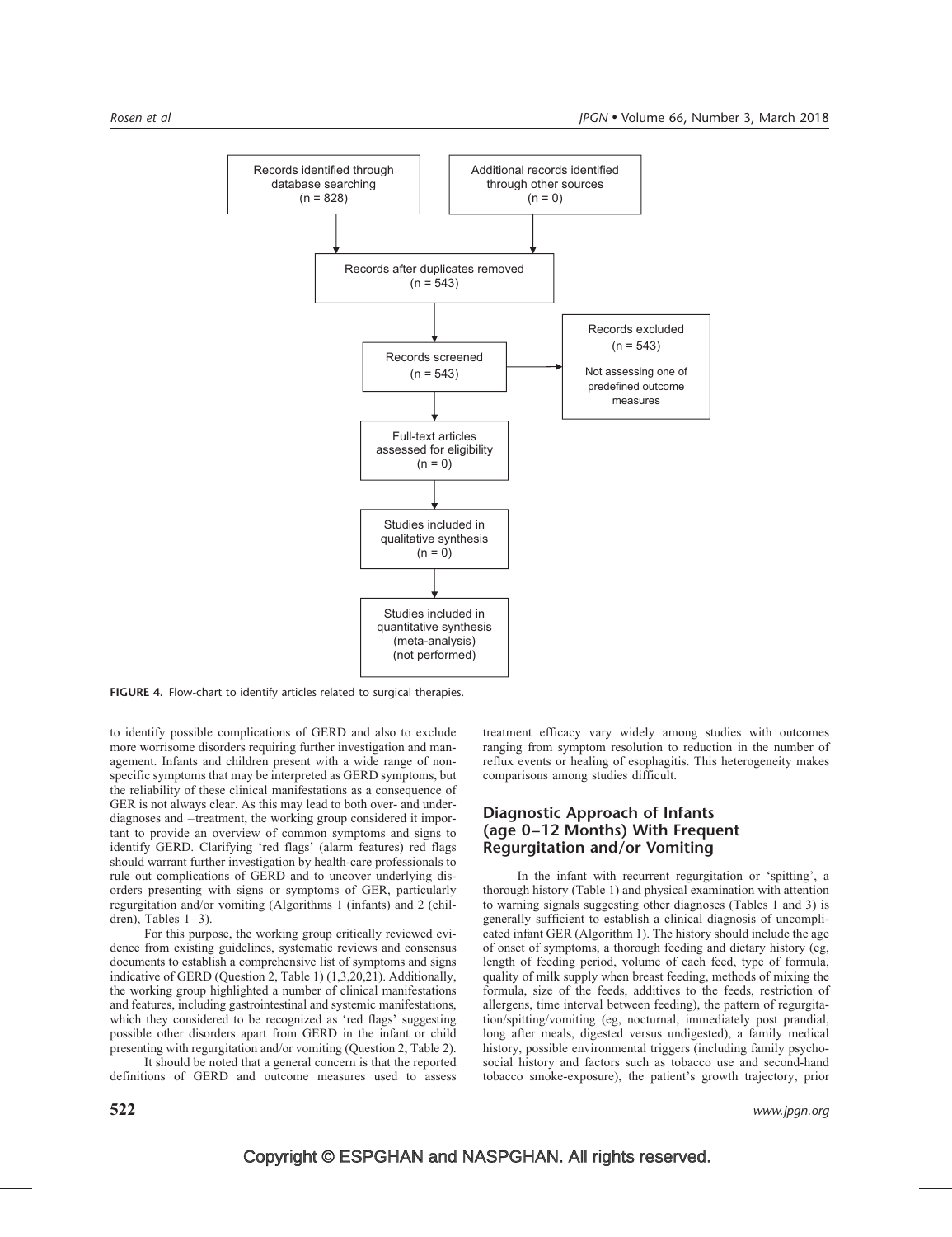

FIGURE 5. Flow-chart to identify articles related to GERD prognosis.

pharmacologic and dietary interventions and the presence of warning signs (Table 2) (22,23). Physiologic GER seldom starts before the age of 1 week or after the age of 6 months (24).

While most reflux in infants is benign, some infants merit additional testing. While the presence of warning signs obviously merits additional testing, the more difficult subgroup of patients is the group of infants presenting with fussiness, crying and arching with or without spitting but who otherwise are thriving. In this population, there is often intense pressure by families to start antireflux therapies or pursue diagnostic testing because of the perceived severity of symptoms. In the absence of warning signs, diagnostic testing and/or therapies including acid suppression are NOT needed if there is no impact of the symptoms on feeding, growth or acquisition of developmental milestones. In the presence of 'red flags' (Table 2), conditions other than GERD may be more likely (differential diagnosis of GERD, Table 3). The diagnostic approach of infants with frequent regurgitation or vomiting is presented in Algorithm 1.

### Diagnostic Approach of Children (Age 12 Months–18 Years) with Frequent Regurgitation and/or Vomiting

Physiologic regurgitation and episodic vomiting are frequent in infants. Onset of GERD symptoms after the age of 6 months or persistence of symptoms beyond 12 months raises the possibility of alternative diagnoses to infant GER. Because these symptoms are not unique to GERD, referral to a pediatric gastroenterologist for evaluation to diagnose possible GERD and to rule out other diagnoses is recommended based on expert opinion. The goal of additional testing is to rule out mimickers or complications of GERD. Testing may include laboratory tests, contrast imaging, upper GI endoscopy and/or esophageal pH/MII, depending on presenting symptoms (Tables 2 and 3). The diagnostic approach of children with frequent regurgitation or vomiting is presented in Algorithm 2.

### Diagnostic and Therapeutic Approach to Infants and Children With Possible Extraesophageal Reflux Disease

Because the outcome evaluated for these guidelines is based on the evaluation and treatment of bothersome GERD symptoms, extraesophageal symptoms were not included due to the heterogeneous nature of the symptoms and the lack of a clear way to prove that symptoms are actually related to movement of gastric contents from the stomach into the esophagus. However, because these symptoms are a frequent cause for referral and parental concern, the literature is reviewed and presented narratively, whenever possible.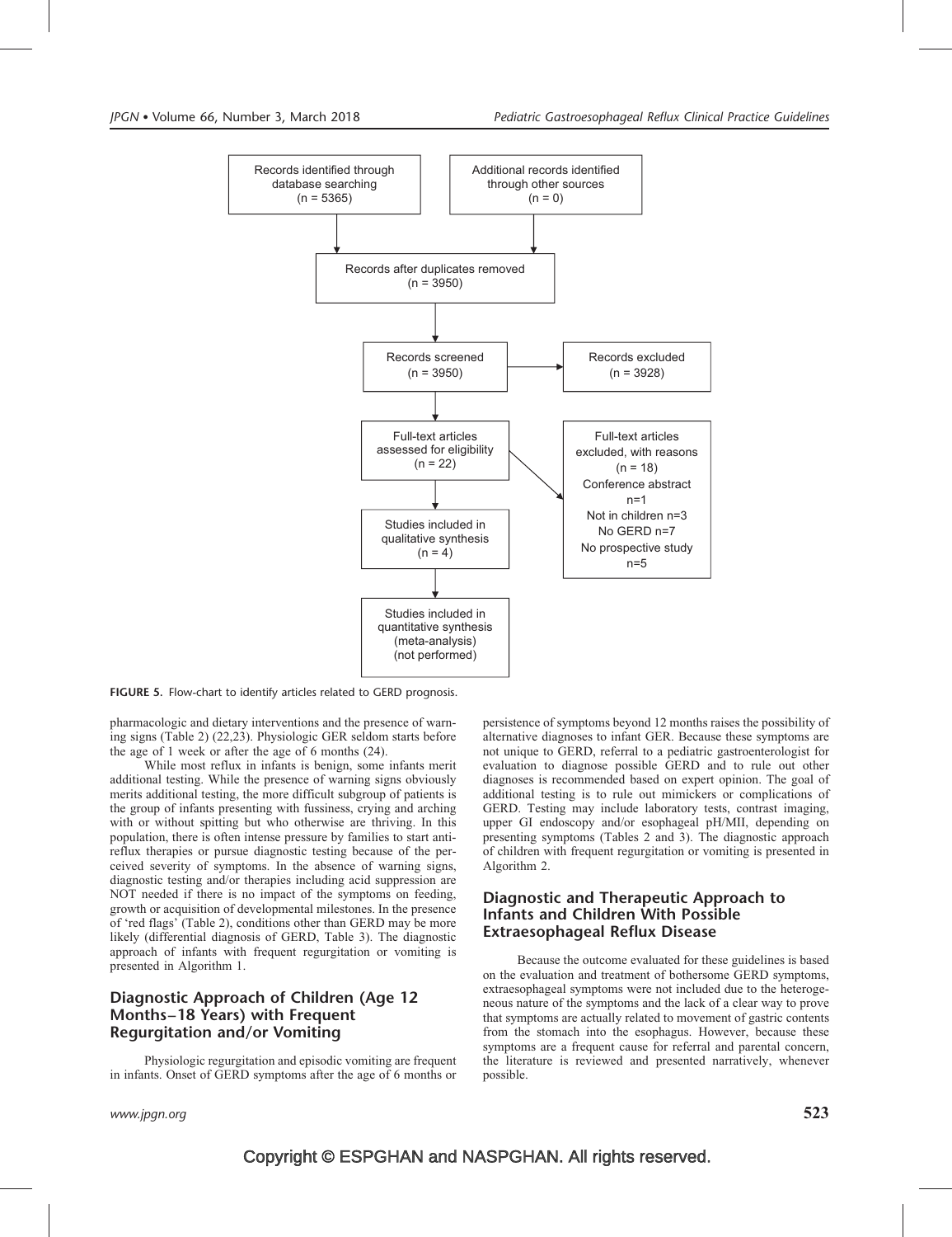

ALGORITHM 1. Management of the symptomatic infant.

#### Recommendation:

Based on expert opinion, the working group recommends to use Tables 1–3 for symptoms and signs that may be associated with gastroesophageal reflux disease (GERD), for alarm symptoms and diagnostic clues to identify an alternative underlying disease which are responsible for the symptoms. Voting: 7, 7, 8, 8, 8, 8, 8, 8, 9, 9. (weak recommendation)

### QUESTION 3: WHAT DIAGNOSTIC INTERVENTIONS HAVE ADDITIONAL VALUE TO HISTORY TAKING AND PHYSICAL EXAMINATION IN INFANTS AND CHILDREN WITH SUSPECTED GASTROESOPHAGEAL REFLUX DISEASE?

The diagnosis of GERD is based primarily on clinical suspicion, which can be strengthened by additional diagnostic investigations that are aimed to quantify and qualify GERD). Other diagnostic interventions may be utilized to rule out conditions other than GERD in the presence of specific diagnostic clues. In the absence of a single 'gold standard' investigation to diagnose GERD in infants or children, the diagnostic tests discussed in this section should be seen in this light.

Our search resulted in 2 original studies and 1 systematic review that were eligible for inclusion (25–27). After checking reference lists of this systematic review and the ESPGHAN/NASP-GHAN 2009 and NICE 2015 guidelines (See Appendix A, Supplemental Digital Content 1, <http://links.lww.com/MPG/B265>, for summary of search strategy, results and study selection), 7 other original studies could be included, resulting in a total of 9 original studies with 8 studies reporting on pH-metry (27–34), 3 on endoscopy (28,30,33), 2 on GI-scintigraphy (27,28) and one each on biomarkers (26) and upper GI series (28). Characteristics of included studies can be found in Appendix B1 (Supplemental Digital Content 2, <http://links.lww.com/MPG/B266>). The QUADAS checklist can be found in Appendix C1 (Supplemental Digital Content 3, <http://links.lww.com/MPG/B267>) (7).

#### Barium contrast study:

The search identified 1 study comparing rates of gastroesophageal reflux events seen during barium imaging in symptomatic and asymptomatic infants and children ages 3 month old to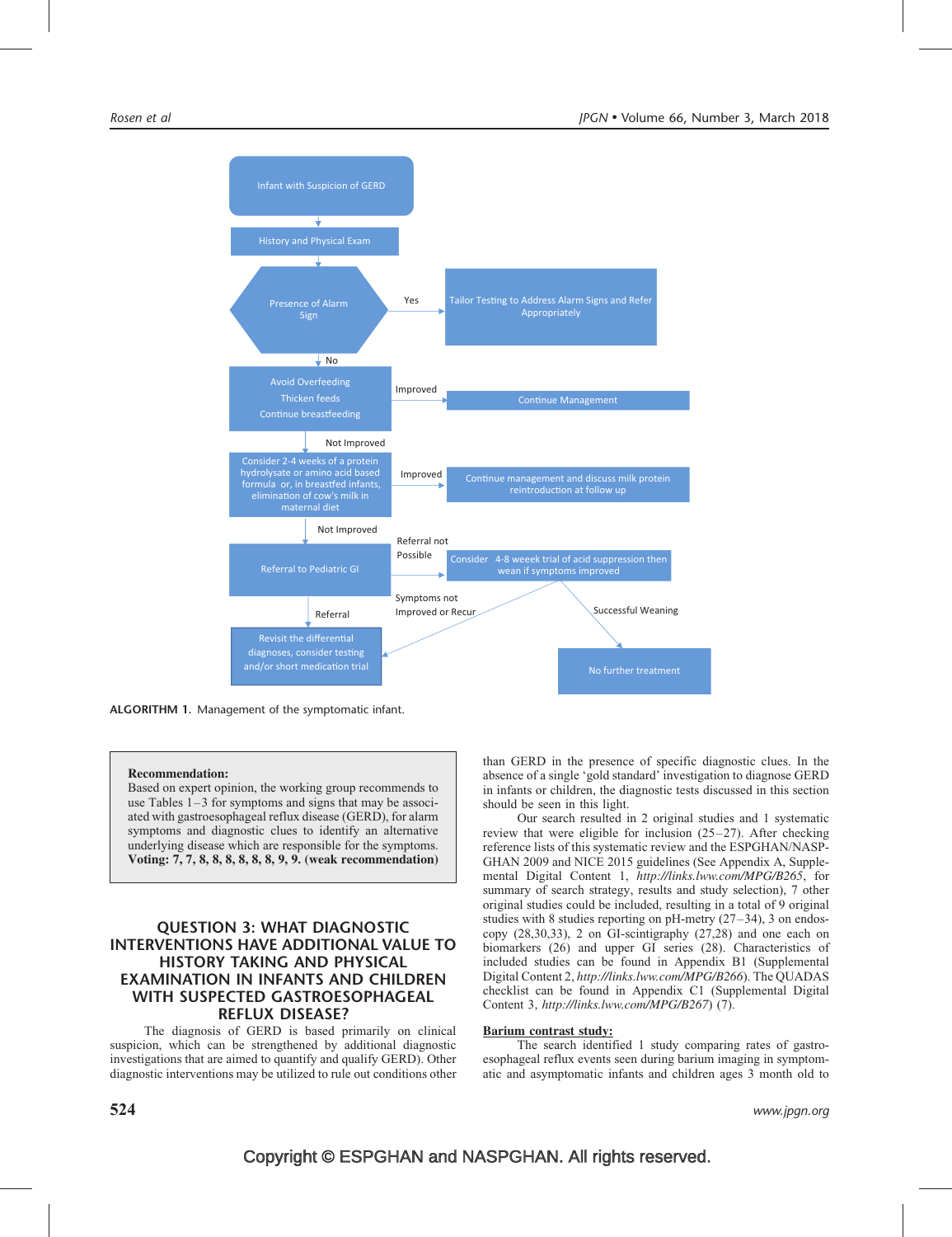

ALGORITHM 2. Diagnostic and therapeutic algorithm for typical reflux symptoms in the older child.

www.jpgn.org  $525$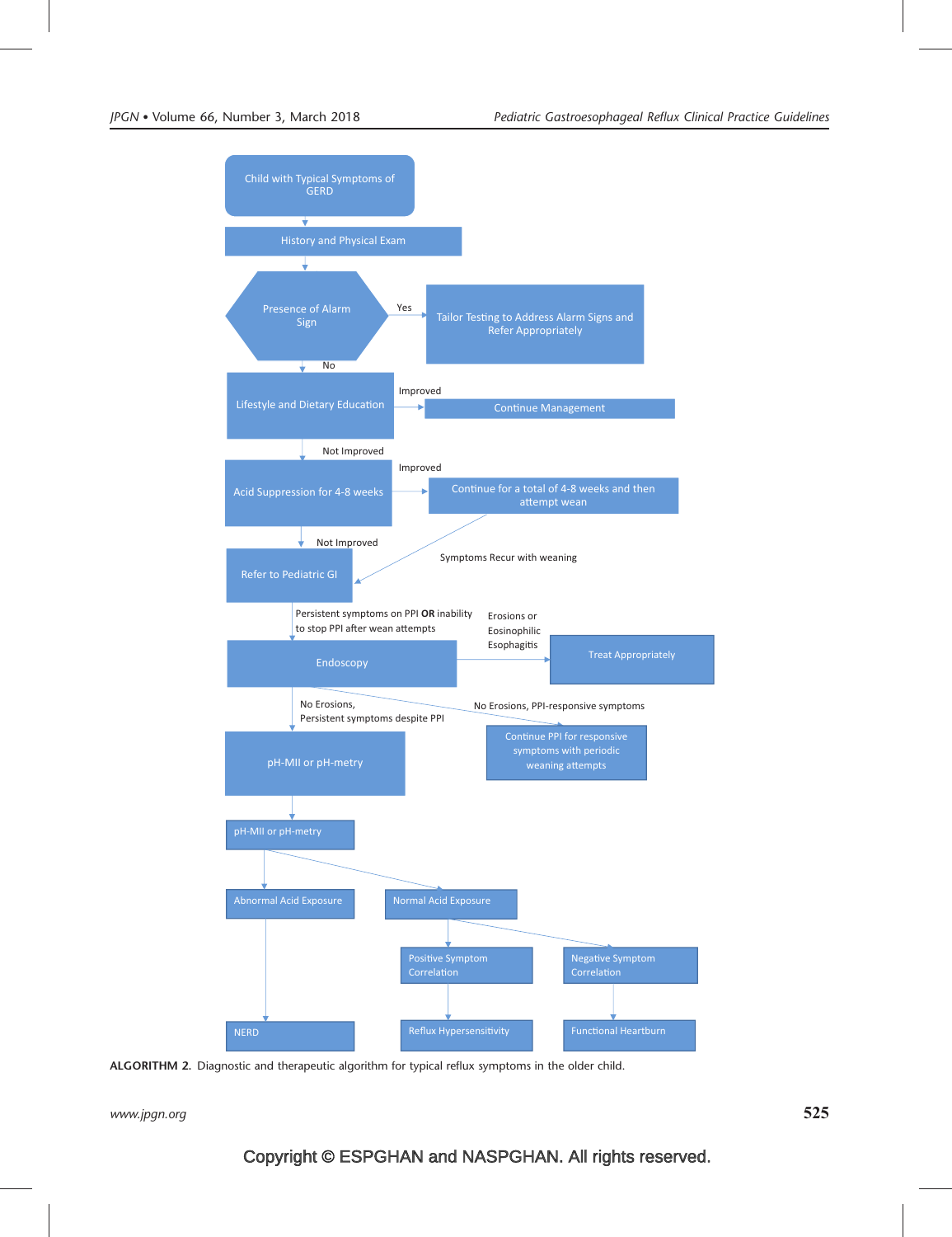| TABLE 1. Symptoms and signs that may be associated with gastro-     |  |  |  |
|---------------------------------------------------------------------|--|--|--|
| esophageal reflux disease in infants and children 0 to 18 years old |  |  |  |

| Symptoms                            | Signs                      |
|-------------------------------------|----------------------------|
| General                             | General                    |
| Discomfort/irritability*            | Dental erosion             |
| Failure to Thrive                   | Anemia                     |
| Feeding refusal                     |                            |
| Dystonic neck posturing             |                            |
| (Sandifer syndrome)                 |                            |
| Gastrointestinal                    | Gastrointestinal           |
| Recurrent regurgitation with/       | Esophagitis                |
| without vomiting in the older child | Esophageal stricture       |
| Heartburn/chest pain <sup>†</sup>   | Barrett esophagus          |
| Epigastric pain <sup>†</sup>        |                            |
| Hematemesis                         |                            |
| Dysphagia/odynophagia               |                            |
| Airway                              | Airway                     |
| Wheezing                            | Apnea spells               |
| Stridor                             | Asthma                     |
| Cough                               | Recurrent pneumonia        |
| Hoarseness                          | associated with aspiration |
|                                     | Recurrent otitis media     |

 $BRUE = brief resolved unexplained event; GERD = gastroesophaged$ reflux disease.

If excessive irritability and pain is the single manifestation, it is unlikely to be related to GERD.

<sup>†</sup>Typical symptoms of GERD in older children.

17 years old (28). In this study, there were no definitions of how a positive test was defined so calculation of specificity or sensitivity was not possible.

### Other Considerations for the Use of Barium Imaging

Other studies, while not meeting inclusion criteria, have shown that reflux events can be detected in as many as 50% of children undergoing radiologic imaging, regardless of symptoms. As such, routine use of upper GI barium contrast study in the evaluation of infants and children with GERD, especially uncomplicated GERD, is not supported by literature or clinical practice.

While the use of upper GI barium contrast to establish or negate a diagnosis of GERD in infants and children is not supported by literature nor clinical practice, the test does carry some utility in the evaluation of infants and children with alarm signs or in patients with symptoms that are particularly intense or not responsive to traditional therapies in order to evaluate for anatomic abnormalities. The test can be used to evaluate for other conditions that might mimic or predispose to GERD such as hiatal hernia, malrotation, pyloric stenosis, duodenal web, duodenal stenosis, antral web, esophageal narrowing, Schatzki's ring, achalasia, esophageal stricture, and esophageal extrinsic compression. One of the most important roles for barium imaging is in the evaluation of children who have had anti-reflux surgery who are symptomatic with persistent typical or atypical reflux symptoms, dysphagia or pain; barium imaging can be helpful to differentiate an obstructing fundoplication with esophageal stasis from a slipped or loose fundoplication (35,36).

|  |  | TABLE 2. "Red flag" symptoms and signs that suggest disorders other than gastroesophageal reflux disease |  |  |  |  |  |  |  |  |
|--|--|----------------------------------------------------------------------------------------------------------|--|--|--|--|--|--|--|--|
|--|--|----------------------------------------------------------------------------------------------------------|--|--|--|--|--|--|--|--|

| Symptoms and signs                                                                             | Remarks                                                                                                                                                                                                                                                   |  |  |
|------------------------------------------------------------------------------------------------|-----------------------------------------------------------------------------------------------------------------------------------------------------------------------------------------------------------------------------------------------------------|--|--|
| General                                                                                        |                                                                                                                                                                                                                                                           |  |  |
| Weight loss                                                                                    | Suggesting a variety of conditions, including systemic infections                                                                                                                                                                                         |  |  |
| Lethargy                                                                                       |                                                                                                                                                                                                                                                           |  |  |
| Fever                                                                                          |                                                                                                                                                                                                                                                           |  |  |
| Excessive irritability/pain                                                                    |                                                                                                                                                                                                                                                           |  |  |
| Dysuria                                                                                        | May suggest urinary tract infection, especially in infants and young children                                                                                                                                                                             |  |  |
| Onset of regurgitation/vomiting $>6$ months or<br>increasing/persisting $>12-18$ months of age | Late onset as well as symptoms increasing or persisting after infancy, based on natural course of the<br>disease, may indicate a diagnosis other than GERD                                                                                                |  |  |
| Neurological                                                                                   |                                                                                                                                                                                                                                                           |  |  |
| Bulging fontanel/rapidly increasing                                                            | May suggest raised intracranial pressure for example due to meningitis, brain tumor or                                                                                                                                                                    |  |  |
| head circumference                                                                             | hydrocephalus                                                                                                                                                                                                                                             |  |  |
| <b>Seizures</b>                                                                                |                                                                                                                                                                                                                                                           |  |  |
| Macro/microcephaly                                                                             |                                                                                                                                                                                                                                                           |  |  |
| Gastrointestinal                                                                               |                                                                                                                                                                                                                                                           |  |  |
| Persistent forceful vomiting                                                                   | Indicative of hypertrophic pyloric stenosis (infants up to 2 months old)                                                                                                                                                                                  |  |  |
| Nocturnal vomiting                                                                             | May suggest increased intracranial pressure                                                                                                                                                                                                               |  |  |
| <b>Bilious</b> vomiting                                                                        | Regarded as symptom of intestinal obstruction. Possible causes include Hirschsprung disease,<br>intestinal atresia or mid-gut volvulus or intussusception                                                                                                 |  |  |
| Hematemesis                                                                                    | Suggests a potentially serious bleed from the esophagus, stomach or upper gut, possibly GERD-<br>associated, occurring from acid-peptic disease <sup>*</sup> , Mallory-Weiss tear <sup>†</sup> or reflux-esophagitis.                                     |  |  |
| Chronic diarrhea                                                                               | May suggest food protein-induced gastroenteropathy <sup><math>\ddagger</math></sup>                                                                                                                                                                       |  |  |
| Rectal bleeding                                                                                | Indicative of multiple conditions, including bacterial gastroenteritis, inflammatory bowel disease,<br>as well as acute surgical conditions and food protein-induced gastroenteropathy rectal bleeding <sup>#</sup><br>(bleeding caused by proctocolitis) |  |  |
| Abdominal distension                                                                           | Indicative of obstruction, dysmotility, or anatomic abnormalities                                                                                                                                                                                         |  |  |

 $GERD =$  gastroesophageal reflux disease; NSAID = non-steroidal antiinflammatory drugs.

Especially with NSAID use.

<sup>†</sup>Associated with vomiting.

<sup>‡</sup>More likely in infants with eczema and/or a strong family history of atopic disease.

 $526$  www.jpgn.org www.jpgn.org www.jpgn.org www.jpgn.org www.jpgn.org www.jpgn.org www.jpgn.org  $\,$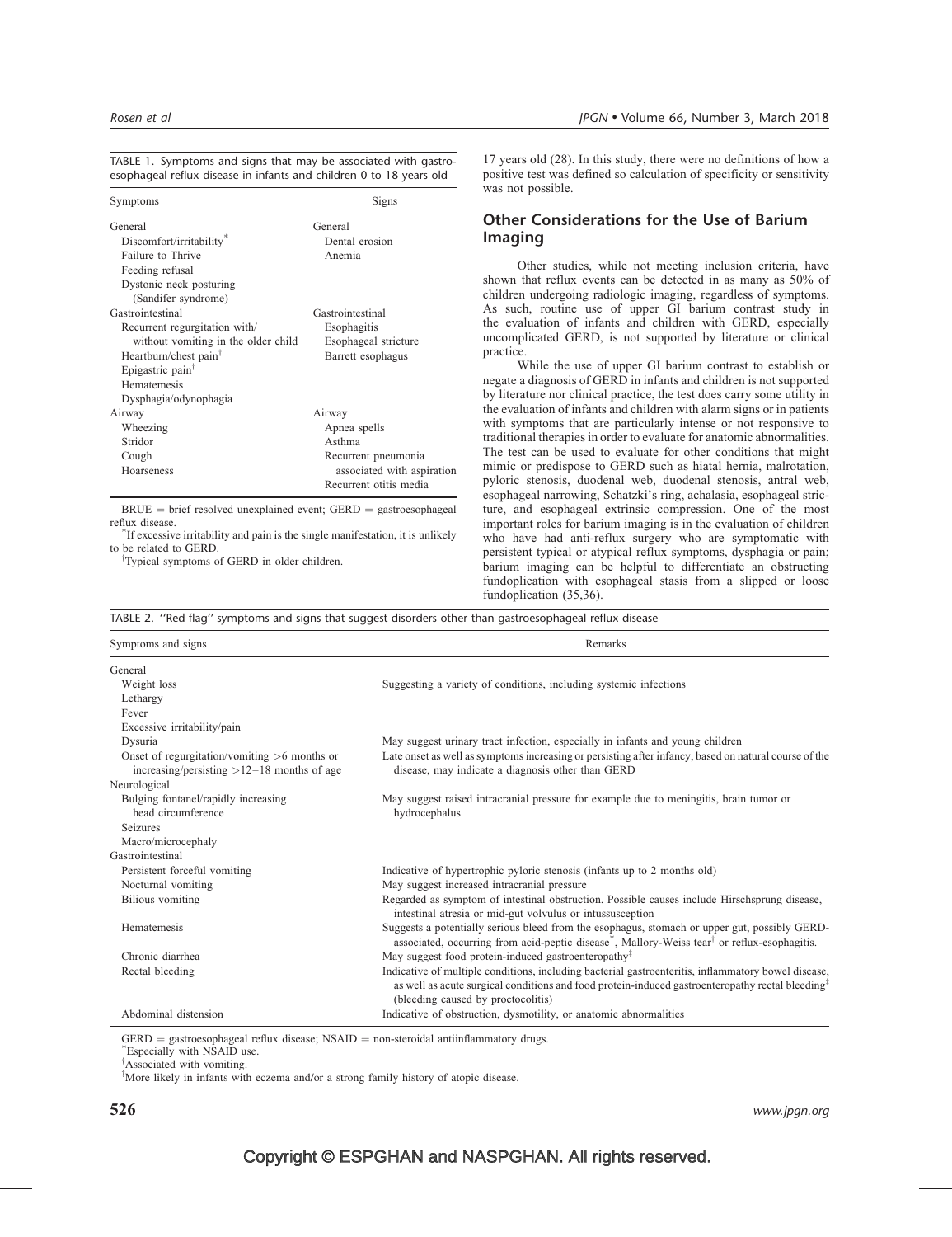### TABLE 3. Differential diagnosis of gastroesophageal reflux disease $^*$

| Gastrointestinal obstruction                  | Other gastrointestinal disorders                                           |
|-----------------------------------------------|----------------------------------------------------------------------------|
| Pyloric stenosis                              | Achalasia                                                                  |
| Malrotation with volvulus                     | Gastroparesis                                                              |
| Intussusception                               | Gastroenteritis                                                            |
| Hirschsprung disease                          | Peptic ulcer                                                               |
| Antral/duodenal web                           | Eosinophilic esophagitis                                                   |
| Foreign body                                  | Food allergy/intolerance                                                   |
| Incarcerated hernia                           | Inflammatory bowel disease                                                 |
| Superior mesenteric artery (SMA) syndrome     | Pancreatitis                                                               |
|                                               | Appendicitis                                                               |
| Neurologic                                    | Infectious                                                                 |
| Hydrocephalus                                 | Sepsis/meningitis                                                          |
| Subdural hematoma                             | Urinary tract infection                                                    |
| Intracranial hemorrhage                       | Upper/lower airway infection                                               |
| Intracranial mass                             | Otitis media                                                               |
|                                               | Hepatitis                                                                  |
| Metabolic/endocrine                           | Others                                                                     |
| Galactosemia                                  | Pediatric condition falsification (PCF)/factitious disorder by proxy (FDP) |
| Hereditary fructose intolerance               | Child neglect or abuse                                                     |
| Urea cycle defects                            | Self-induced vomiting                                                      |
| Amino and organic acidemias                   | Cyclic vomiting syndrome                                                   |
| Fatty acid oxidation disorders                | Rumination syndrome                                                        |
| Metabolic acidosis                            |                                                                            |
| Congenital adrenal hyperplasia/adrenal crisis |                                                                            |
| Toxic                                         | Renal                                                                      |
| Lead poisoning                                | Obstructive uropathy                                                       |
| Other toxins                                  | Renal insufficiency                                                        |
| Cardiac                                       |                                                                            |
| Heart failure                                 |                                                                            |
| Vascular ring                                 |                                                                            |
| Autonomic dysfunction                         |                                                                            |
|                                               |                                                                            |

ESPGHAN = European Society for Pediatric Gastroenterology, Hepatology, and Nutrition; GERD = gastroesophageal reflux disease; NASPGHAN = North American Society for Pediatric Gastroenterology, Hepatology, and Nutrition. -

Adapted from the ESPGHAN/NASPGHAN 2009 GERD guidelines.

#### Barium imaging in the evaluation of extraesophageal symptoms:

For patients with extraesophageal symptoms, barium imaging can serve several important roles, including evaluation for tracheoesophageal fistulae or of esophageal stasis putting patients at risk for aspiration. Videofluroscopic swallow studies (VFSS), while not assessing for gastroesophageal reflux, do assess for oropharyngeal dysphagia with resultant aspiration, the symptoms of which are mimickers of GERD (37,38). Pediatric studies have shown that neither the clinical history nor observed feeding sessions can accurately predict which patients have oropharyngeal dysphagia versus gastroesophageal reflux disease (37,39).

#### In conclusion, there is insufficient evidence to support the use of a barium contrast study for the primary diagnosis of GERD in infants and children.

#### Recommendations:

3.1 Based on expert opinion, the working group suggests not to use barium contrast studies for the diagnosis of GERD in infants and children.

Voting: 8, 8, 9, 9, 9, 9, 9, 9, 9, 9. (weak recommendation) 3.2 Based on expert opinion, the working group suggests to usebariumcontraststudiestoexcludeanatomicalabnormalities. Voting: 8, 8, 8, 9, 9, 9, 9, 9, 9, 9. (weak recommendation)

#### Ultrasonography:

The search did not identify any studies fulfilling our inclusion criteria.

#### Other considerations related to ultrasonography in the diagnosis of GERD:

Compared with the results of 24-hour esophageal pH testing as a diagnostic test for GERD, the sensitivity of color Doppler ultrasound performed for 15 minutes post-prandially is about 95% with a specificity of only 11%, and reflux frequency detected by ultrasound does not correlate with reflux index (RI) detected by pH monitoring (40,41). At present, ultrasound has no role as a routine diagnostic tool for GERD in children, but this test may be of use to evaluate for other conditions that might mimic GERD including, most importantly in the infant population, pyloric stenosis. Abdominal ultrasound may also pick up other diagnoses, which may trigger symptoms of discomfort and vomiting including diagnoses such as hydronephrosis, uretero-pelvic obstruction, gallstones and ovarian torsion. Similar to barium study, ultrasound can detect hiatal hernia, length and position of the LES relative to the diaphragm and magnitude of the gastroesophageal angle of His. It has also been proposed as a diagnostic test for gastric dysmotility, which may have implications from a reflux perspective.

In conclusion, there is no evidence to support ultrasonography for the diagnosis of GERD in infants and children.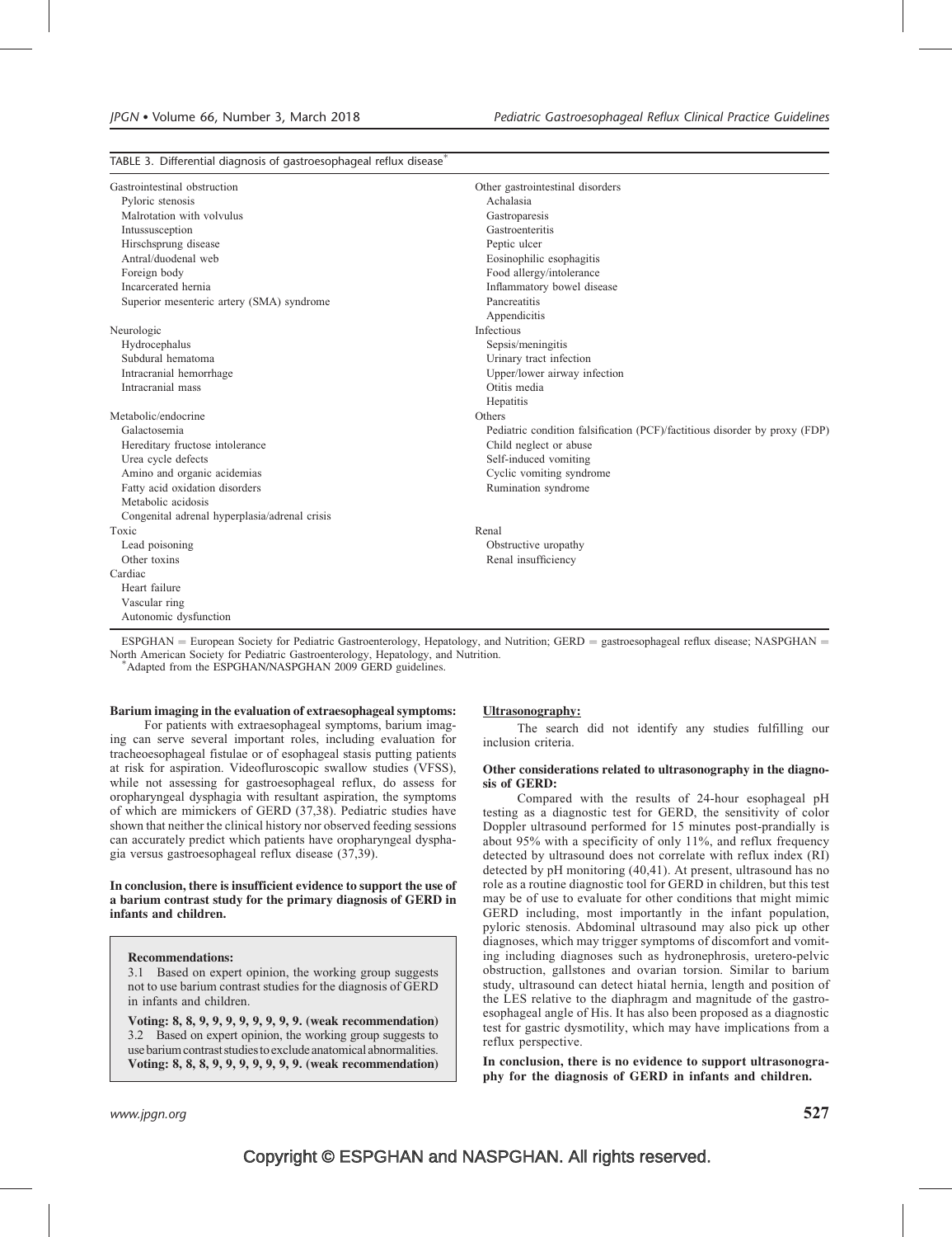#### Recommendations:

3.3 Based on expert opinion, the working group suggests not to use ultrasonography for the diagnosis of GERD in infants and children.

### Voting: 8, 8, 8, 9, 9, 9, 9, 9, 9, 9. (weak recommendation)

3.4 Based on expert opinion, the working group suggests to use ultrasonography to exclude anatomical abnormalities. Voting: 8, 8, 8, 9, 9, 9, 9, 9, 9, 9. (weak recommendation)

### Esophago-gastro-duodenoscopy (EGD) with/without biopsy:

The search identified 3 studies meeting our inclusion criteria (28,33,42). EGD has 3 roles in the evaluation of symptomatic children: to diagnose erosive esophagitis, to diagnose microscopic esophagitis, and to diagnose other conditions mimicking GERD. Erosive esophagitis is defined as visible breaks in esophageal mucosa. Microscopic esophagitis is defined as the presence of eosinophils, papillary lengthening, and/or basal cell hyperplasia. All 3 studies included in this analysis reported on the visual presence of erosions, and 2 studies also reported on histologic esophagitis. In patients with GERD defined as the presence of troublesome symptoms, the likelihood of having erosive esophagitis endoscopically ranges from 15% to 71% among studies. Similarly, in patients with troublesome symptoms, the likelihood of finding (ie, sensitivity) microscopic esophagitis was 83% to 88%. In these studies, the negative predictive value (NPV) of a macroscopically and histologically normal endoscopy was relatively low ranging from 62% to 73%, which suggests that a normal endoscopy does not necessarily rule out the possibility of GERD (33,42). In the studies by Ravelli et al and Cucchiara et al, no data on the endoscopic appearance of the mucosa were provided for the control group (33,42). Arasu et al, reporting on the endoscopic mucosal appearance in control patients, found that the NPV was only 33% in diagnosing GERD (28). These findings indicate that biopsy without hallmarks of esophagitis or the absence of macroscopic lesions does not rule out the presence of GERD. In all 3 studies, if mentioned, histology and macroscopic appearance were normal in the control group, which automatically leads to a reported specificity and NPV of 100%. Visible, endoscopic erosions seen during EGD in the appropriate clinical context confirm a diagnosis of GERD. However, GERD may be present despite normal endoscopic appearance of the esophageal mucosa as well as in the absence of histological abnormalities.

#### In conclusion, there is insufficient evidence to support the use of EGD with/without biopsy for the diagnosis of GERD in infants and children.

#### Other considerations related to EGD in the diagnosis of GERD:

EGD is useful to evaluate the mucosa in the presence of alarm symptoms (such as hematemesis), to detect complications of GERD (such as strictures, Barrett esophagus), to diagnose conditions that predispose to GERD (such as hiatal hernia) or to diagnose conditions that might mimic GERD (such as eosinophilic esophagitis, infectious esophagitis). Visible breaks in the esophageal mucosa are the endoscopic sign of greatest inter-observer reliability based on adult studies (11). However, no studies in adults or in children support that microscopic esophagitis without evidence of erosive esophagitis is adequate to diagnose GERD defined as the presence of troublesome symptoms though microscopic esophagitis may, in some contexts, signify the presence of pathologic acid reflux defined by pH-metry (43). The primary role for esophageal histology is to rule out other conditions in the differential diagnosis,

such as eosinophilic esophagitis, Crohn's disease, Barrett esophagus, infection and others.

When biopsies from endoscopically suspected esophageal metaplasia show columnar epithelium, the term Barrett esophagus should be applied and the presence or absence of intestinal metaplasia specified.

EGD under general anesthesia can be regarded as a safe procedure in pediatric patients. A study involving 13 pediatric facilities that used the PEDS-CORI (Pediatric Endoscopy Database System Clinical Outcomes Research Initiative) found an overall immediate complication rate of pediatric EGD of 2.3% over 10,236 procedures performed in 9,234 patients (complication rates of 1.7% for general anesthesia vs 3.7% for IV sedation) (44). Based upon a survey in almost 400 children undergoing EGD under general anesthesia, most common complications or adverse events were only minor, including sore throat or hoarseness in approximately one-third of patients (45). Nevertheless, EGD cannot be considered a non-invasive procedure, as it involves pre-procedure assessments, dietary restrictions, patient preparation, and specialized teams of pediatric gastroenterologists, pediatric intensive care physicians and pediatric endoscopy nurses (46).

#### The role of endoscopy in the evaluation of extraesophageal symptoms:

The rate of erosive esophagitis in children presenting with solely extraesophageal symptoms is not known and is complicated by the widespread use of Proton Pump Inhibitors (PPIs). Up to 32% of children presenting solely with extraesophageal symptoms have microscopic esophagitis, and up to 8% of children with these symptoms have eosinophilic esophagitis, only presenting with cough or other respiratory symptoms (47–49). Therefore, the main reason for endoscopy in this population with extraesophageal symptoms is to uncover reflux masqueraders such as eosinophilic esophagitis. Endoscopy can also be used to relieve esophageal outlet obstruction (from fundoplication, and untreated or partially treated achalasia) causing stasis with resultant cough and aspiration, or to diagnose candida esophagitis in children treated with inhaled steroids.

#### Performance of endoscopy on or off therapy:

One of the most controversial issues currently around the performance of endoscopy is whether it should be performed while the patient is on or off acid suppression. The field has evolved over time with a greater understanding of eosinophilic esophagitis and, more recently, PPI-responsive eosinophilic esophagitis (EoE). While originally the diagnosis of EoE was made upon the presence of esophageal eosinophils in patients with either a normal pH-metry study or unresponsiveness to an 8-week course of PPI therapy, recently a subgroup of EoE has emerged that is responsive to PPIs. Therefore, if patients are treated initially with a course of PPIs, esophageal biopsies may not show inflammation and the patient will thereby be misdiagnosed as having non-erosive reflux disease (NERD), hypersensitive esophagus, or may undergo additional unnecessary testing because the initial diagnosis was missed. In light of these concerns, recent guidelines for adults have suggested that patients undergo endoscopy off of acid suppression therapy (50,51). The benefit to this approach is that patients will receive a definitive diagnosis at the time of the first endoscopy but the negative side is that patients will need to undergo a second endoscopy to assess for healing after instituting therapy. Prospective studies are clearly needed to determine an algorithm that maximizes diagnostic yield, reduces unnecessary medication and procedure costs, and results in more rapid improvement in outcomes. At this time, there is insufficient prospective data to recommend a single approach, and the pros and cons to both approaches should thus be discussed with patients and their families.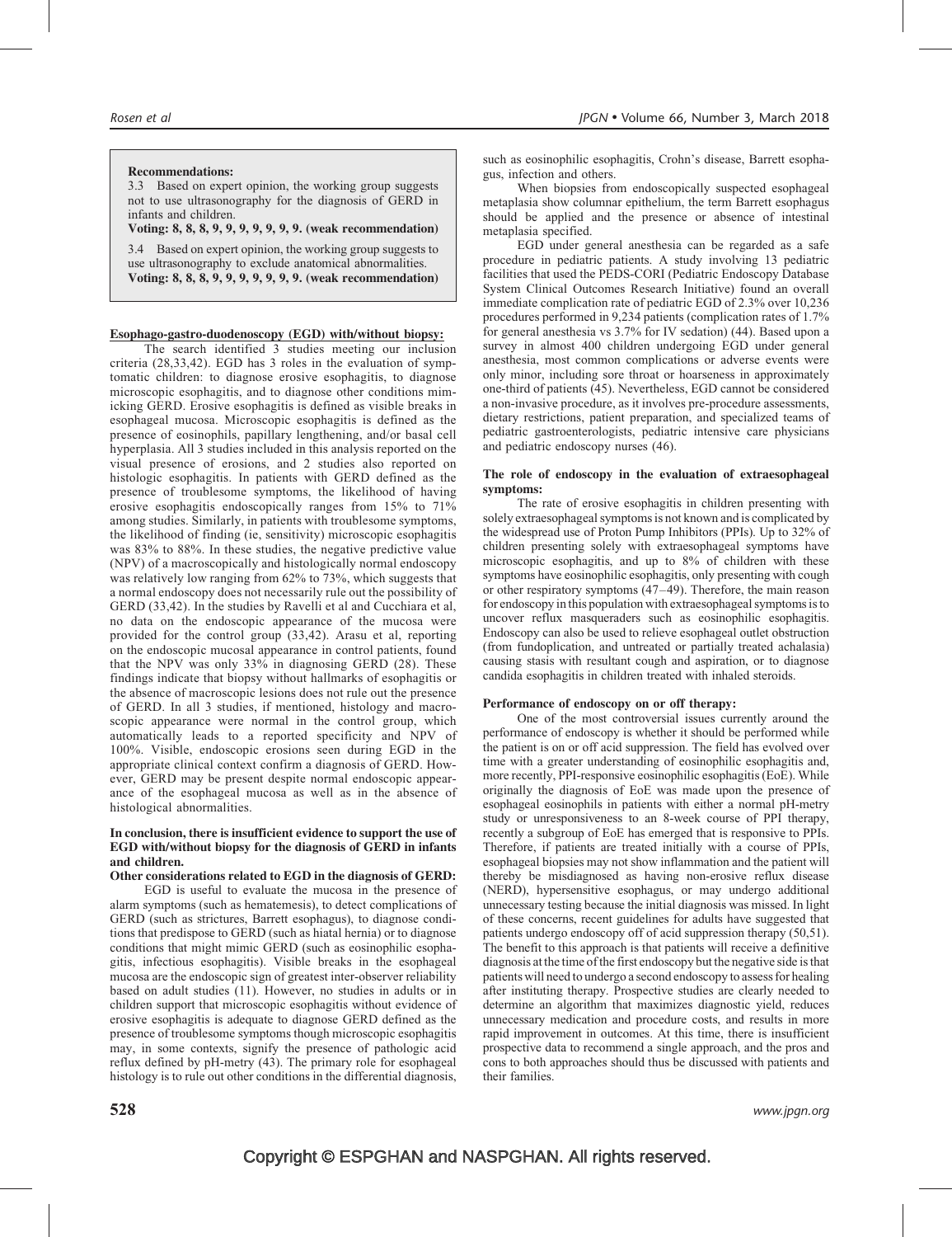#### Recommendations:

3.5 The working group suggests not to use esophago-gastroduodenoscopy to diagnose GERD in infants and children. Voting: 7, 8, 8, 8, 9, 9, 9, 9, 9, 9. (weak recommendation)

3.6 Based on expert opinion, the working group suggests to use esophago-gastro- duodenoscopy with biopsies to assess complications of GERD, in case an underlying mucosal disease is suspected, or prior to escalation of therapy. Voting: 6, 8, 8, 9, 9, 9, 9, 9, 9, 9. (strong recommendation)

### Extraesophageal biomarkers:

Using the GRADE criteria, the only study eligible for inclusion in this section was one on salivary pepsin in which the authors compared the rate of salivary pepsin positivity in preterm infants with clinical signs and symptoms of GERD (26). Salivary pepsin was detected in 45/101 (44.5%) infants. Mouth swabs were positive in 26/ 36 (72%) infants with GERD and in only 19/65 (29%) infants without GERD  $(P < 0.001)$ . Overall, the sensitivity, specificity, positive predictive value and negative predictive value of pepsin to diagnose GERD were of 72%, 71%, 58%, and 82%, respectively. Because almost one-third of control patients was pepsin positive, the utility of salivary pepsin is still debated, and the technology is limited by a lack of normative values for salivary pepsin in the pediatric population.

#### Other considerations for the use of extraesophageal biomarkers:

Pepsin

Other studies, not fulfilling the conclusion criteria of the present guideline, measured the diagnostic value of salivary pepsin by comparing it to results from pH-MII testing and found this technique to be of limited sensitivity with results depending on concentration cut-off used (52,53). Apart from saliva, pepsin has also been measured in bronchoalveolar lavage (BAL) and middle ear fluid. Findings of these studies also most importantly suggest a lack of sensitivity (ranging from 57% to 84%) of the biomarker (54–60). Lipid-laden macrophage index

Studies comparing the lipid-laden macrophage index in BAL fluid to impedance and endoscopy fail to show any relationship. This suggests that the lipid laden macrophage index is not a biomarker of gastroesophageal reflux and should therefore not be used for diagnosis (52,54,61).

- Bilirubin

Continuous monitoring of bilirubin using fiberoptic measurements in the esophagus is limited by the required dietary restriction during testing, thereby limiting its reliability and sensitivity. This test is therefore not recommended for use in clinical practice (62,63).

In conclusion, evidence to support routine use of biomarkers such as salivary pepsin is insufficient to establish a diagnosis of extraesophageal reflux disease.

#### Recommendations:

3.7 The working group suggests that salivary pepsin should not be used for the diagnosis of GERD in infants and children. Voting: 7, 7, 8, 8, 8, 8, 8, 9, 9, 9. (strong recommendation)

3.8 Based on expert opinion, the working group suggests not to use currently available extraesophageal biomarkers for the diagnosis of GERD in infants and children.

Voting: 7, 7, 8, 8, 8, 8, 8, 9, 9, 9. (strong recommendation)

### Manometry/motility studies:

The search did not identify any studies fulfilling our inclusion criteria.

#### Other considerations related to esophageal manometry in the diagnosis of GERD:

Manometry and other motility studies are designed to discriminate between normal GI physiology and neuromuscular diseases and can be used to identify the lower esophageal sphincter in order to accurately place pH- or pH-impedance probes. The current gold standard for the evaluation of esophageal motility is high-resolution manometry, which utilizes a catheter with closely placed pressure sensors (1–2 cm apart) to allow a more detailed view of intraluminal pressure activity than conventional manometry. High resolution manometry was the key technique used to identify transient lower esophageal sphincter relaxations (TLESRs) as the predominant mechanism of GER in patients and it is also helpful in identifying other mechanisms of reflux such as hypotensive LES pressure or other risk factors for reflux such as the presence of a hiatal hernia. When combined with impedance, high resolution esophageal manometry (HRM) can also quantify the proportion of TLESRs associated with bolus movement into the esophagus, but is not predictive of GERD. Another possible application for HRM is in the pre- and post-operative evaluation of children undergoing fundoplication for the treatment of GERD. Although previous studies suggested that there was little role for manometry in predicting the outcome of fundoplication (64), newer modalities may confer some practical benefit. Loots et al, for example, used a novel pressure-flow analysis technique to identify esophageal motility parameters that are associated with post-operative complications such as dysphagia. They created a Dysphagia Risk Index that seemed better able to predict post-operative dysphagia in both adults supported by an uncontrolled pilot study of 10 children (65,66). Additionally, based upon pediatric studies, HRM with or without impedance may be of value to assess for ''R waves'' and retrograde bolus flow to diagnose rumination, a mimicker of intractable reflux symptoms (67–71).

HRM in the evaluation of extraesophageal symptoms HRM with impedance can rule out esophageal motility disorders whose presenting symptoms are often similar to GERD. HRM with impedance can not only detect abnormalities of peristalsis and esophageal outlet obstruction but also associated abnormalities in bolus transit. Esophageal stasis puts patients at high risk for aspiration, not from reflux but due to the retained fluid secondary to the dysmotility or obstruction, with signs and symptoms often being similar to GERD. Manometry can also be paired with pH-MII in 24-hour reflux studies to improve the cough-reflux correlation; manometrically coughs appear as high pressure, simultaneous pressure spikes on the pH-MII tracing. The accuracy of the device is increased by the fact that every cough-reflux pair can be detected (72).

In conclusion, there is no evidence to support the use manometry for the diagnosis of GERD in infants and children.

#### Recommendations:

3.9 Based on expert opinion, the working group suggests not to use manometry for the diagnosis of GERD in infants and children.

#### Voting: 8, 8, 8, 8, 8, 8, 8, 9, 9, 9. (strong recommendation)

3.10 Based on expert opinion, the working group suggests to consider the use of manometry when a motility disorder is suspected.

Voting: 6, 8, 8, 8, 8, 8, 9, 9, 9, 9. (strong recommendation)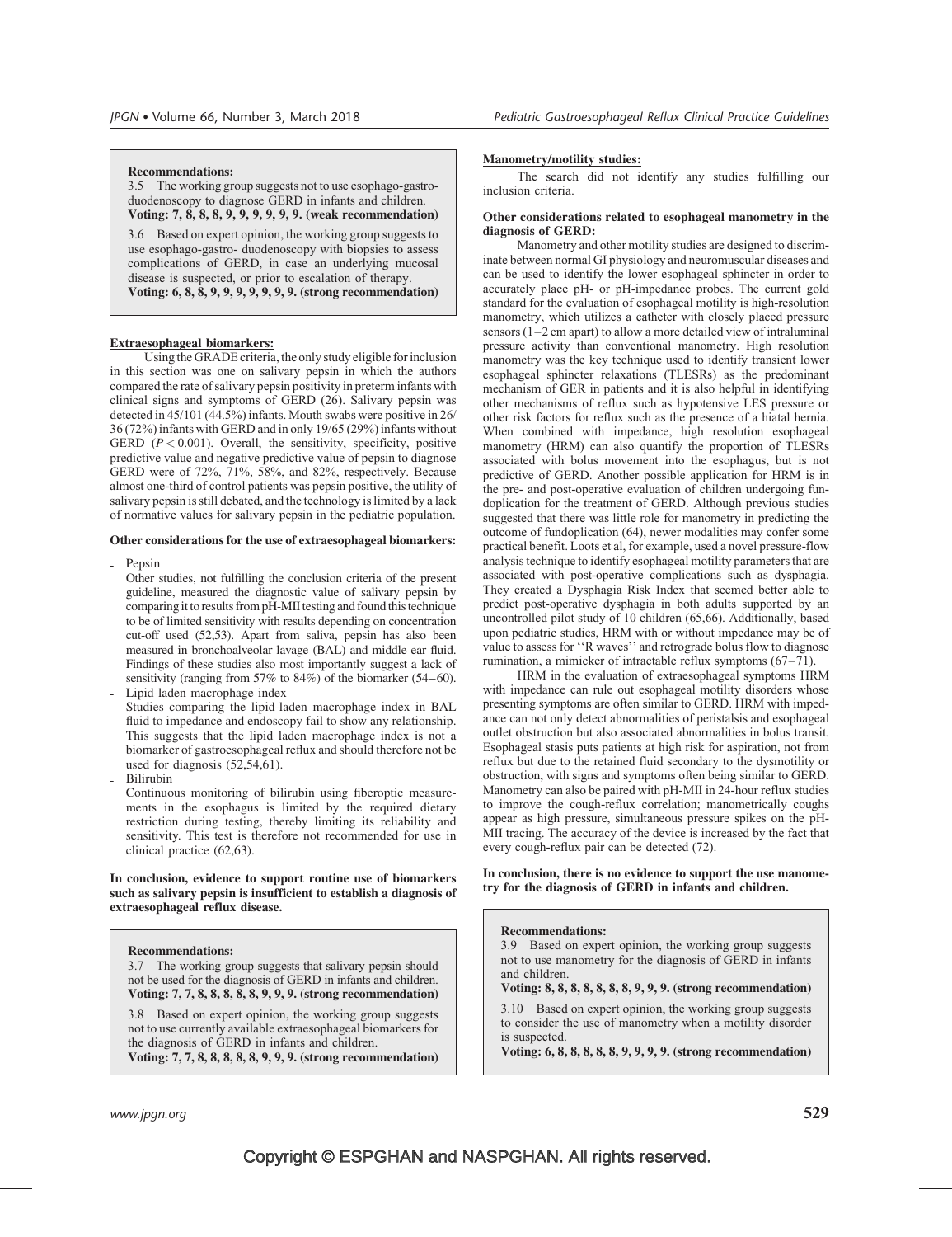### Scintigraphy:

The search identified 2 studies on scintigraphy (27,28). Of these, one was carried out in children aged up to 17 years (28) and the other in infants/children up to 2 years with wheezing symptoms (27). In 1 study, there was no clear definition of GERD provided by authors making interpretation of the results difficult (27,28). In the study by Arasu et al, where positive scintigraphy (defined as 'any esophageal activity') was identified, sensitivity and specificity were only moderate (69% and 78%, respectively) (28). The other study did not provide cut-off values for test positivity, and no calculations on sensitivity or specificity could be performed (27,28).

#### Other considerations for the use of scintigraphy in the evaluation of GERD:

Gastric scintigraphy is the standard technique for the assessment of gastric emptying, but protocols also exist for the evaluation of GER in children (73–75). Although guidelines now exist for its use to diagnose reflux in children, clinical application has been limited by a lack of standardization of the technique (76). Apart from showing refluxed tracer into the esophagus, gastric scintigraphy may reveal impaired gastric emptying which may be a risk factor for GERD or may reveal tracer in the bronchi suggesting pulmonary aspiration either from direct aspiration of the tracer or from aspiration of refluxed gastric contents (77). Performance of gastric scintigraphy may be indicated when GERD symptoms are not responding to standard therapies and other diagnoses or triggers such as delays in gastric emptying are being considered.

### In conclusion, there is insufficient evidence to support the use of scintigraphy for the diagnosis of GERD in infants and children.

Recommendation:

3.11 Based on expert opinion, the working group suggests scintigraphy should not be used for the diagnosis of GERD in infants and children.

Voting: 8, 8, 8, 9, 9, 9, 9, 9, 9, 9. (strong recommendation)

### Trial of transpyloric or jejunal feeding:

The search did not identify any studies fulfilling our inclusion criteria.

#### Other considerations for the use of transpyloric feeding to diagnose GERD:

While transpyloric feeding is often used to treat intractable GERD (Question 6), the use of transpyloric feeding as a diagnostic test for GERD has not been studied. However, because transpyloric feeding reduces the reflux burden to a similar extent as fundoplication, additional studies using transpyloric feeding as a diagnostic test are needed (78,79)

#### In conclusion, there is no evidence to support the use of transpyloric feeding trials for the diagnosis of GERD in infants and children.

### Recommendation:

3.12 Based on expert opinion, the working group suggests that transpyloric/jejunal feeding trials should not be used for the diagnosis of GERD in infants and children. Voting: 6, 7, 8, 8, 8, 9, 9, 9, 9, 9. (moderate recommendation)

### Proton pump inhibitor (PPI) trials:

The search did not identify any studies fulfilling our inclusion criteria.

#### Other considerations for the use of proton pump inhibitors as a diagnostic test for GERD:

Short 1 to 2-week trials of PPIs have been used diagnostically in adults with typical reflux symptoms (''PPI test''). This test is based on the hypothesis that if symptoms respond to PPIs, they are therefore GERD-related and a diagnosis is made. While no pediatric studies have been designed to validate this test, we did evaluate therapeutic trials in infants and children during which early time points for symptom resolution were assessed. The discussion below relates to acid suppression for diagnosis, and not for treatment of GERD. Because no studies meet inclusion criteria, the recommendations are based on assessment of intermediate endpoints of treatment trials.

Results from studies in infants

Five RCTs of PPIs in preterm and full term infants with treatment periods ranging from 2 to 4 weeks have been published. None of the trials show symptom reduction over placebo regardless of the trial length. Based on these results, a short trial of a PPI is not recommended as a diagnostic test for infants (80).

Results from studies in children

Several studies, both open-label and therapeutic RCTs, assessing the effect of PPIs on GERD symptom reduction in children with and without esophagitis, showed that the greatest symptomatic improvement occurs in the first 2 to 4 weeks of PPI administration, suggesting that this duration may be sufficient as a diagnostic test for GERD in this population (81–84) Other treatment trials have used longer courses of PPIs for treatment without assessment of symptom resolution at earlier endpoints so the assessment of a shorter ''PPI test'' for symptom resolution could not be evaluated (85). Because these studies were not powered to assess symptom resolution at interim time points and because of concern that some patients have persistent symptoms related to inflammation after only 2 to 4 weeks of therapy, a diagnostic trial window of 4 to 8 weeks was chosen by the working group. However, shorter courses may be applicable and preferred, particularly when the clinical suspicion for reflux is low or the concern for side effects is high.

Results from studies in adults

There are data supporting the use of a PPI trial in the diagnosis of GERD in adult patients presenting with typical symptoms. Initial studies suggest that a 1 to 2 week trial is adequate for the diagnosis with a sensitivity ranging from 78% to 83% compared with the reference test used (erosive esophagitis or pH-detected pathologic reflux) (86–88). In another adult study, PPI responsiveness after a 7 day trial in adults with non-erosive disease predicted an 85% probability of complete resolution of heartburn after 4 weeks; this study is of particular importance as it is the only one that applies symptom resolution as the ''gold standard'' for diagnosis of GERD, the definition used in these guidelines (89). Despite the possible value of a PPI trial as a diagnostic test for GERD, in adults with typical symptoms, more than 50% of patients with typical symptoms may not respond to acid suppression and require additional testing (90,91).

PPI use as a diagnostic test for extraesophageal symptoms No data conclusively support the use of PPIs in the diagnosis of extraesophageal symptoms in the pediatric literature (92,93). Because of the heterogeneous nature of extraesophageal symptoms, patient selection and the assessment of clinical improvement in these symptoms, which may have a multitude of causes, are difficult. In pediatrics, only 1 randomized, blinded placebo controlled study by Holbrook et al addresses the use of PPIs in the treatment of asthma (93). While this was powered as a 24 week treatment trial, interval analyses at earlier time points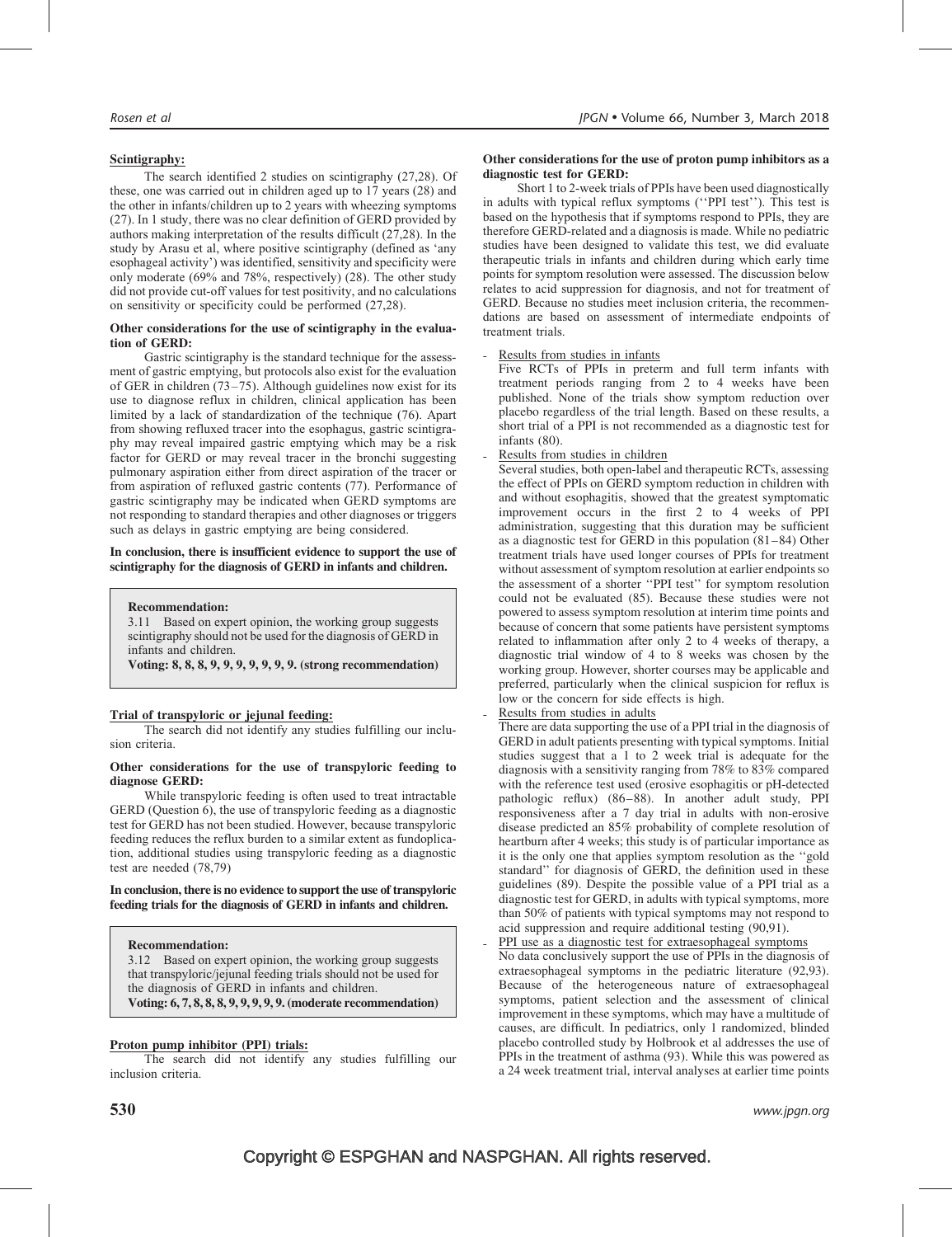(1 or 2 months) after starting therapy show no symptomatic improvement suggesting that even short trials (ie, diagnostic trials) are not beneficial. In the infant population, one 2-week RCT of lansoprazole was powered to assess improvement in GERD symptoms but as secondary outcomes, Orenstein et al assessed changes in the extraesophageal symptoms of coughing, wheezing and hoarseness. The authors found no benefit of lansoprazole compared with placebo for extraesophageal symptoms, but again this study was not powered for these outcomes. Based on these 2 RCTS, insufficient evidence exists to support a short trial of PPIs as a diagnostic test for extraesophageal reflux symptoms. Finally, a recent Cochrane review failed to show a benefit of PPIs for cough in children (94).

In conclusion, there is no evidence to support empirical PPI therapy for the diagnosis of GERD in infants. Expert opinion suggests that in an older child or adolescent with typical symptoms suggesting GERD, a diagnostic trial of PPIs can be justified for 4 to 8 weeks.

#### Recommendations:

3.13 Based on expert opinion, the working group suggests that a trial of PPIs should not be used as a diagnostic test for GERD in infants.

Voting: 5, 6, 7, 7, 7, 8, 8, 9, 9, 9. (weak recommendation)

3.14 Based on expert opinion, the working group suggests a 4 to 8 week trial of PPIs for typical symptoms (heartburn, retrosternal or epigastric pain) in children as a diagnostic test for GERD.

Voting: 3, 7, 7, 7, 8, 8, 8, 9, 9, 9. (weak recommendation)

3.15 Based on expert opinion, the working group suggests that trial of PPIs should not be used as a diagnostic test for GERD in patients presenting with extraesophageal symptoms. Voting: 7, 8, 8, 8, 8, 8, 8, 9, 9, 9. (weak recommendation)

### pH-Metry/Wireless pH Recording

The search identified 7 studies assessing the value of pH-metry for the diagnosis of GERD in children  $(27-34)$ . In 3 studies, no P values or cutoff values for test-positivity were provided, so neither sensitivity nor specificity data could be extracted for these studies (29,34,42). In the study by Ravelli et al, none of the controls underwent pH-metry, also hampering sensitivity and specificity analysis (33). Two studies used values of controls as normal values and inherently show a pH-metry specificity of 100% (31,32). The last and most recent study used the Reflux Index (RI, defined as the percentage of time that pH< 4) to determine pathological GERD (where abnormal was defined as  $pH < 4$  for  $>$  10% for infants  $<$  1 year and 5% infants  $>1$  year) (27). It should however be noted that for this population, although attempts have been made, no ''true'' normative values have been established because of the ethics of performing invasive studies in healthy infants and children (75,95). The authors found the RI measured by pH-metry had a sensitivity and specificity 50% and 82%, respectively, using history and physical examination as the gold standard method for diagnosing GERD.

#### Other considerations for the use of pH-metry as a diagnostic test for GERD:

Limitations to pH-metry technology include:

1. Determination of the value pH-metry as a diagnostic tool for GERD and to differentiate it from GER is difficult because of lack of a gold standard for comparison. Early pH-metry studies

used esophageal manometry, endoscopy, scintigraphy, symptom presence and barium imaging as the gold standard methods to diagnose reflux events (28,29,31). All of these ''gold standards'' have significant limitations, with high rates of false positivity.

- 2. Obtaining data in healthy controls is not ethically feasible because of the invasive nature of pH-metry, hindering determination of true ''normal'' values.
- 3. Non-acid reflux particularly in young infants and children is common, and  $pH$ -metry is blind to reflux episodes with  $pH > 4$ , which comprises 45% to 89% of pediatric reflux episodes (96).
- 4. pH-metry poorly identifies full column reflux (97,98) and fails to correlate symptoms with esophageal acid events (97), making it an inadequate tool for the diagnosis of extraesophageal symptoms.
- 5. While correlation of symptoms with reflux events is one of the main indications for pH- metry, patients/parents often fail to report symptoms, a factor which compromises symptom correlation (72). In addition, the appropriate time frame in which to consider a symptom correlated with reflux is debated (99,100).

#### Indications for pH-metry:

Despite these limitations, the working group considers several indications for performance of pH-metry in the evaluation of GERD when pH-MII is not available (See also under pH-MII):

- 1. Diagnosis of acid related disorders:
- pH-metry can be helpful in correlating symptoms with acid reflux episodes. This is of particular importance in differentiating NERD from other acid disorders, such as functional heartburn and hypersensitive esophagus or in conditions that are clearly acid related such as dental erosions (101,102). In addition, pH-metry can be helpful in clarifying the role of acid in patients with esophageal eosinophilia (103–105).
- 2. Correlate persistent symptoms with acid GER events (see also under pH-MII)
- 3. Efficacy of acid suppression

In patients with persistent symptoms or esophagitis in high risk patients (eg, EA, cystic fibrosis, or neurologically compromised patients) despite acid suppression, performance of pH-metry may be helpful in determining the degree of breakthrough acid in patients on therapy as these patients may be inadequately acid suppressed on standard medication doses (106,107). (Limitations—see also under pH-MII)

#### In conclusion, there is insufficient evidence to support the routine use of pH-metry for the diagnosis of GERD in infants and children.

#### Other pH-based diagnostic testing options:

Wireless pH recording has been proposed as an alternative to pH probe monitoring. During endoscopy, the wireless recording device is clipped to the esophagus. The advantage of the device is that the patient does not have a catheter in the nose, so for some children (eg, those with developmental delay or autism or in patients with cystic fibrosis and chronic cough) the wireless device is preferable. In addition, for patients with exercise induced GERD symptoms, the wireless recording device is often more comfortable when exercising (including swimming). Finally, the wireless device records pH changes for a minimum of 48 hours but some studies have reported up to 5 days of recording. Pediatric studies have shown that the wireless pH recording results are comparable to the pH probe in patients that underwent both simultaneously (108). Pediatric studies have also shown that 2 days of recording may allow for improved reflux detection due to the additional recording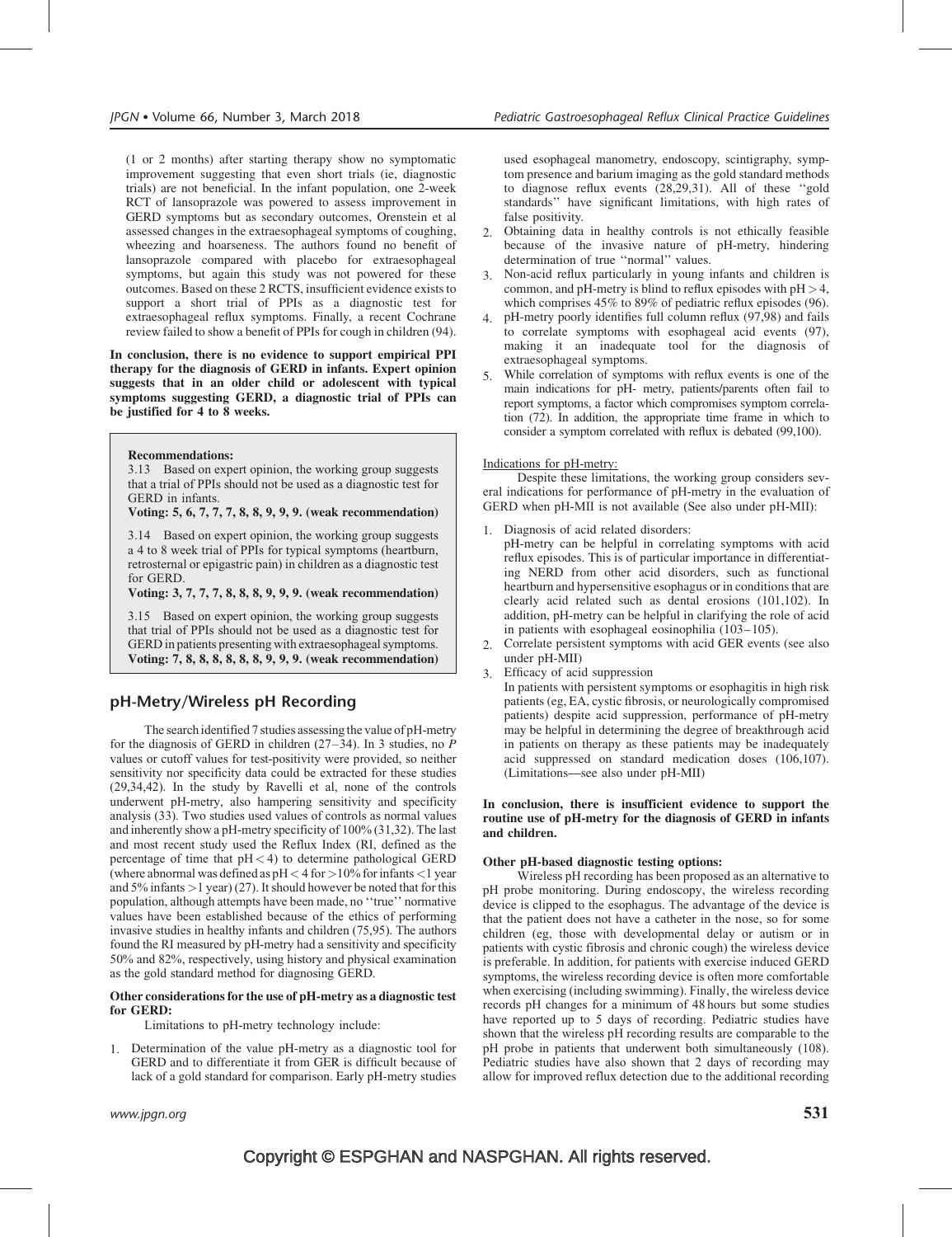time (109). Complications of the device occurred in 0% to 15% of patients, including esophageal tears, chest pain, and device failure (failure to record or early detachment) (108–110). While concerns have been raised about performing the studies after sedation, pediatric studies have failed to show a significant anesthesia effect beyond 2 to 6 hours after placement (111,112).

Oropharyngeal pH monitoring has also been proposed as a less invasive test to measure changes in pharyngeal pH as an indicator of extraesophageal reflux. A catheter is placed in the nose with the sensor lying immediately above the uvula. In a single pediatric study by Chiou et al, 15 patients underwent simultaneous oropharyngeal pH monitoring and pH-MII testing (97). The authors failed to show any relationship between changes in the oropharyngeal pH and esophageal reflux events detected by pH-MII suggesting that oropharyngeal monitoring does not represent GER events. Adult studies have since shown similar results (113,114). Therefore, because of this inadequate sensitivity, oropharyngeal monitoring is not recommended.

pH of exhaled breath condensate has been proposed as a method for diagnosing extraesophageal reflux, but preliminary data indicate that it lacks the sensitivity needed to discriminate between patients with and without pathologic reflux (115).

### Other testing for extraesophageal symptoms:

Airway appearance: While earlier studies in adults and children suggested that there may be a relationship between the appearance of the larynx and evidence of GER, these studies were limited because they were neither prospective nor blinded and the diagnosis of reflux was made using insensitive tools such as oropharyngeal pH monitoring or barium imaging. In a single prospective pediatric study, in which airway exams were blindly scored by 3 otolaryngologists in children undergoing pH-MII testing for respiratory symptoms, no relationship was found between laryngeal appearance scored by using a validated scoring system, the reflux finding score, and any reflux parameter by pH-MII. These findings suggest that the appearance of the airway does not correlate with pathologic reflux (116).

#### Recommendations:

3.16 Based on expert opinion, when pH-MII is not available, the working group suggests to consider to use pH-metry only to

- 1. Correlate persistent troublesome symptoms with acid gastroesophageal reflux events (See also under pH-MII) Voting: 6, 7, 7, 7, 7, 8, 8, 9, 9. (strong recommendation)
- 2. Clarify the role of acid reflux in the etiology of esophagitis and other signs and symptoms suggestive for GERD. Voting: 6, 7, 7, 7, 7, 8, 8, 9, 9. (strong recommendation)
- 3. Determine the efficacy of acid suppression therapy. Voting: 6, 7, 7, 7, 7, 9, 8, 8, 9. (strong recommendation)

### pH-Impedance Monitoring (pH-MII)

The search did not identify any studies fulfilling our inclusion criteria.

#### Other considerations when using pH-MII for the diagnosis of GERD:

- pH based testing versus pH-MII
	- The advantage of pH-MII above the sole monitoring of the esophageal pH lays its ability to accurately detect (1) refluxate with  $pH < 4$  and greater than 4, (2) full column refluxate, (3) liquid and gas reflux, and (4) drops in esophageal pH due to

reflux versus swallow-related drops in pH. Because of these advantages, in validation studies, pH-MII had a high sensitivity compared to pH-metry for the detection of reflux episodes, particularly when non-acid reflux was prevalent (eg, patients taking acid suppression, infants who are fed frequently) (117– 125). With the advent of pH-MII, the importance of refluxate with  $pH > 4$  was realized. In the literature, 2 terms are used interchangeably to describe reflux with  $pH > 4$ : non-acid reflux and weakly acidic reflux. For the purposes of this discussion, we will use the term non-acid reflux, which may also include (weakly) acidic reflux.

Despite the advantages of pH-MII over pH-metry, there are still some limitations to the technology:

- 1. pH-MII technology is not available in all medical centers.
- 2. As with pH-metry, defining reference ranges is limited by the lack of true control patients. Nevertheless, some attempts to establish normal values in pediatrics have been made, albeit all in symptomatic children (126,127).
- 3. In patients with motility disorders or significant esophagitis, pH-MII (both software and manually analyzed) may underestimate the amount of reflux episodes as a result of low baseline impedance values, compromising the ability for baselines to drop by more than 50%, the accepted definition of reflux by impedance. While a low impedance baseline may alert the clinician to the presence of esophagitis, it does not avert the need for endoscopy (128,129).
- 4. Despite availability of guidelines (130), considerable diversity exists in performance and interpretation of pH-MII recordings among users, with diverging results of interand intra-observer reproducibility of studies (130–133). Additionally, analysis is time-consuming and is best performed by those with considerable expertise.
- 5. No studies have yet been performed in pediatrics that convincingly show that the results of pH-MII testing influence clinical outcomes (134,135).
- 6. While correlation of symptoms with reflux events is one of the main indications for pH- MII, patients/parents fail to report more than 50% of symptoms (as with all reflux testing) compromising symptom correlation (72). In addition, the appropriate time window by which it can be established that a symptom is correlated with reflux is debated (99,100).
- Clinical considerations to perform pH-MII Despite the above limitations, the working group endorses several indications for the performance of pH-MII in the evaluation of GERD.
- 1. Differentiate patients with NERD, hypersensitive esophagus and functional heartburn in patients with normal endoscopy.

The recently published Rome IV criteria for esophageal disorders included new classifications for adults with typical GERD symptoms including chest pain and heart burn. In patients with persistent typical symptoms despite acid suppression, pH-MII can clarify the diagnosis of NERD (pathologic reflux regardless of symptom correlation), hypersensitive esophagus (*positive* symptom correlation with either acid or nonacid reflux events but no pathologic reflux), and functional heartburn (negative symptom correlation and no pathologic reflux; see ''Summary of the Definitions" for full definitions) (136). A single pediatric study examines the incidence of the Rome IV subgroups in pediatrics. Mahoney et al used these new Rome IV criteria to classify 45 children with typical reflux symptoms with no evidence of endoscopic erosions. Of these 45 patients, 27% of were categorized with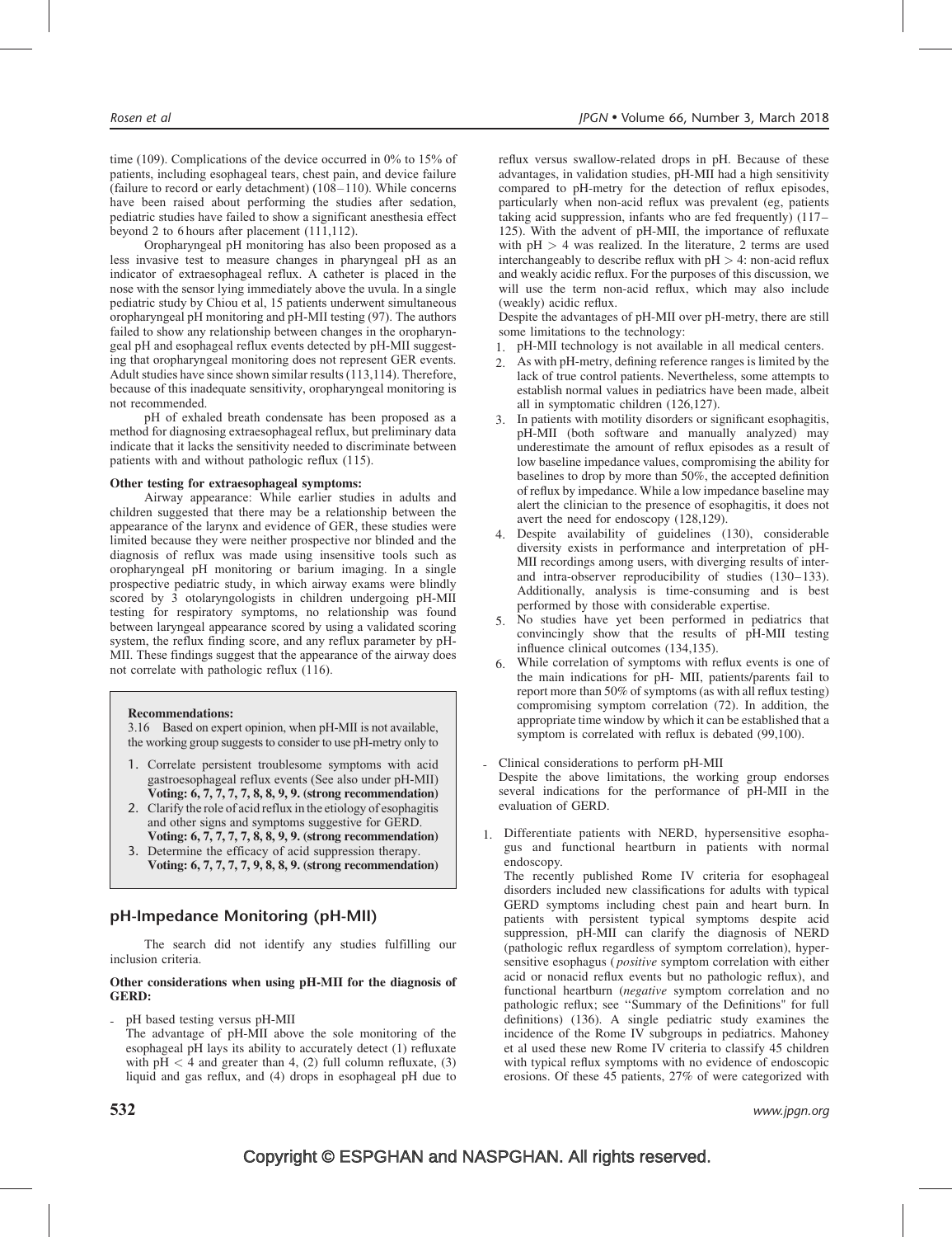NERD, 29%, with reflux hypersensitivity and 44% with functional heartburn (137). Distinguishing these disease entities may have therapeutic impact. Based upon adult literature, reflux hypersensitivity may be treated with traditional reflux therapies (medications, fundoplication), whereas functional heartburn may be treated with neuromodulators (138–140).

2. Determine the efficacy of acid suppression therapy. While pH-metry can be used to determine if there is persistent esophageal acid exposure despite therapy, pH-MII catheters can determine this as well as how much non-acid reflux is present in children taking acid suppression. Rosen et al found that the mean-sensitivity of MII-pH was  $76 \pm 13\%$  compared to pHmetry whose mean-sensitivity was  $80 \pm 18\%$ . When patients taking acid suppression were studied, the mean-sensitivity of the pH-metry dropped to  $47 \pm 36\%$ , whereas the meansensitivity of MII-pH in treated patients was  $80 \pm 21\%$ (123). Therefore, pH-MII should be considered as a diagnostic test in symptomatic patients taking acid suppression.

- 3. Correlate persistent troublesome symptoms with acid and nonacid gastroesophageal reflux events Several studies in infants and children using pH-MII in the postprandial period highlight the importance of non-acid reflux events in this period, making pH-MII the preferred choice for measurement of reflux events in children with predominant postprandial symptoms that would be missed by standard pH-metry alone (119,124,141–143). The 7 impedance sensors distributed throughout the esophagus on the pH-MII catheter allow accurate
- patients with extraesophageal symptoms (97,118). 4. Clarify the role of acid and non-acid reflux in the etiology of esophagitis and other signs and symptoms suggestive for GERD.

detection of full column reflux events, which may be important in

pH-MII monitoring plays an important role in the correlation of symptoms with both acid and non-acid reflux events with improved symptom correlation compared to pH-metry alone. The combination of pH-MII has proven useful for the evaluation of symptom correlations between reflux episodes and symptoms such as pain/irritability, apnea, cough, other respiratory symptoms, and behavioral symptoms (118,144–147). pH-MII, as with pH-metry, may also clarify the role of acid and non-acid reflux in the generation of esophagitis, though data are conflicting on the relationship between esophagitis and acid and non-acid reflux events measured by pH-MII (148,149).

- Study to be done on or off acid suppression? No pediatric studies have examined if pH-MII testing should be performed on or off acid suppression. If the goal of testing is to determine the efficacy of therapy in persistently symptomatic patients, testing should be performed *on* acid suppression. If the goal is symptom correlation, several adult studies support the performance of pH-MII testing off acid suppression because of an increased yield of acid-related symptoms (150,151).

- Symptom association:

Three main symptom indices are used to correlate reflux episodes with symptoms: the symptom index (SI), symptom sensitivity index (SSI), and symptom association probability (SAP) (152–154). While some conflicting data exist depending on the symptom index chosen, pH-MII results in a higher degree of symptom association compared with pH-metry alone. However the theoretical benefits of individual symptom indices is still being debated. Although pediatric studies suggest the SI and the SAP are most frequently positive, no studies prove that one index is superior to another in predicting response to therapies in children. Due to a lack of evidence showing benefit in

predicting outcomes, no index is recommended over another at this time (130).

In conclusion, there is insufficient evidence to support the use of pH-MII as a single technique for the diagnosis of GERD in infants and children.

### 3.17 Recommendations:

Based on expert opinion, the working group suggests to consider to use pH-MII testing only to:

- 1. Correlate persistent troublesome symptoms with acid and non-acid gastroesophageal reflux events Voting: 6, 7, 7, 7, 8, 8, 8, 9, 9. (strong recommendation)
- 2. Clarify the role of acid and non-acid reflux in the etiology of esophagitis and other signs and symptoms suggestive for GERD.
- Voting: 6, 7, 7, 7, 8, 8, 8, 9, 9. (weak recommendation) 3. Determine the efficacy of acid suppression therapy. Voting: 6, 6, 7, 7, 7, 9, 8, 8, 9. (weak recommendation)
- 4. Differentiate NERD, hypersensitive esophagus and functional heartburn in patients with normal endoscopy. Voting: 6, 6, 6, 7, 7, 7, 8, 9, 9, 9, 9. (weak recommendation)

### QUESTION 4: WHAT NON-PHARMACOLOGIC TREATMENT OPTIONS ARE EFFECTIVE AND SAFE FOR THE REDUCTION OF SIGNS AND SYMPTOMS OF GASTROESOPHAGEAL REFLUX DISEASE?

Three original studies and 2 systematic reviews were eligible for inclusion. After checking reference lists of these systematic reviews and the ESPGHAN/NASPGHAN 2009 and NICE 2015 guidelines (See Appendix A, Supplemental Digital Content 1, <http://links.lww.com/MPG/B265>, for summary of search strategy, results and study selection), 16 original studies could be included 1 trial on positional therapy, 1 on massage therapy and 14 on feeding modifications (1,3,155–170). Characteristics of included studies can be found in Appendix B2 (Supplemental Digital Content 2, <http://links.lww.com/MPG/B266>). GRADE profiles can be found in Appendix D1 (Supplemental Digital Content 4, [http://links.lww.](http://links.lww.com/MPG/B268) [com/MPG/B268](http://links.lww.com/MPG/B268)).

Feeding modifications including formula or food thickeners, reduced feeding volumes or more frequent feedings and extensively hydrolyzed or amino-acid based formula, the latter of which should be reserved for patients with severe symptoms not responsive to a protein hydrolysate formula.

### Thickened Feeding

The search identified 14 studies on the use of thickened feedings. No studies on the use of reduced feeding volumes, more frequent feedings, or extensively hydrolyzed or amino acid–based formula met our inclusion criteria. All studies were conducted in infants with signs and symptoms of GER as defined by the authors (1,156–169). Although no studies meet the inclusion criteria specifically assessing the use of thickened feedings in infants or children in GERD, based on expert opinion, the results found on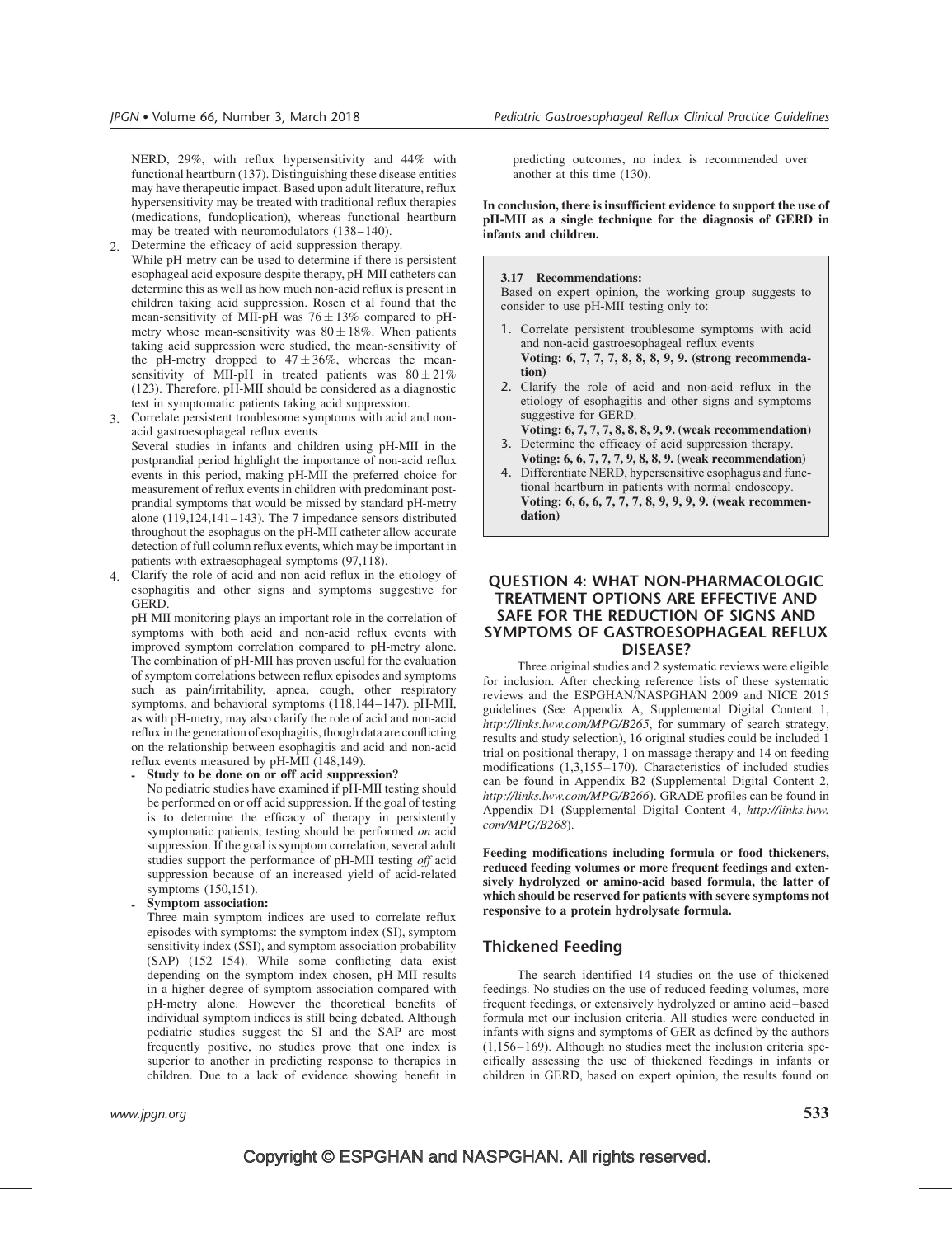the occurrence of regurgitation/vomiting in infants with GER are most likely to be extrapolated to infants with GERD. The overall quality of evidence of included studies was low to very low and methodology and definitions for GER varied widely among studies (Appendices B2 and D1, Supplemental Digital Content 2 and 4, <http://links.lww.com/MPG/B266>, [http://links.lww.com/MPG/](http://links.lww.com/MPG/B268) [B268](http://links.lww.com/MPG/B268)). No definitive data showed that 1 particular thickening agent is more effective than another. In 10 studies, visible vomiting and/or regurgitation was used as an outcome measure (157,160,161,163–167,169,170). Three studies showed a reduction in the number of episodes of regurgitation per day (Pooled Mean Difference:  $-1.18$ , 95% CI  $-1.96$  to  $-0.66$ ), (160,161,164) and 2 studies showed a reduction in vomiting per day (Pooled Mean Difference  $-0.93 (95\% \text{ CI} - 1.31 \text{ to } -0.55) (160,166)$ . Ostrom et al compared soy formula with added fiber (as a thickener) to cow's milk in a double blinded randomized controlled trial and found a significant reduction in the percentage of feedings with regurgitation and the number of subjects with any regurgitation at the end of the 4 week trial in those patients that received the soy formula with fiber  $(P < 0.03)$  (161). In contrast, Ummarino et al performed an open label randomized controlled trial of thickened feedings versus patient/family reassurance versus magnesium alginate with simethicone. In this study, the authors found that thickening reduced median symptom scores over the course of the 8-week study to a greater extent than reassurance alone  $(P < 0.001)$  (170). Grade of severity of regurgitation was reduced in another study, albeit not significantly (MD  $-1.10$ , 95% CI  $-2.49$  to 0.29) (157). The remaining studies did not report sufficient data to draw groupgroup comparisons at the end of study period compared with baseline.

While the previously discussed studies focused on symptom scores and the amount of regurgitation, 4 studies used crying/ distress as an outcome measure, although only 2 studies presented adequate data upon which it was possible to draw conclusions (159,161,167,168). In a randomized trial, regurgitation, vomiting, and other symptoms such as irritability were significantly reduced in the corn starch-thickened formula group compared with enriched formula-fed patients 4 and 8 weeks after initiating the formula changes (159). Ostrom et al found, in their 4-week trial, no significant differences in GERD symptoms in infants receiving soy formula with fiber compared with cow's milk formula without added fiber  $(P > 0.05)$  (161).

In summary, across all studies, thickening of feedings improves visible regurgitation but the impact on non-regurgitation symptoms is less clear (ie, as determined by predefined outcome measures and/or occurrence of side-effects and adverse events), (158,159,162–165,167,168).

### Other Considerations With Thickeners

- The efficacy of thickeners as assessed by pH-MII
- The search yielded 1 systematic review published after 2008 on the use of thickened feedings for the treatment of GER in healthy infants (171). As this study applied different inclusion and exclusion criteria, 14 studies were included for metaanalysis and the conclusion of the analysis was that the thickening: (1) reduced vomiting and visible regurgitations per day, (2) increased the number of days without regurgitation, and (3) reduced symptoms such as crying and irritability. Horvath et al also highlighted that thickening does not improve the acid reflux parameters measured by pH-metry including the RI, number of acid gastroesophageal reflux episodes per hour, or number of reflux episodes lasting >5 minutes. In this systematic review, there was a reduction in the duration of the longest reflux episode of pH < 4 based on the

pooled results of 2 RCTs ( $n = 116$ ) (171). One argument for a lack of improvement in pH-metry parameters is that thickening would be expected to reduce post-prandial reflux, which is typically non-acid and therefore may be missed by pH-metry. However, in 2 trials of thickening performed using pH-MII parameters as outcomes, thickening still did not result in reducing the total reflux burden when comparing feeding periods with and without thickening within individual patients (172,173).

### Safety of Thickeners

### Cereal based

Recent reports have raised concerns about the safety of rice cereal as a thickening agent for infants and children. Safety concerns were raised because of elevated levels of inorganic arsenic in all forms of rice including infant cereals. Arsenic exposure has been linked to neurotoxicity and long-term cancer risk in areas with environmental arsenic contamination. In April 2016, the United States Food and Drug Administration (FDA) proposed an action level, or limit, of 100 parts per billion for inorganic arsenic in infant rice cereal, which corresponds to a level proposed by the European Commission for rice destined for the production of food for infants and young children. Despite this FDA warning, rice cereal still enjoys advantages as a thickener, including its ability to dissolve more thoroughly than other cereals without clogging nipples, its affordability, and its long track record of use in infants. Whenever possible, using rice cereal with low or no arsenic is recommended.

Commercial thickeners

The search did not identify any studies on the efficacy of thickening of breastmilk. In a cross- over study, Corvaglia et al evaluated the effect of thickening of human milk by precooked starch in reducing GER in 5 preterm infants and found no significant reduction in the number of pH-MII detected reflux episodes with thickened feeds when compared to unthickened feeds (173). In the vast majority of infants presenting with physiological GER, breastfeeding should be further encouraged. However, for babies with significant reflux such that thickening is being considered, breastmilk can be thickened with xanthum gum or carob bean based thickeners but not with cereal, the latter of which is digested by the amylases in breast milk. While these commercial thickeners are available for use in breast milk, some cautions exist. Carob bean thickeners are approved for use in infants after 42 weeks gestation. Xanthum gum thickeners are approved for infants greater than 1 year old because of concerns of necrotizing enterocolitis (174,175).

### Reduction of Ingested Volume

A reduction of the ingested volume per feeding is a common recommendation that can be found in many reviews, guidelines and recommendations for GERD treatment (1,3,176). No RCTs have studied reduced feeding volumes. Omari et al showed that in preterm and term infants with GERD, using more frequent feedings led to a reduced RI in this specific group (119). Although no data relate ingested volume to frequency and volume of regurgitation, avoiding overfeeding by adjusting feeding frequency and volume for age and weight while maintaining an appropriate total daily amount of formula or breastmilk is recommended (Algorithm 1).

### Elimination of Cow 's Milk Protein

No RCTs evaluate extensively hydrolyzed or amino acid based formulas for the treatment of GERD. However, a subset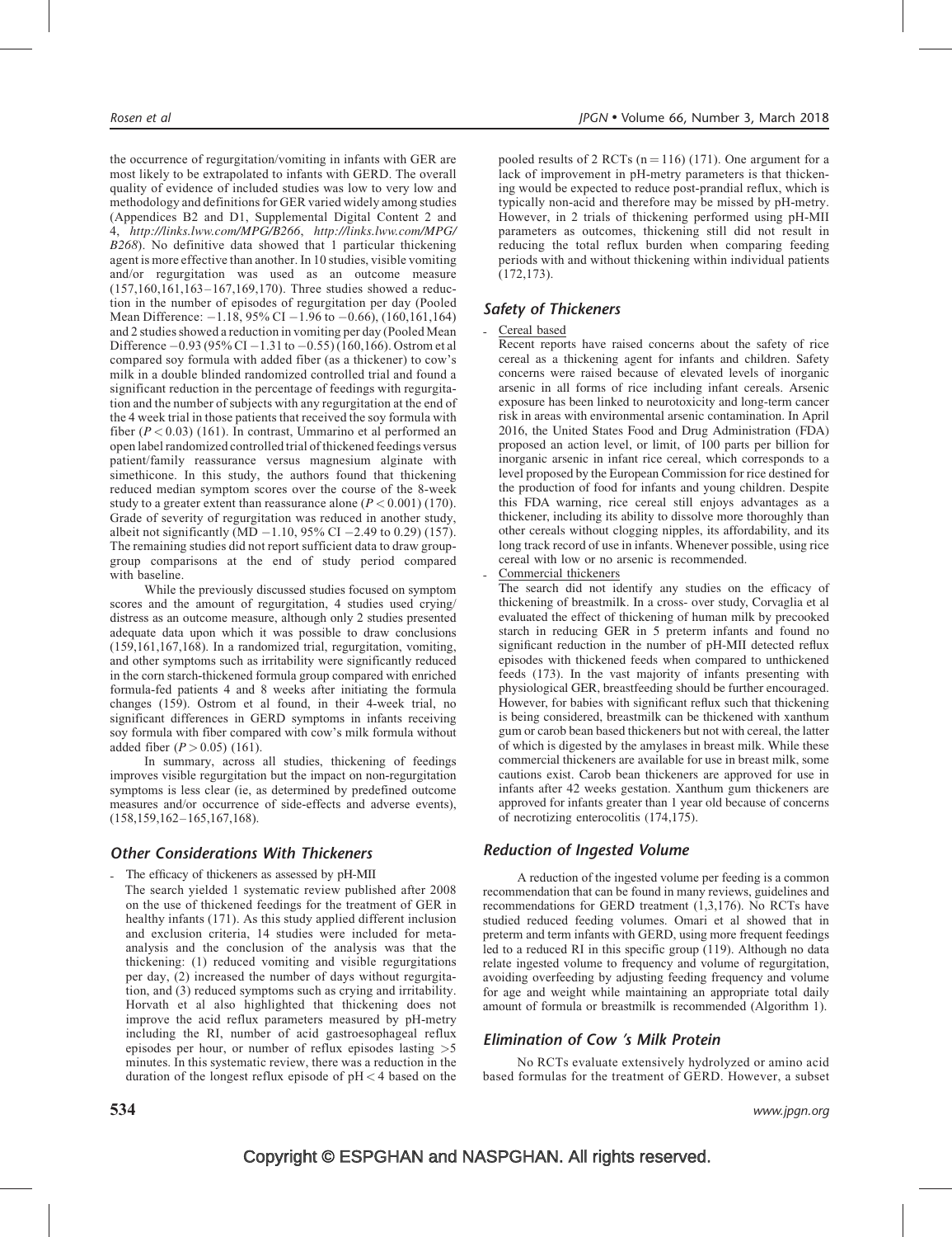of infants with allergy to cow's milk protein (CMPA) experience regurgitation and vomiting indistinguishable from that associated with physiologic GER or GERD and it is for this reason that, even in acid suppression trials, cow's milk elimination trials are often performed prior to randomization for reflux medications (177). In these infants, vomiting frequency decreases significantly (usually within 2 weeks) after the elimination of cow's milk protein from the diet, and reintroduction causes recurrence of symptoms. Because regurgitation is sometimes the sole manifestation of CMPA in healthy-appearing infants, non-breast-fed infants with suspected CMPA should receive a formula with an extensively hydrolyzed protein. In breast-fed infants, the mother can achieve similar results by restricting all dairy including casein and whey from her diet. According to the recently published ESPGHAN guidelines on CMPA, amino acids-based formulae should be reserved for the patients with intractable or severe symptoms (178). While no trials compare the use of protein hydrolysate formulas to milk based formulas in the treatment of symptoms of GERD, children with suspected CMPA who are given an amino acid based formula for 24 hours followed by a cow's milk containing formula for 24 hours have significantly more reflux events measured by pH-MII during the cow's milk feeding compared to the amino acid based feeds (179). Corvaglia et al studied 18 infants with symptoms of feeding intolerance, constipation or distension that were treated for 1 week with a hydrolyzed protein formula (180). After this 1 week trial, if the infants had GERD symptoms, they underwent pH-MII testing while receiving cow's milk formula alternating with protein hydrolysate formula as part of a randomized cross over design trial. The authors found that RI improves during hydrolysate feeds compared with the cow's milk feedings, but they found no other differences in any of the reflux parameters as measured by pH-MII. ESPGHAN guidelines recommend against the use of soy-based infant formula, and in Europe soy based formulas are no longer commercially available (181,182). Among 10% to 15% of the infants with CMPA will also become allergic to soy (183). Rice hydrolysates are commercially available, but the data are too limited to be considered in these guidelines. Any patient placed on a protein hydrolysate formula or an amino acid based formula needs close follow up to determine how and when dairy can be safely introduced. Studies have shown that infants and children on CMP restriction may have increased disordered eating patterns and may even develop anaphylaxis to milk protein (184,185).

In conclusion, the use of thickeners may improve slightly the occurrence of overt regurgitation/vomiting as symptoms of GER in infants. It is uncertain whether the use of food thickeners improves other signs and symptoms of GER and whether their use leads to side effects in infants. While evidence supporting modification of feeding volumes or intervals is lacking, these modifications are without risk or cost, so feeding modification should be considered before more costly or risky interventions. While there is no evidence to support the use of extensively hydrolyzed formula or amino acid–based formula for the treatment of GERD in infants and children who do not have CMPA, symptoms of GERD and CMPA are identical. Therefore, a trial of extensively hydrolyzed formula or amino acid–based formula is indicated in patients who have not responded to conventional GERD therapies. For each of these non-pharmacologic therapies, a minimum 2-week trial is recommended to assess for

symptom improvement before considering other therapeutic alternatives.

#### Recommendations:

4.1 The working group suggests to use thickened feed for treating visible regurgitation/vomiting in infants with GERD (Algorithm 1).

Voting: 6, 7, 7, 8, 8, 8, 9, 9, 9, 9. (weak recommendation)

4.2 Based on expert opinion, the working group suggests to modify feeding volumes and frequency according to age and weight to avoid overfeeding in infants with GERD (Algorithm 1).

### Voting: 7, 7, 8, 8, 8, 8, 8, 9, 9, 9. (weak recommendation)

4.3 Based on expert opinion, the working group suggests a 2 to 4 week trial of formula with extensively hydrolyzed protein (or amino-acid based formula) in formula fed infants suspected of GERD after optimal non-pharmacological treatment has failed (Algorithm 1, or see ESPGHAN 2012 CMPA guidelines).

Voting: 4, 6, 7, 8, 8, 8, 8, 9, 9, 9. (weak recommendation)

### Positioning Therapy

One study was identified that met the inclusion criteria (156). Loots et al conducted a study of infants with a positive symptom correlation on pH-MII testing who were randomized to left side or head elevation positioning in addition to medications (PPI or Mylanta). The primary outcome of the study, measured 14 days after initiation of treatment, was change in reflux measured by pH-MII testing, but symptom improvement was also assessed. Regardless of the medication given, left lateral positioning (LLP) resulted in reduction in the total number of reflux episodes. Vomiting also declined in infants given Mylanta and placed in LLP (156).

#### Other considerations on the effect of positioning on reflux parameters:

pH-MII and motility parameters

As mentioned above, LLP reduced the total number of reflux episodes measured by pH-MII. In a study by Omari et al, the authors measured by impedance and LES pressures in 10 preterm infants placed in the right and left lateral decubitus positions (186). In this study, both the number of reflux episodes and the TLESRs significantly decreased in infants in LLP compared to right lateral positioning (RLP). A subsequent study by van Wijk et al found identical effects of positioning on reflux by impedance, and the effect of positioning was immediate; when babies were switched from RLP to LLP and vice versa, the impact on reflux and TLESRs was immediate (187). No studies met our inclusion criteria on the impact of positioning on symptom reduction as the primary outcome. An uncontrolled trial by Vandenplas et al showed that a  $40^\circ$  specially constructed antireflux bed resulted in a significant decrease of objective reflux parameters, reflux symptoms and antiacid medications in infants that tolerated this position (188). Corvaglia et al showed that prone and left side position were associated with a decreased number of reflux episodes measured by impedance in premature infants (189). **Safety** 

Despite possible benefits to positioning in the treatment of reflux, no position other than supine position is recommended for infants because of the risk of sudden infant death syndrome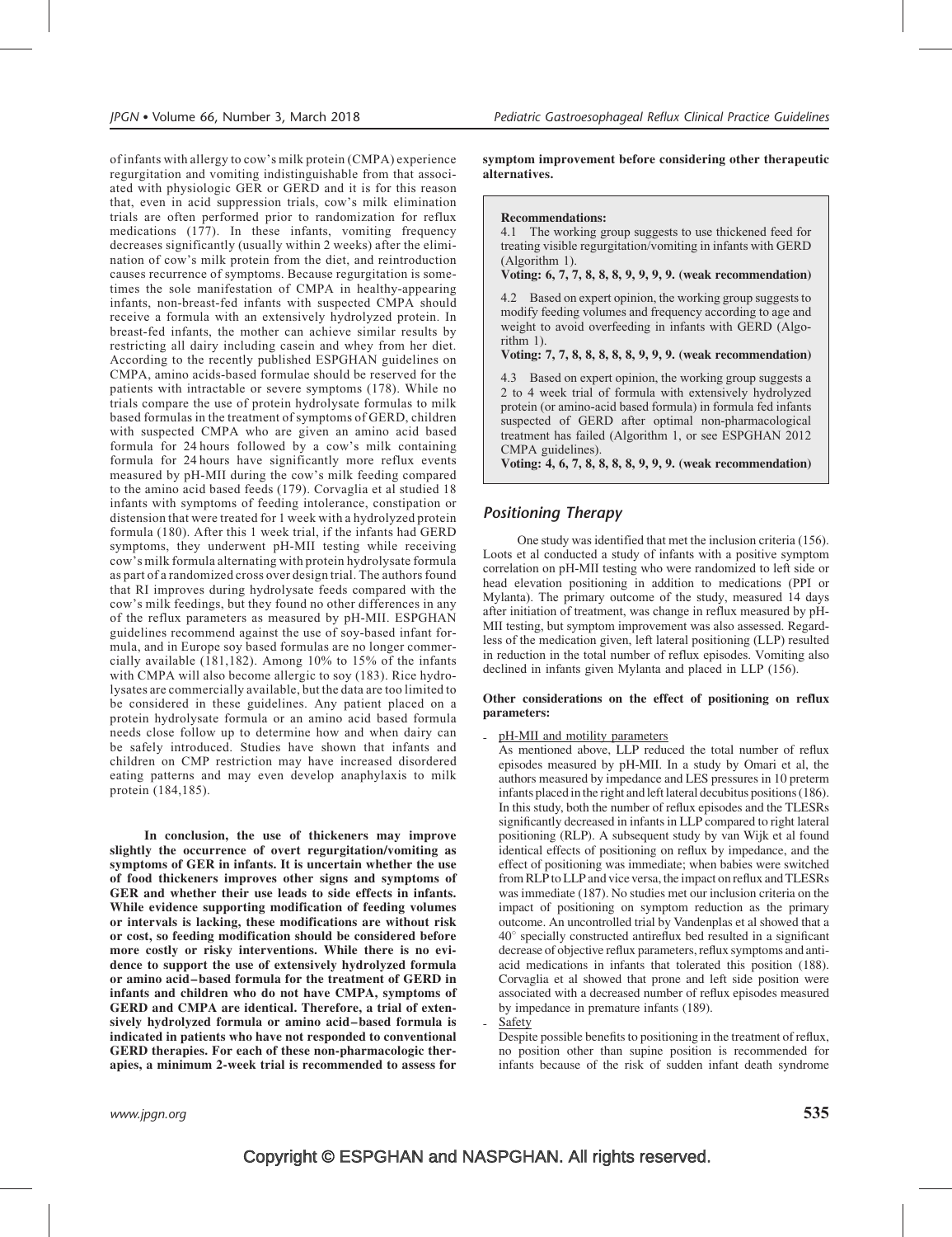Rosen et al JPGN • Volume 66, Number 3, March 2018

(SIDS). Supine sleeping is universally recommended by the National Health Service and the American Academy of Pediatrics as the safest position to prevent the risk of SIDS. Because elevating the head of an infant's crib while the infant is supine may result in the infant rolling to the foot of the crib into a position that may comprise respiration, elevating the head of the crib is not recommended by the American Academy of Pediatrics (189).

No studies are published on positioning therapy in older children. However, in adults, head-of-the-bed elevation modestly decreases time with supine acid exposure compared with a flat position (from 21% to  $15\%, P < 0.05$ ) (190). In another small study by Loots et al in 10 adult GERD patients, TLESRs, reflux events, distension of proximal stomach, and gastric emptying were increased in the right lateral position compared to left lateral position, while this effect was not found in 10 healthy controls (191).

In conclusion, it is uncertain whether the use of positioning therapy (left side or head elevation positioning) improves the occurrence of crying/distress as signs and symptoms of GERD in infants.

### Recommendations:

4.4 The working group recommends not to use positional therapy (ie, head elevation, lateral and prone positioning) to treat symptoms of GERD in sleeping infants.

Voting: 6, 6, 7, 8, 8, 8, 9, 9, 9, 9. (strong recommendation)

4.5 Based on expert opinion, the working group suggests to consider the use of head elevation or left lateral positioning to treat symptoms of GERD in children.

Voting: 7, 8, 8, 8, 9, 9, 9, 9, 9, 9. (weak recommendation)

Other Non-Pharmacological Interventions Including Life-Style Modifications (Alcohol and Tobacco Use/Exposure), Massage therapy, Complementary Therapy (Hypnotherapy, Homeopathy, Acupuncture, Herbal Medicine), Pre- and Probiotics.

The search yielded 1 study on the use of massage therapy in infants with a diagnosis of GERD according to their treating pediatrician, but no studies met our inclusion criteria on any of the other interventions (155). In this single study by Neu et al, 36 infants with GERD diagnosed by I-GERQ-R were randomized to massage therapy or sham therapy including rocking and holding. Both groups experienced improvement in GERD symptoms, measured by I-GERQ-R scores, and no difference was found between groups after the 6-week intervention. This study was limited by its small size and short length of intervention.

#### Other considerations for non-pharmacologic therapies:

Probiotics

No studies met the criteria for inclusion. However, 1 placebocontrolled RCT investigated the efficacy of Lactobacillus reuteri DSM 17938 given as drops daily for 90 days in 589 term newborns (age < 1 week) in the prevention of colic, regurgitation, and functional constipation. Since this study was a prevention study conducted in infants < 3 months of age, regardless of the presence of GERD, this study did not meet inclusion criteria. Nevertheless, regurgitation frequency was addressed as a primary outcomein the study. At the conclusion of the 3-month trial, the mean number of regurgitations per day in the L reuteri DSM 17938 and placebo groups were significantly different: 2.9 versus  $4.6; P < 0.01$  (192). Significant improvement was also noted in crying time per day  $(P < 0.01)$ , but this is a symptom not unique to GERD. No studies have been published on the effect of infant formula with probiotics on GERD symptoms.

Weight loss in obesity

In children, obesity has been associated with a small increase in risk of GERD symptoms compared to non-obese children (193,194). However, the impact of obesity on GERD complications such as erosive esophagitis is less clear (3,195,196). No pediatric intervention studies determine if weight reduction changes GERD symptoms. No pediatric studies show a relationship between obesity and reflux events by pH-metry or pH-MII. A review of lifestyle changes in adults with GERD concluded that only weight loss improved pH-metry profiles and symptoms (197).

In conclusion, it is uncertain whether the use of massage therapy reduces crying/distress or other signs and symptoms of GERD in infants based on the I-GERQ- R questionnaire. While there is a lack of evidence supporting non-pharmacologic interventions, some interventions (such as tobacco avoidance) are low to no cost and risk and may merit a trial before considering more costly or risky therapies. Other interventions massage therapy, complementary therapy (hypnotherapy, homeopathy, acupuncture, and herbal medicine), dietary supplementation, pre-and probiotics have not been adequately studied and may pose more risk and cost so therefore cannot be recommended for the reduction of symptoms of GERD in infants and children.

#### Recommendations:

4.6 The working group suggests not to use massage therapy to treat infant GERD.

Voting: 7, 7, 7, 8, 8, 8, 9, 9, 9, 9. (weak recommendation)

4.7 Based on expert opinion, the working group suggests not to use currently available lifestyle interventions or complementary treatments such as prebiotics, probiotics, or herbal medications to treat GERD.

Voting: 5, 6, 7, 7, 8, 9, 9, 9, 9, 9. (weak recommendation)

4.8 Based on expert opinion, the working group suggests informing caregivers and children that excessive body weight is associated with an increased prevalence of GERD. Voting: 6, 7, 7, 7, 7, 8, 8, 9, 9, 9. (weak recommendation)

### Parental Guidance, Education, and Support

The search did not identify any studies fulfilling our inclusion criteria.

Other considerations on education

Patient and parental education, guidance, and support are always considered to be required as part of the treatment of GERD. It is important to inform caregivers about diagnostic and treatment options, side effects, complications and prognosis (also see section Prognosis). These measures are usually sufficient to manage healthy, thriving infants with symptoms likely to result from physiologic GER (1). A RCT on physician counseling of families of patients with chronic conditions, such as asthma, has shown that patient education on specific pathophysiology of the disorder, specific methods to prevent or treat symptoms, and patient empowerment, can help improve parent understanding of the disorder, decrease patient symptoms of the chronic disorder and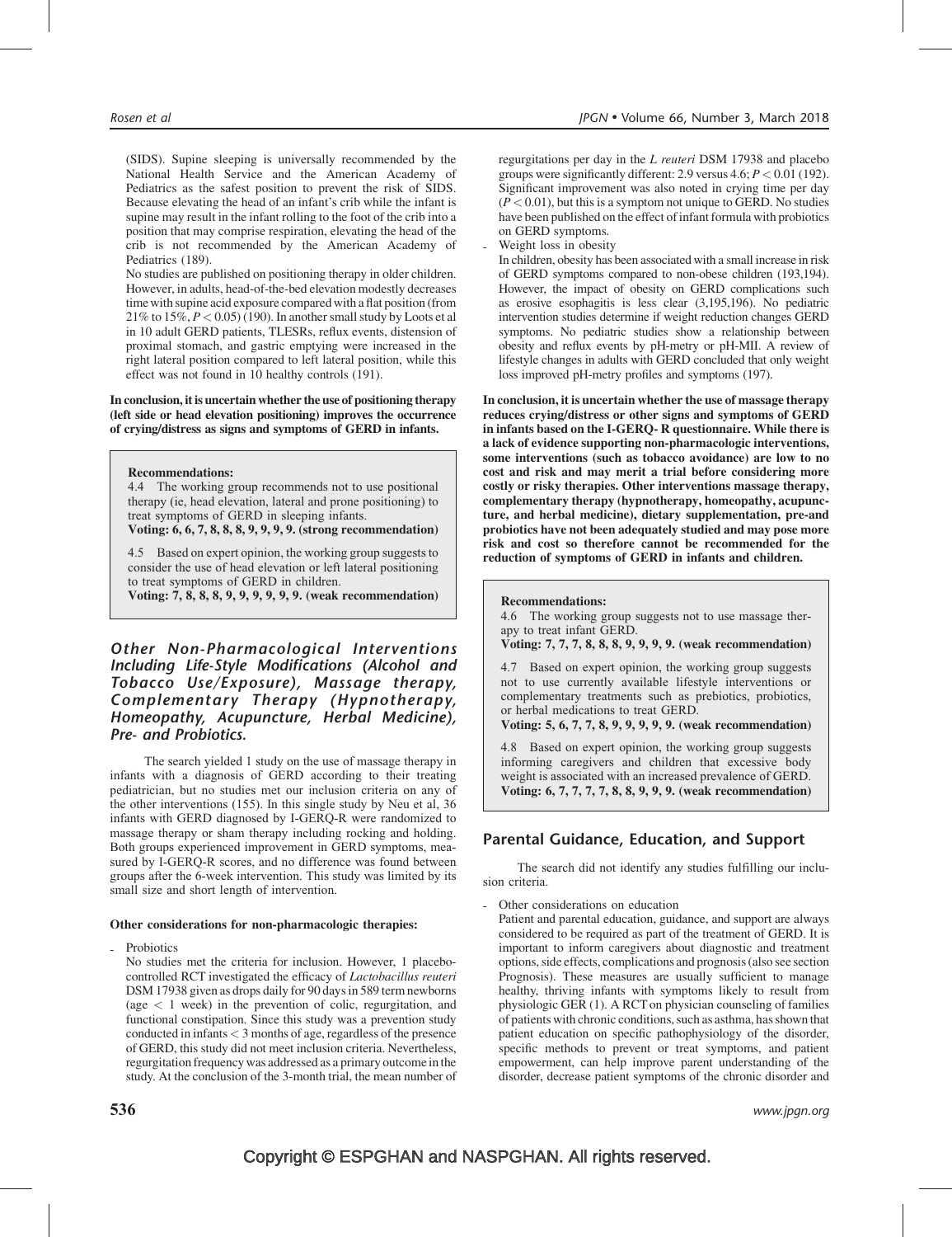decrease health care utilization (198,199). However, no studies specifically in pediatric GERD patients have been performed.

In conclusion, there is no evidence to support parental guidance, education and support for the reduction of signs and symptoms of GERD in infants and children.

Recommendation:

4.9 Based on expert opinion, the working group recommends providing patient/parental education and support as part of the treatment of GERD (Algorithm 1).

Voting: 8, 8, 9, 9, 9, 9, 9, 9, 9, 9. (strong recommendation)

### QUESTION 5: WHAT ARE EFFECTIVE AND SAFE PHARMACOLOGIC TREATMENT OPTIONS FOR THE REDUCTION OF SIGNS AND SYMPTOMS OF GASTROESOPHAGEAL REFLUX DISEASE?

Ten original studies and 25 systematic reviews were eligible for inclusion. After checking reference lists of these systematic reviews and the ESPGHAN/NASPGHAN 2009 and NICE 2015 guidelines (See Appendix A, Supplemental Digital Content 1, <http://links.lww.com/MPG/B265>, for summary of search strategy, results and study selection), 12 additional original studies could be included, resulting in a total of 22 original studies. Characteristics of included studies can be found in Appendix B3 (Supplemental Digital Content 2, <http://links.lww.com/MPG/B266>). GRADE profiles can be found in Appendix D (Supplemental Digital Content 4, <http://links.lww.com/MPG/B268>).

Algorithm 1 and 2 display the therapeutic approach to respectively the infant and child with GERD. For recommended dosages for the different drugs we refer to Table 4.

TABLE 4. Dosages of most frequently used drugs for the treatment of gastroesophageal reflux disease

### Anti-acids and Alginates

Alginates and antacids are designed to neutralize acid and contain either sodium/potassium bicarbonate, or aluminium, magnesium or calcium salts and are typically used to treat acid related disorders such as heartburn or dyspepsia. The search yielded 2 studies assessing the use of alginates (1 containing 225 mg sodium alginate and 87.5 mg magnesium alginate (170) and 1 containing magnesium alginate and simethicone (200) versus placebo 1 study also assessed the use of alginates versus rice-starch thickened formula (170). Two additional studies assessed the use of alginates versus H2RAs (see section 5) (201,202). A recent Cochrane review on the currently available pharmacological interventions used to treat children with GER was also reviewed (203). No studies meeting our inclusion criteria on the use of anti-acids were identified.

Ummarino, et al, assessed GER symptoms using I-GERQ-R questionnaire scores. While they reported that median I-GERQ-R scores were more significantly reduced in the intervention group compared with no intervention  $(P < 0.0001)$  or thickened feedings ( $P < 0.002$ ), no comparison between groups at end of study period was made (170). Ummarino, et al, reported on the number of infants with persisting symptoms at week 4 and 8, showing a significant decrease in the number of infants regurgitating at week 8 when treated with alginates compared with no intervention  $(RR = 0.04, 95\% \text{ CI } 0.01 \text{ to } 0.25)$  and compared with thickened feedings ( $RR = 0.26$ , 95% CI 0.26 to 0.88) (170). The other study, by Miller et al, found the number of vomiting/regurgitation episodes in 24 hours at 2 weeks was significantly lower compared with baseline  $(P = 0.009)$ , however the mean frequency of episodes did not differ statistically (200). In both studies, no significant differences were found in the number of infants with more than 1 adverse (AE;  $RR = 1.30$ , 95%  $CI = 0.87$  to 1.93) or serious adverse event (SAE;  $RR = 1.10$ , 95% CI 0.16 to 7.43) or in the number of infants withdrawing from the study due to the occurrence of  $a(n)$  (S)AE

| Drugs                                    | Recommended pediatric dosages                                                 | Maximum dosages (based upon adult dosage) |
|------------------------------------------|-------------------------------------------------------------------------------|-------------------------------------------|
| Histamine-2 Receptor Antagonists (H2RAs) |                                                                               |                                           |
| Ranitidine                               | $5-10$ mg/kg/day                                                              | $300$ mg                                  |
| Cimetidine                               | $30-40$ mg/kg/day                                                             | $800$ mg                                  |
| Nizatidine                               | $10-20$ mg/kg/day                                                             | $300$ mg                                  |
| Famotidine                               | $1$ mg/kg/day                                                                 | $40$ mg                                   |
| Proton Pump Inhibitors (PPIs)            |                                                                               |                                           |
| Omeprazole                               | $1-4$ mg/kg/day                                                               | $40$ mg                                   |
| Lansoprazole                             | $2 \text{ mg/kg/day}$ for infants                                             | $30 \text{ mg}$                           |
| Esomeprazole                             | 10 mg/day (weight $\langle 20 \text{kg} \rangle$ or                           | $40$ mg                                   |
|                                          | 20 mg/day (weight >20kg)                                                      |                                           |
| Pantoprazole                             | $1-2$ mg/kg/day                                                               | $40$ mg                                   |
| Prokinetics                              |                                                                               |                                           |
| Metoclopramide                           | $0.4-0.9$ mg/kg/day                                                           | $60$ mg                                   |
| Domperidone                              | $0.8-0.9$ mg/kg/day                                                           | $30 \text{ mg}$                           |
| Baclofen                                 | $0.5 \text{ mg/kg/day}$                                                       | $80$ mg                                   |
| Antacids                                 |                                                                               |                                           |
| Mg alginate plus simethicone             | 2.5 ml $3 \times$ /day (weight < 5kg) or                                      | NA                                        |
|                                          | 5 ml $3 \times$ /day (weight > 5 kg)                                          |                                           |
| Sodium alginate                          | 225 mg sodium alginate and magnesium<br>alginate $87.5$ mg) in a total 0.65 g | <b>NA</b>                                 |
|                                          | One sachet/day (weight $\langle 4.54 \text{ kg} \rangle$ or                   |                                           |
|                                          | Two sachet/day (weight $>4.54$ kg)                                            |                                           |

 $NA = no$  data available.

www.jpgn.org  $537$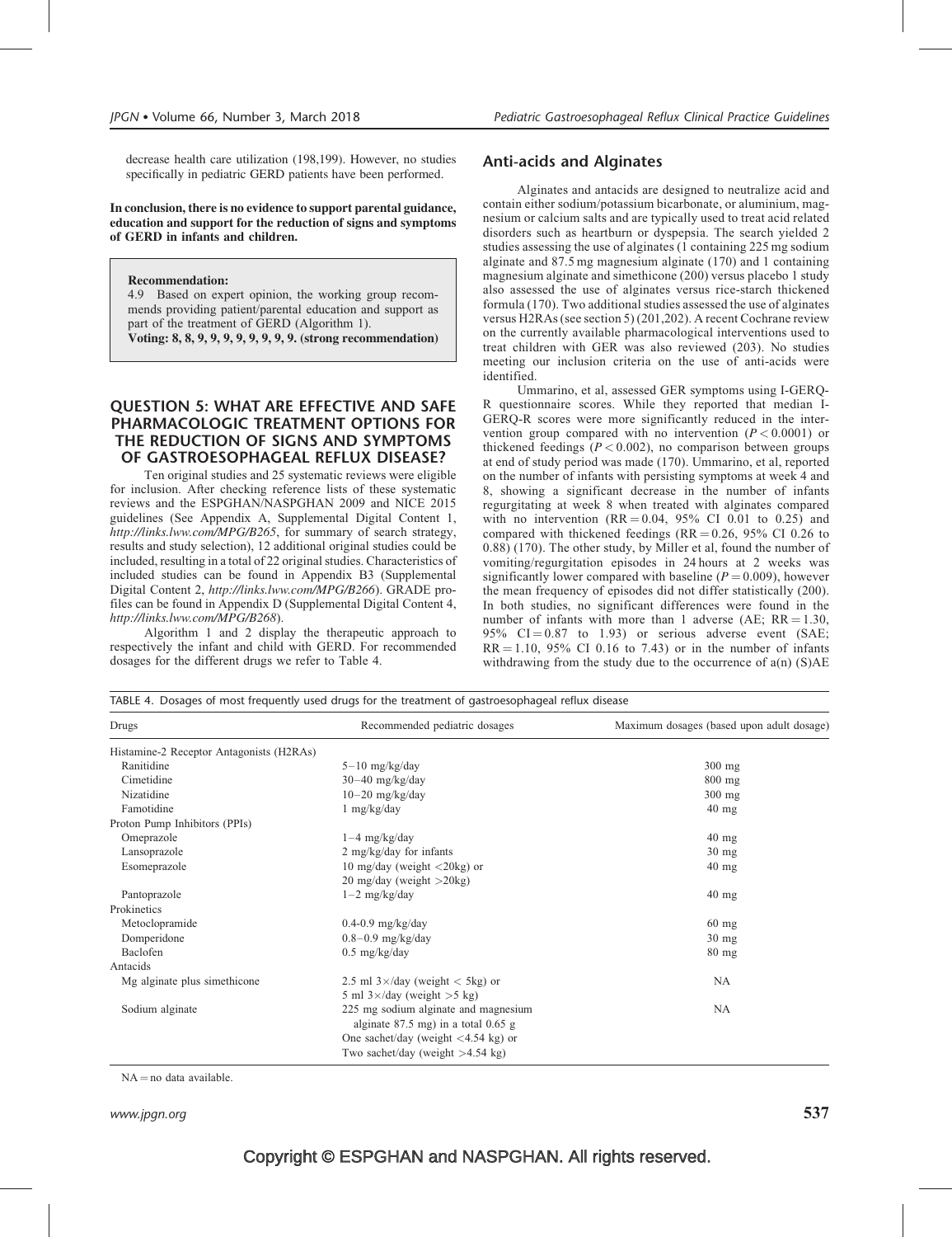$(RR = 0.63, 95\% \text{ CI } 0.20 \text{ to } 1.99)$  (170,200). The evidence for these findings ranged from low to very low quality.

In conclusion, it is uncertain whether the use of alginates improves signs and symptoms of GER based on the I-GERQ-R questionnaire. The use of alginates may slightly improve visible regurgitation/vomiting as signs and symptoms of GER. It is uncertain whether the use of alginates for the reduction of signs and symptoms of GER in infants leads to side effects.

### Other considerations for alginates:

pH-MII parameters

Del Buono et al studied sodium and magnesium alginate and mannitol (but not bicarbonate) in infants up to 6 months of age using pH-MII impedance. The 24 hour-reflux burden or the number of reflux events per hour did not differ in patients receiving alginate compared with those receiving placebo (204). However, the dosage described in the study was lower than that recommended by the manufacturer which may have influenced results. Furthermore, no data on visible regurgitation/vomiting events were reported, so no conclusions about improvement in GERD symptoms can be determined.

**Safety** 

Over the last 5 years, very few studies have assessed the efficacy and safety of alginates in childhood. Nevertheless, alginates ondemand and short-term treatment seem to have no significant side effects. The prolonged use of aluminium-containing antacids may lead to increased aluminium plasma concentrations in infants (205,206). Chronic high exposure or high-dose ingestion of calcium carbonate can cause milk-alkali syndrome; a triad of hypercalcemia, alkalosis and renal failure. Therefore, aluminium-containing antacids should not be used in children with renal impairment or in infants.

Other guidelines

In the recently published NICE guidelines, alginates are recommended as an alternative treatment to feed thickening agents in breastfed infants or as a trial in infants in whom symptoms persist despite conservative measures (3). Additionally, the NICE working group recommends the use of antacids and antacid/alginates for symptom relief in young people suffering from heartburn who have gone through puberty. This recommendation is extrapolated from another NICE guideline on dyspepsia and GERD in adults.

As there is no evidence comparing alginates to any recommended feed thickening agent or on the use of antacids to treat GERD in children or adolescents, the current working group decided to suggest that antacids/alginates should not be used for chronic treatment of infants and children with GERD.

#### Recommendation:

5.1 The working group suggests not to use antacids/alginates for chronic treatment of infants and children with GERD.

Voting: 6, 7, 8, 8, 8, 8, 9, 9, 9, 9. (weak recommendation)

### Acid Suppressive Therapy Including Proton Pump Inhibitors and Histamine Receptor Antagonists (H2RAs)

Results of acid suppression trials are discussed below. When assessing PPI efficacy in treating symptoms, esophagitis, or other GERD complications, the dose, method and timing of administration, variations in drug metabolism, and patient compliance must be considered.

### Proton Pump Inhibitors Versus Placebo

The search yielded 7 studies that compared the use of PPIs versus placebo in the treatment of GERD. Definitions of GERD varied widely among studies and included criteria based on pHmonitoring, endoscopic findings, reported clinical symptoms and/or an I-GERQ-R score  $> 16$  (177). Efficacy of different PPIs were assessed, including lansoprazole (207), esomeprazole (156,208,209), rabeprazole (210), pantoprazole (177) and omeprazole (211). No study comparing different types of PPIs was found. In 1 study, GERD symptoms were assessed by using the I-GERQ-R score. Although no data were reported, the authors stated that there were no significant differences in I-GERQ-R score in the infants treated with rabeprazole. Quality of evidence was very low (210). Six studies (all in infants <12 months) reported on the efficacy of PPIs in the treatment of crying and/or irritability. None of the 6 studies identified significant differences in symptom improvement (including symptoms such as crying, cough, arching) between infants who received PPI and those receiving placebo. The evidence was of low to very low quality (177,207–211). Four studies of infants with GERD (confirmed by pH-metry) used regurgitation as a primary outcome, and all 4 found that PPIs did not reduce the frequency of overt regurgitation compared with infants who received placebo (177,207,208,210). In PPI treated patients, reported side effects included upper and lower respiratory infections, constipation, diarrhea, eczema and vomiting amongst others, but in all studies but one, their incidence was not more common than placebo (177,207–212). In the single study that reported adverse events at a greater rate than placebo, the following side effects were reported: upper and lower respiratory infections, diarrhea, otitis media, epididymal infection, arachnoid cyst, febrile convulsion, Klebsiella infection and dehydration (207).

In conclusion, it is uncertain whether the use of PPIs reduces crying/distress, visible vomiting/regurgitation or signs and symptoms of GERD based on the I-GERQ-R questionnaire in infants with GERD when compared with placebo. It is uncertain whether the use of PPIs leads to side effects in infants with GERD compared with placebo.

### Histamine Receptor Antagonists Versus Placebo

The search identified 3 studies on the use of H2RAs, all assessing a different agent: ranitidine, cimetidine and nizatidine. The studies were conducted in mixed populations of both infants and children (213–215). In 2 studies, all patients had evidence of reflux esophagitis based on endoscopy (213,215). In the other study, infants with a history of GERD symptoms were included (214).

One study found that compared with baseline, regurgitation and vomiting were reduced more in infants and children who received cimetidine compared to those receiving placebo after 4 and 8 weeks of therapy. However, there was no evidence that cimetidine improved symptoms of crying or distress or heartburn or colic over placebo. The evidence for these findings was of very low quality (215). Two studies found that endoscopic and histological features of esophagitis were reduced in infants and children who received H2RAs compared with placebo. The quality of the evidence for this finding was low to very low (213,215). No serious adverse events were reported in any of the 3 trials. In another study,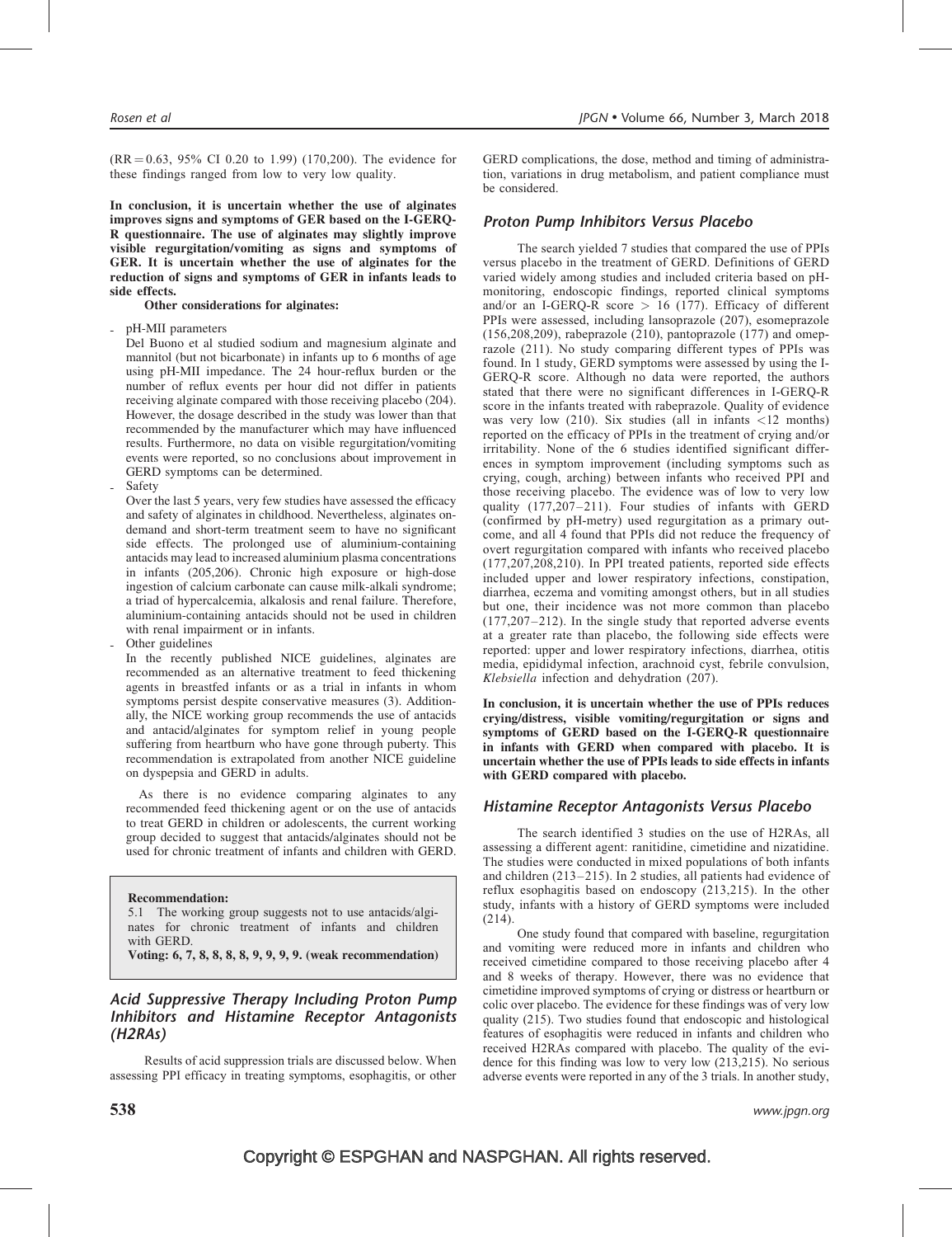the number of infants with more than 1 (treatment related) adverse event (AE) did not differ between infants and children treated with ranitidine or placebo (214).

In conclusion, it is uncertain whether the use of H2RAs reduces crying/distress, visible regurgitation/vomiting or heartburn in children with GERD compared withplacebo. It is uncertain whether the use of H2RAs improves histology/erosive esophagitis in children with GERD compared with placebo. It is uncertain whether the use of H2RAs leads to side-effects in infants and children with GERD compared with placebo.

### Proton Pump Inhibitors Versus Histamine Receptor **Antagonists**

The search yielded 2 studies that compared omeprazole versus ranitidine in infants and children with GERD based on clinical symptoms and results of pH-metry and/or endoscopy (30,216). The quality of evidence of both studies was very low. Ummarino, et al, found no significant difference in symptom severity scores of crying/distress or chest pain between the groups treated with omeprazole versus ranitidine based on the mean differences in symptom scores after 8 weeks of treatment compared with baseline (216). In the other 8-week study, Cucchiara, et al, found no statistically significant difference in esophagitis healing between infants and children with refractory GERD who received high dose ranitidine compared with omeprazole. The evidence for this finding was of very low quality (30).

In conclusion, it is uncertain whether the use of omeprazole reduces crying/distress or chest pain as signs and symptoms of GERD in infants and children with GERD compared with ranitidine. It is uncertain whether the use of omeprazole improves histology/macroscopy in infants and children with GERD compared with ranitidine. It is uncertain whether the use of omeprazole leads to more side effects in infants and children with GERD compared with ranitidine.

### Proton Pump Inhibitors Versus Antacid

The search yielded 1 study that compared esomeprazole versus an antacid (aluminum hydroxide, magnesium hydroxide and simethicone) in infants with GERD as defined by authors. All infants also received positioning therapy (left-lateral position) during the study period (156). Based on results of this study, no significant differences were found between esomeprazole- versus antacid-treated infants regarding the number of crying episodes or total minutes of crying. The quality of evidence was very low (156).

In conclusion, it is uncertain whether the use of esomeprazole reduces crying/distress as signs and symptoms of GERD in infants with GERD compared with antacids.

### Histamine Receptor Antagonists Versus Antacid/ Alginate

The search identified 2 studies that compared the use of an H2RA with an antacid/alginate. Oderda, et al, compared famotidine versus an alginate-antacid mixture (0.5 g algenic acid, 0.1 g aluminum hydroxide, 0.025 g magnesium trisilicate and 0.17 gr sodium bicarbonate) in children with endoscopy-confirmed esophagitis (201). Cucchiara, et al, investigated infants and children with a diagnosis of GERD based upon radiology, pH-metry and/or

endoscopy results, comparing cimetidine with a liquid magnesium hydroxide and aluminum hydroxide mixture to determine the primary outcome of symptom resolution (202). No statistically significant differences were found in erosive esophagitis or histology between infants and children receiving a H2RA and those receiving an antacid/alginate. The quality of evidence was very low.

In conclusion, it is uncertain whether the use of an H2RA improves histology/macroscopy in infants and children with GERD compared with antacids/alginates.

### Proton Pump Inhibitors Versus Feeding Intervention

The search yielded 1 study on the use of lansoprazole (comparing 2 doses, 15 mg once a day vs 7.5 mg twice a day) versus hydrolyzed formula in infants with GERD defined by an I- GERQ-R score  $>16$  (217). Both of the lansoprazole groups experienced significantly greater improvement in symptoms, defined as an improvement in I-GERQ-R scores, over the course of the 2-week trial compared with the hydrolysate formula, but no differences were found in the degree of symptom response between the 2 lansoprazole doses. The quality of evidence was very low. Although not predefined as an outcome measure, no adverse events of treatment were reported during the study period.

In conclusion, it is uncertain whether the use of lansoprazole improves signs and symptoms based on the I-GERQ-R questionnaire in infants with GERD compared with hydrolyzed formula. It is uncertain whether the use of lansoprazole leads to more side effects in infants with GERD compared with hydrolyzed formula.

### Histamine Receptor Antagonists Versus Sucralfate

The search identified 1 study comparing cimetidine with sucralfate in children with endoscopy-based diagnosis of erosive esophagitis in an 8-week trial (218). The study reported no significant differences in endoscopic healing between the groups treated with cimetidine versus sucralfate. Quality of the evidence was very low. Although not included as predefined outcome measure, no adverse events were reported by any of the study subjects.

In conclusion, it is uncertain whether the use of cimetidine improves histology/macroscopy in infants and children with GERD when compared to sucralfate. It is uncertain whether the use of cimetidine leads to more side effects in infants and children with GERD compared with sucralfate. Other considerations for treatment:

- PPIs Versus H2RAs

Although their pharmacological mechanisms differ, both PPIs and H2RAs are acid- suppressing agents and thus similar outcomes can be expected. Although the studies are imperfect, symptom control between H2RA and PPIs is comparable. Rates of healing of erosive or histologic esophagitis are higher after 12 weeks of therapy with a PPI in contrast to H2RA (1). Although evidence in children is very low, evidence in adults with erosive esophagitis shows that PPIs are superior to any other pharmacological treatments (51,219–221). Limited data are available on rates of esophagitis relapse seen after discontinuation of therapy. A single pediatric study by Boccia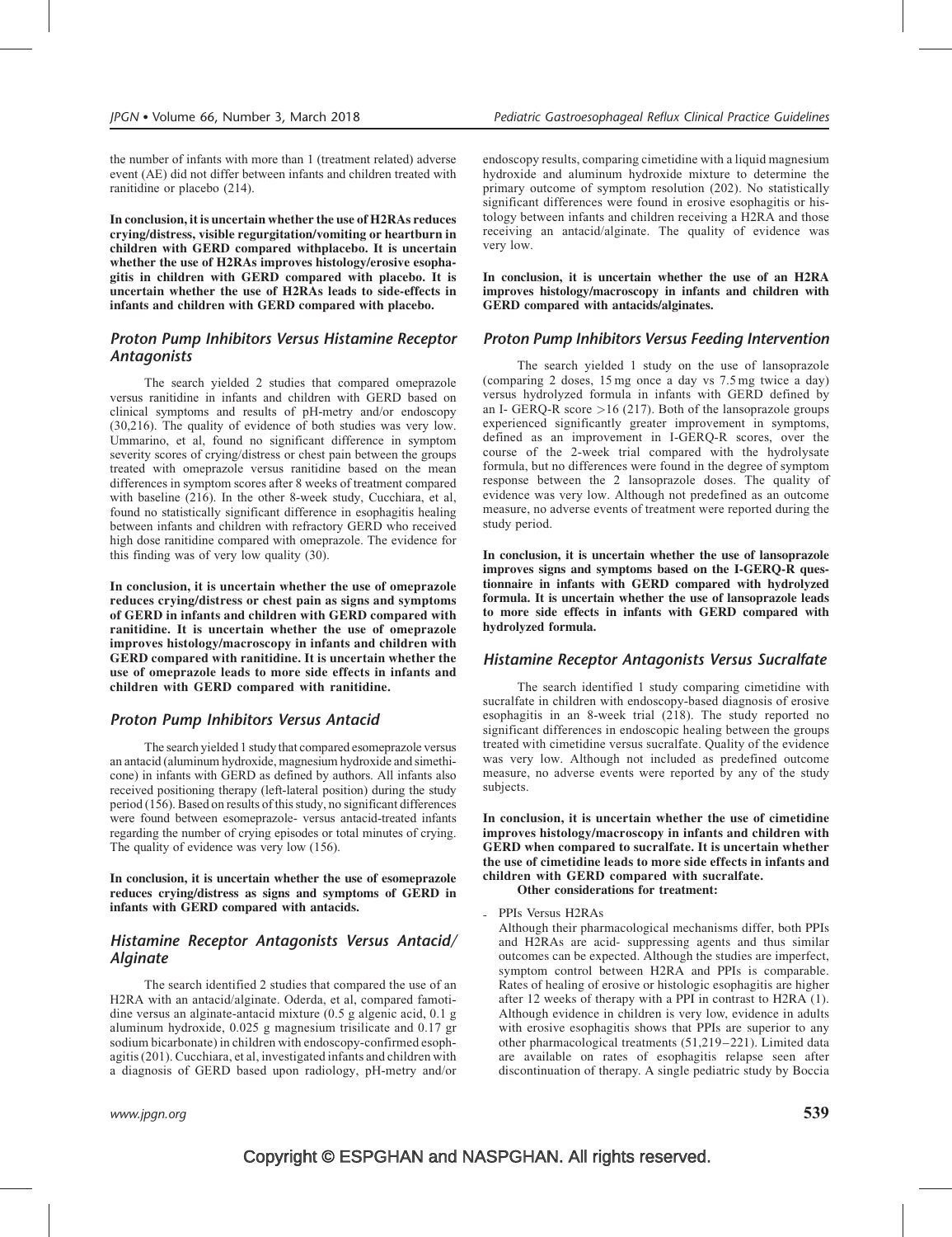et al showed a low microscopic esophagitis recurrence rate and GERD symptom recurrence long term after healing with omeprazole, irrespective of the maintenance therapy (222). Therefore, based upon evidence from adult literature and expert opinion, the working group recommends PPIs as firstline treatment (223). However, the working group also concluded that the decision of which to use should be based on practical considerations, such as ease of administration and medication cost and suggests H2RAs as a second line therapy in the treatment of esophagitis caused by acid reflux when PPIs are not available. Choice of PPIs or H2RA depends entirely on availability and cost, as no evidence supports superiority of any 1 PPI or H2RA over another.

From a dosing perspective, the pediatric trials for the healing of erosive and microscopic esophagitis have shown consistently high rates of healing at PPI doses of 1 to 1.7 mg/kg/day (see Table 4) (83,224,225).

**Safety** 

Despite the fact that none of the GRADE approved studies reported any serious adverse events in children taking H2RA or PPIs, case control studies show increased risk of infection in infants and children taking these medications compared to non-users. These infections include necrotizing enterocolitis, pneumonia, upper respiratory tract infections, sepsis, urinary tract infections, and Clostridium difficile infections (51,226,227). Acid has a protective effect against bacterial gastrointestinal infections, and it is therefore important that widespread unnecessary usage of acid suppressive medications be avoided, and that when these drugs are used, unnecessarily long-term usage be avoided whenever possible. Thus, it is important to be able to identify those children and young people with reflux esophagitis and symptoms responsive to acid suppression therapy so that treatment is used appropriately. Additionally, the working group also recommends the importance of regular assessment of the ongoing need for long-term acid suppression therapy in infants and children with GERD.

While increased risk of fractures, dementia, myocardial infarction, and renal disease have been reported in PPI users, no pediatric evidence convincingly documents these risks, and these studies are often confounded by comorbidities found in patients taking PPIs. However, given the mounting data in adults questioning the safety of these medications in multiple organ systems, these medications should be prescribed only when there is a clear diagnosis of GERD and, whenever possible, the lowest doses should be prescribed for the shortest length of time possible. There is a critical need for PPI safety studies in pediatrics, particularly because of the high rates of prescribing in this vulnerable population.

#### Recommendations:

5.2 Based on expert opinion, the working group recommends the use of PPIs as first-line treatment of reflux-related erosive esophagitis in infants and children with GERD (Algorithm 2).

### Voting: 7, 7, 8, 9, 9, 9, 9, 9, 9, 9. (strong recommendation)

5.3 Based on expert opinion, the working group suggests to use H2RAs in the treatment of reflux related erosive esophagitis in infants and children if PPIs are not available or contra-indicated (Algorithm 2).

Voting: 7, 8, 8, 8, 9, 9, 9, 9, 9, 9. (weak recommendation)

#### Recommendations:

5.4 The working group recommends not to use H2RA or PPI for the treatment of crying/distress in otherwise healthy infants.

### Voting: 5, 7, 7, 8, 9, 9, 9, 9, 9, 9. (strong recommendation)

5.5 The working group recommends that H2RA or PPI should not be used for the treatment of visible regurgitation in otherwise healthy infants.

Voting: 7, 8, 8, 8, 9, 9, 9, 9, 9, 9. (strong recommendation)

5.6 Based on expert opinion, the working group recommends a 4–8 week course of H2RAs or PPIs for treatment of typical symptoms (ie, heartburn, retrosternal or epigastric pain) in children with GERD (Algorithm 2).

Voting: 7, 7, 8, 8, 8, 8, 9, 9, 9, 9. (strong recommendation)

5.7 Based on expert opinion, the working group suggests not to use H2RAs or PPIs in patients with extraesophageal symptoms (ie, cough, wheezing, asthma), except in the presence of typical GERD symptoms and/or diagnostic testing suggestive of GERD.

Voting: 6, 6, 6, 6, 8, 8, 8, 8, 8, 9. (weak recommendation)

5.8 Based on expert opinion, the working group recommends evaluation of treatment efficacy and exclusion of alternative causes of symptoms in infants and children not responding to 4 to 8 weeks of optimal medical therapy for GERD (Algorithm 2).

Voting: 6, 7, 7, 8, 8, 8, 8, 9, 9, 9. (strong recommendation)

5.9 Based on expert opinion, the working group recommends the regular assessment of the ongoing need of longterm acid suppression therapy in infants and children with GERD (Algorithm 2).

Voting: 6, 7, 7, 9, 9, 9, 9, 9, 9, 9. (strong recommendation)

### **Prokinetics**

### Baclofen Versus Placebo

The search identified 1 double-blinded placebo RCT of baclofen versus placebo in 30 children with intractable GERD symptoms, applying manometry, pH-metry and gastric emptying results as outcome measures. Each patient was blinded to receive drug or placebo, and manometry and pH recording were performed for 2 hours after each drug was administered. Baclofen significantly reduced the rates of acid reflux and TLESRs and improved gastric emptying measured by breath testing. Although this study did not assess symptom response, it did report on the total number of adverse events and was therefore included for review. Based upon this study, no significant difference in the number of adverse events was found between study groups. The quality of evidence was very low (228).

#### Other considerations for baclofen use:

Baclofen reduces the frequency of TLESRs, reduces acid reflux and accelerates gastric emptying, but it has not been evaluated in controlled trials for treatment of GERD in children (225). Based on adult literature review, baclofen may be useful for treatment of GERD patients, but should not be regarded as first-choice therapy largely because of the potential side effects seen in adult studies (229).

Safety of baclofen:

Side effects such as dyspeptic symptoms, drowsiness, dizziness, fatigue, and lowered threshold for seizures have been reported in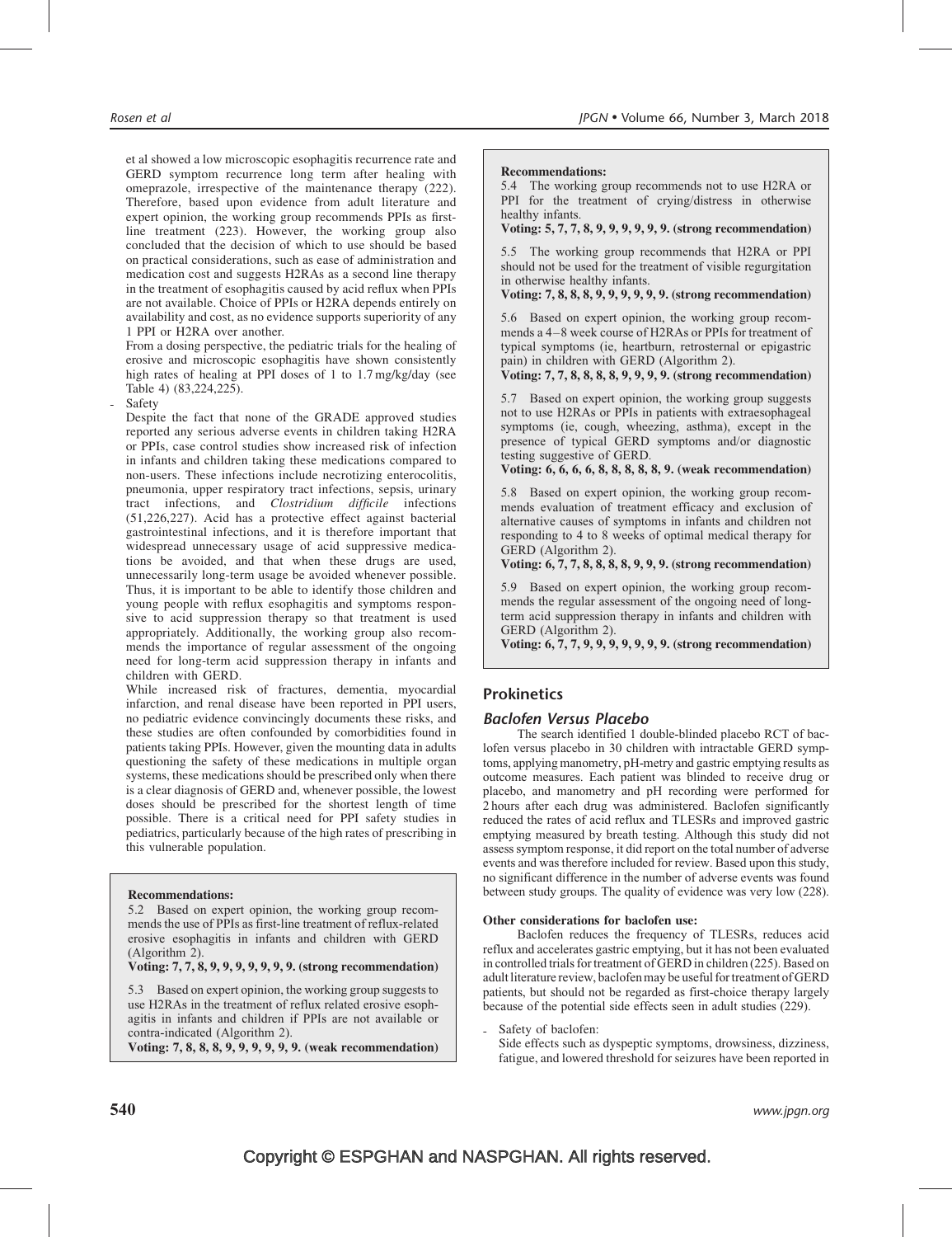adults, but not in children possibly due to the limited number of treated children. Such side effects preclude its routine use.

In conclusion, it is uncertain if the use of baclofen for the reduction of signs and symptoms in infants and children with GERD leads to side effects compared with placebo.

Recommendation:

5.10 Based on expert opinion, the working group suggests that baclofen can be considered prior to surgery in children in whom other pharmacological treatments have failed. Voting: 6, 6, 6, 6, 7, 7, 7, 8, 8, 8. (weak recommendation)

### Domperidone and Metoclopramide

### Domperidone Versus Placebo

The search identified 2 studies comparing domperidone and placebo (230,231). De Loore et al investigated infants and children with a clinical diagnosis of GER, defined by the presence of vomiting after a meal (230), while Carroccio et al evaluated symptomatic infants and children with GERD confirmed by pHmetry (231). Based upon the results of De Loore et al in which 47 infants and children were randomized to a 2-week double-blind trial comparing domperidone, metoclopramide or placebo, domperidone led to significant improvement in the percentage of patients vomiting at the end of the treatment period compared with placebo  $(P<0.001)$ . Carroccio et al, randomized patients to domperidone alone, domperidone with 2 different antacids or placebo and found that domperidone, when paired with antacids, reduced GERD symptoms (though not assessed as required to be included for analysis as an outcome measure in the current guideline) as well as pH-metry variables compared with placebo (230). Both studies reported no side effects. Quality of evidence was very low (230,231).

In conclusion, it is uncertain whether the use of domperidone reduces visible regurgitation/vomiting as signs and symptoms in infants and children with GER compared with placebo. It is uncertain whether the use of domperidone for the reduction of signs and symptoms in infants and children with GER(D) leads to more side-effects compared with placebo.

### Metoclopramide Versus Placebo

The search identified 3 studies on the use of metoclopramide versus placebo. Two were conducted in infants with pH-metryconfirmed GERD (232,233), and one was done in both infants and children with a clinical diagnosis of GERD (230). One of these studies was conducted in a cross-over design, and 2 were randomized controlled trials (230,232,233). De Loore et al, reported a 2 week double-blind trial comparing domperidone, metoclopramide and placebo, and found significant improvement in the percentage of patients vomiting in those receiving metoclopramide compared with placebo ( $P < 0.001$ ); however, no raw data were provided. The quality of evidence was very low (230). Though not included as a predefined outcome measure in the present guideline, neither the study by Tolia et al nor the study by De Loore et al found significant improvement based on pH-metry parameters (230,232) No significant adverse events were reported during the study period (230,232).

In conclusion, it is uncertain whether the use of metoclopramide improves visible regurgitation/vomiting as signs and symptoms in infants and children with GER. It is uncertain whether the use of metoclopramide for the reduction of signs and symptoms in infants and children with GER(D) leads to more side-effects compared with placebo.

### Domperidone Versus Metoclopramide

The search yielded 1 study comparing domperidone and metoclopramide in infants and children with a clinical diagnosis of GER defined by pronounced vomiting after meals (230). De Loore, et al, found significant improvement in the percentage of patients vomiting at the end of treatment in the group treated with domperidone compared with metoclopramide  $(P < 0.05)$ , however no raw data were provided. Quality of evidence was very low. No side effects were reported during the study period (230).

In conclusion, it is uncertain whether the use of domperidone reduces visible regurgitation/vomiting as signs and symptoms in infants and children with GER compared with metoclopramide. It is uncertain whether the use of domperidone for the reduction of signs and symptoms in infants and children with GER leads to more side- effects compared with metoclopramide.

Safety of domperidone and metoclopramide:

Domperidone and metoclopramide are antidopaminergic agents that facilitate gastric emptying. Over the last 5 years, 1 metaanalysis has been completed on the safety of metoclopramide that reviewed 108 (57 prospective) studies (234). The most common adverse effects were extrapyramidal symptoms (9%; 95% CI 5%–17%), diarrhea (6%; 95% CI 4%–9%), and sedation (multiple-dose studies: 6%; 95% CI 3–12). Dysrhythmia, respiratory distress/arrest, neuroleptic malignant syndrome, and tardive dyskinesia were rarely associated with metoclopramide use. Its therapeutic dosage is very close to the toxic dosage resulting in a very narrow safe dosing range. In some countries, regulatory agencies have removed it from the market because of its side effects and in 2013, the European Medicines Agency released a statement that the risk of neurological adverse for metoclopramide outweighed the benefit when taken for a prolonged amount of time at a high dose. A similar warning was made by the Food and Drug Administration in 2009, and Health Canada issued a statement in 2015 declaring that metoclopramide is contraindicated in infants  $<$ 1 year of age due to its sideeffects. As with metoclopramide, the side effect concerns relative to medication efficacy with domperidone are significant. The most concerning and significant adverse event related to its use is prolongation of the QTc interval, an event that has been reported in 1 out of 5 pediatric studies although there are conflicting results among studies and heterogeneity among study populations (235). Domperidone also has been associated with extrapyramidal central nervous system side effects, which preclude its routine use (212,236–239). In 2014, the Medicine and Healthcare products Regulatory Authority (MHRA) released a statement that there was a small risk of adverse cardiac events (specifically serious ventricular arrhythmia and sudden cardiac death) with the use of domperidone. Domperidone is not available in the United States and Health Canada has issued a warning related to its use in 2012 because of the risk of sudden death. The working group was therefore concerned that these agents should only be considered for use following specialist advice and as a last-line therapy. Insufficient evidence of clinical efficacy exists to justify routine use of either metoclopramide or

www.jpgn.org  $541$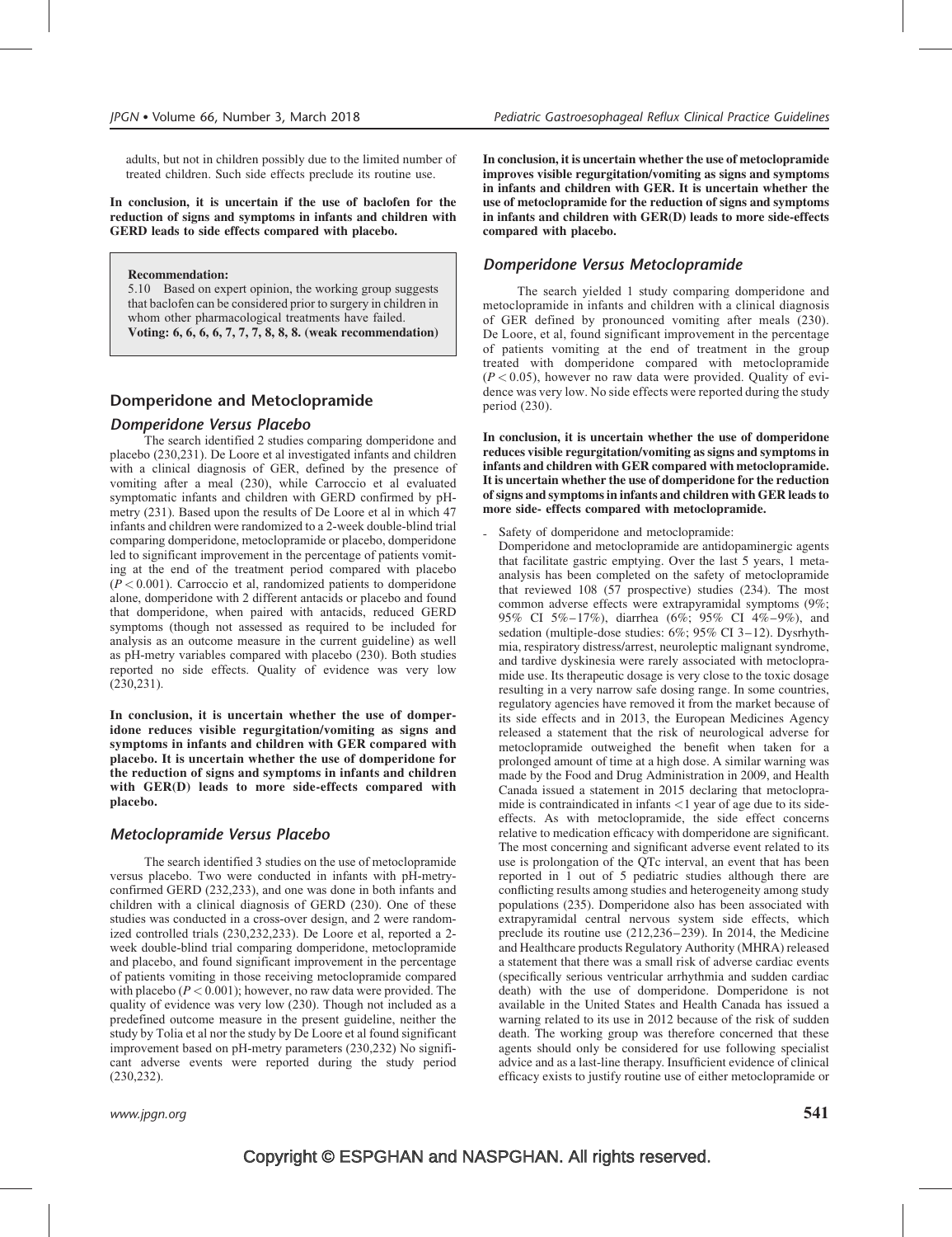domperidone for GERD, and these agents should thus not be regarded as an initial treatment for GERD in infants and children.

Recommendation:

5.11 The working group suggests not to use domperidone in the treatment of GERD in infants and children. Voting: 6, 7, 8, 8, 8, 9, 9, 9, 9, 9. (weak recommendation)

5.12 The working group suggests not to use metoclopramide in the treatment of GERD in infants and children. Voting: 8, 8, 9, 9, 9, 9, 9, 9, 9, 9. (weak recommendation)

#### Other prokinetics (ie, erythromycin, cisapride and bethanechol)

### Cisapride

Cisapride is a mixed serotonergic agent that facilitates the release of acetylcholine at synapses in the myenteric plexus, thereby increasing gastric emptying and improving esophageal and intestinal peristalsis. It was withdrawn from the market of most countries more than 10 years ago, after it was found to produce prolongation of the QTc interval, increasing the risk of sudden death (1). Thereafter, its use has been restricted to heavily regulated, limited-access programs supervised by a pediatric gastroenterologist and to patients in clinical trials, safety studies, or registries (1). The treatment principles for GERD are not different, and it was for these reasons that the working group decided (though several RCTs on the efficacy of cisapride in pediatrics exist to remove cisapride from the available treatment options for GERD (240–245).

### Erythromycin or Bethanechol

The search did not identify any studies fulfilling our inclusion criteria. However, 1 randomized controlled trial of erythromycin (5 mg/kg every 8 hours) versus placebo met inclusion criteria for the treatment of feeding intolerance, using improvement in reflux burden measured by pH-metry and improvement of GERD symptoms as secondary outcomes. In this study, erythromycin and placebo both improved pH-metry parameters, time to full enteral feeds and GERD symptoms equally (246). Subsequent placebo controlled randomized trials in infants using higher dose erythromycin (4–12.5 mg/kg/dose TID-QID) showed improvement in time to full enteral feedings and/or weight gain, although reflux endpoints were not assessed (247–249). While good evidence shows that erythromycin may improve feeding tolerance in infants, no evidence supports the benefit of erythromycin for treatment of GERD.

#### Other considerations

Bethanechol, a direct cholinergic agonist, is not approved by the FDA for use in children, has been studied in a few trials in pediatric GERD, has uncertain efficacy, and carries a high potential of side effects (250,251). Erythromycin and azithromycin, motilin agonists not approved by the FDA for treatment of GERD, are sometimes used in patients with gastroparesis to accelerate gastric emptying. Patients with aerodigestive disorders may derive some benefit due to its anti-inflammatory properties for the lung, although bethanechol is not approved by the FDA for use in children (1). In a single randomized controlled crossover study of azithromycin in adults undergoing

pH-MII testing, no reduction was reported in the total number of reflux events measured by pH-MII, but reduction was observed in the percentage of time  $pH$  was <4 (252). Although its role in the therapy of GER and GERD has not been investigated, erythromycin is in widespread use in the NHS and in the United States as a prokinetic (3).

In conclusion, there is no evidence to support the use of bethanechol or erythromycin for the treatment of GERD in infants and children.

#### Recommendation:

5.13 Based on expert opinion, the working group suggests not to use any other prokinetics (ie, erythromycin, betanechol) as first-line treatment in infants and children with GERD.

Voting: 8, 8, 8, 8, 9, 9, 9, 9, 9, 9 (weak recommendation)

### QUESTION 6: WHICH INFANTS AND CHILDREN WOULD BENEFIT FROM SURGICAL TREATMENT (IE, FUNDOPLICATION) AFTER (NON)-PHARMACOLOGICAL TREATMENT AND WHAT ARE THE EFFICACIES OF THESE SURGICAL THERAPIES?

### Fundoplication

The search did not identify any RCTs meeting our inclusion criteria concerning surgical treatment of infants and children with GERD refractory to non-pharmacological and pharmacological treatment. (See Appendix A, Supplemental Digital Content 1, <http://links.lww.com/MPG/B265>, for summary of search strategy, results and study selection). Only comparative studies (2 RCTs (253,254) and 1 observational study (255)) were identified. This question is thus answered based on expert opinion and earlier published guidelines and literature relevant to the research question with a recognition of the publication bias often found in the surgical literature (1,3).

- Other considerations when considering fundoplication

Antireflux surgery is usually undertaken after other options have failed or as an option to manage GERD-related complications (1). Fundoplication decreases reflux by increasing the LES baseline pressure, decreasing the number of TLESRs and the nadir pressure during swallow induced relaxation, increasing the length of the intra-abdominal esophagus, accentuating the angle of His and reducing a hiatal hernia if present. Different antireflux surgical approaches exist. Laparoscopic Nissen fundoplication is considered the gold standard for surgical treatment of severe GERD and has largely replaced open Nissen fundoplication as the preferred antireflux surgery due to its decreased morbidity, shorter hospital stay, and fewer perioperative problems (256). Robot-assisted Nissen fundoplication represents a safe alternative to conventional laparoscopic surgery in children, but does not provide any substantial clinical advantage (257).

Most of the literature on surgical therapy in children with GERD consists of retrospective case series in which documentation of the diagnosis of GERD and details of previous medical therapy are lacking. This makes it difficult to assess the indications for and responses to surgery. Moreover, children with underlying conditions predisposing to the most severe forms of GERD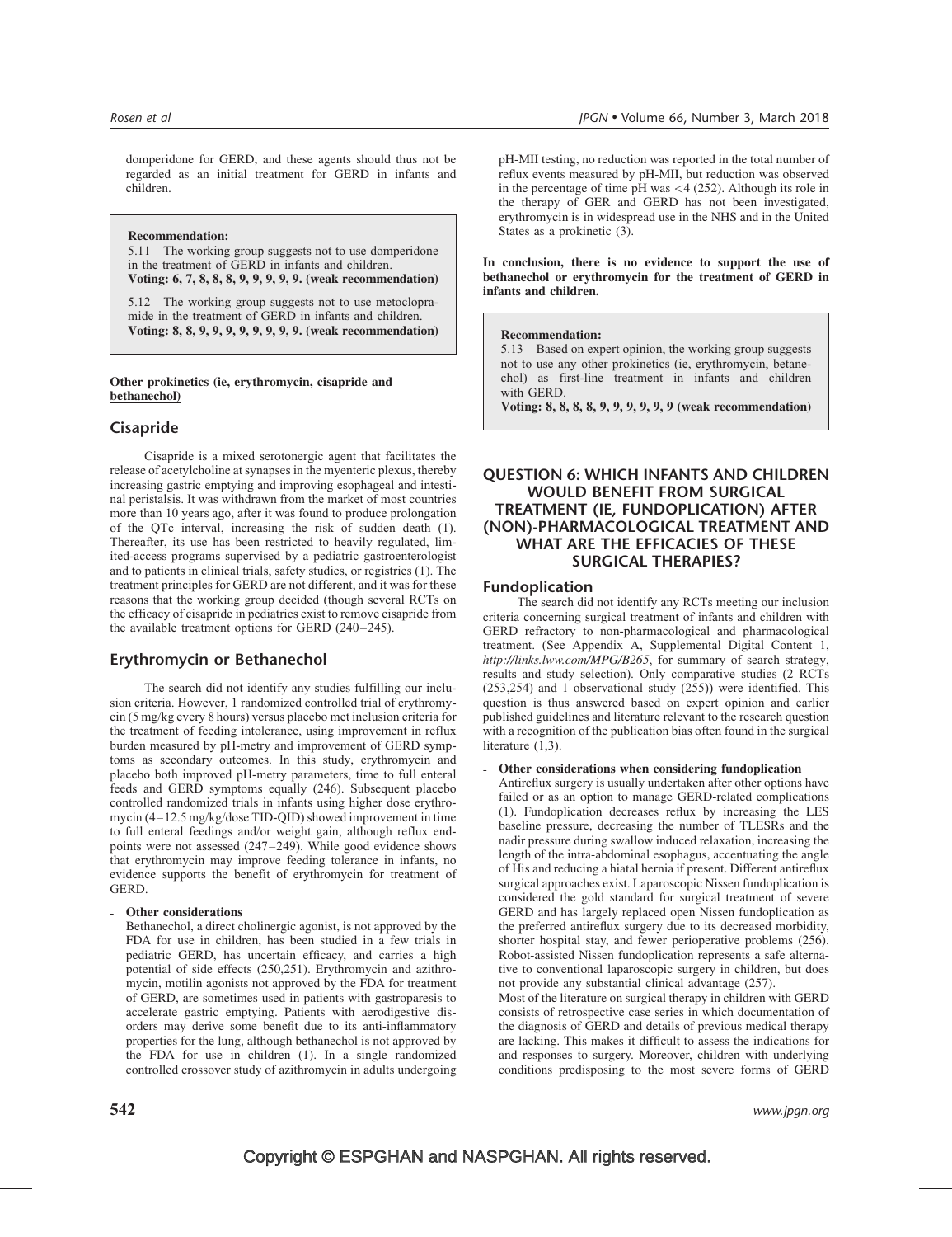comprise a large percentage of many surgical series. In general, outcomes of antireflux surgery have been more carefully evaluated in adults than in children.

In adults, laparoscopic fundoplication is associated with approximately 95% patient satisfaction and improved quality of life in patients with chronic GERD. According to the guidelines written by the Society of American Gastrointestinal and Endoscopic Surgeons (SAGES), surgical procedures for GERD are curative in 85% to 93% of cases (258,259). A systematic review of adult literature found that antireflux surgery may be superior in preventing esophageal adenocarcinoma compared with medical therapy in patients with Barrett's esophagus (260). Failure rates of fundoplication in adults range from 3% to 16%; however, between 37% and 62% of patients are taking PPI a few years after the intervention (256,261,262). Postoperative dysphagia, though often resolving over time, is the most commonly reported complication reported in adult and pediatric literature (263–265). In a large cohort analysis from the National Surgical Quality Improvement Program (NSQIP) database, surgical mortality was less than 0.05% in patients younger than 70 years of age (266).

Based on a systematic review of pediatric literature, antireflux surgery in children shows a good overall success rate (median 86%) in terms of complete relief of typical GERD symptoms (267). In a recent survival analysis, 5-year survival postfundoplication ranged from 59% up to almost 100%, with the lowest survival in the children with neurologic compromise (268). Based upon a prospective, multicenter study in 25 children (age 2–18 years) with therapy-resistant GERD, laparoscopic antireflux surgery reduced reflux symptoms, total acid exposure time and number of (weakly) acidic reflux episodes. However, persisting/recurrent reflux symptoms were reported in 3/25 patients and new-onset dysphagia also developed in 3 patients (269). Outcome of surgery does not seem to be influenced by surgical technique, although postoperative dysphagia seems to occur less frequently after partial fundoplication (267). In a retrospective review of 823 children (age < 18 years) who underwent Nissen fundoplication, the incidence of redo fundoplication was 12.2%. This risk increased with hiatal dissection, retching, and younger age at initial surgery (270). Another series of 2008 fundoplications in children (age range 5– 19 years) reported wrap failure rates of 4.6% after initial surgery and 6.8% after redo surgery (256). Antireflux surgery has the poorest success rate in the treatment of extraesophageal symptoms including aspiration pneumonia. In the population of children with extraesophageal symptoms, multiple studies have failed to show consistent benefit, including no reduction of mechanical ventilation, pneumonias or asthma (271–274). Furthermore, pediatric data report no significant reduction in the use of acid suppression medication after fundoplication, with more than 75% of patients taking medication 1 year after surgery (274).

Antireflux surgery may be of benefit in children with confirmed GERD who have failed or are significantly non-adherent to optimal medical therapy or who have life-threatening complications of proven GERD. Before surgery, it is essential to rule out non-GERD causes of symptoms and ensure that the diagnosis of chronic-relapsing GERD is firmly established. It is important to provide families with appropriate education and a realistic understanding of the potential complications of surgery, including symptom recurrence (Question 4) (1). In all cases, the risks of surgery need to be weighed against the potential benefit and patient selection is critical; only patients with clearly proven GERD should be considered for surgery. Risks from fundoplication including gas-bloat, early satiety/pain, dysphagia, retching, dumping syndrome, worsening aspiration risk from

esophageal stasis, and wrap slipping/unwrapping resulting in the need for reoperation. In all cases, the risks and benefits of surgical intervention should be weighed against those of medications and/or post-pyloric feeds.

#### Recommendations:

6.1 Based on expert opinion, the working group suggests antireflux surgery, including fundoplication, can be considered in infants and children with GERD and:

- life threatening complications (eg,cardiorespiratory failure) of GERD after failure of optimal medical treatment
- symptoms refractory to optimal therapy (question 4, 5, 6), after appropriate evaluation to exclude other underlying diseases
- chronic conditions (ie, neurologically impaired, cystic fibrosis) with a significant risk of GERD-related complications
- the need for chronic pharmacotherapy for control of signs and/or symptoms of GERD.

Voting: 5, 7, 7, 7, 8, 9, 9, 9, 9, 9. (weak recommendation)

### Other Surgical Interventions for the Treatment of Refractory Gastroesophageal Reflux Disease

The search did not identify any RCTs meeting our inclusion criteria concerning infants and children with GERD, refractory to non-pharmacological and pharmacological treatment, investigating the efficacy of new treatment options not already discussed elsewhere in the guidelines compared with no treatment or any other pharmacological treatment (See Appendix A (Supplemental Digital Content 1, <http://links.lww.com/MPG/B265>) for summary of search strategy, results and study selection). This question is thus answered based on expert opinions and earlier published guidelines and literature relevant to the research question (1,3).

#### Total esophagogastric disconnection:

Total esophagogastric disconnection (TED, Bianchi procedure) is an alternative surgical procedure in resistant GERD. It was first described in 1997 by Bianchi as a new surgical procedure to treat severe GERD in children with neurological impairment, but has also been proposed in other conditions, such as EA, tracheoesophageal fistula, or caustic esophageal lesions.

This procedure permanently eliminates GERD by transecting the esophagus from the stomach and creating an esophagojejunal anastomosis. The biliopancreatic limb is then anastomosed to the jejunal loop approximately 30 cm distal to the esophagojejunal anastomosis to drain the gastric contents. Gastric feedings may still be utilized via a gastrostomy tube in the remnant stomach without the risk of reflux.

In a non-randomized prospective comparative study, Gatti, et al, reported on 12 neurologically impaired children who underwent fundoplication with gastrostomy and 14 who underwent TED. The latter group showed a significant benefit for growth, respiratory infections, hospital stay, feeding time, and quality of life (275). In another retrospective study of 20 neurologically impaired children, TED was as beneficial as Nissen fundoplication for controlling GERD, but with a lower failure rate (276). As esophagogastric disconnection was considered a safe definitive solution for GERD, because it eliminates the risk of recurrent reflux, some authors have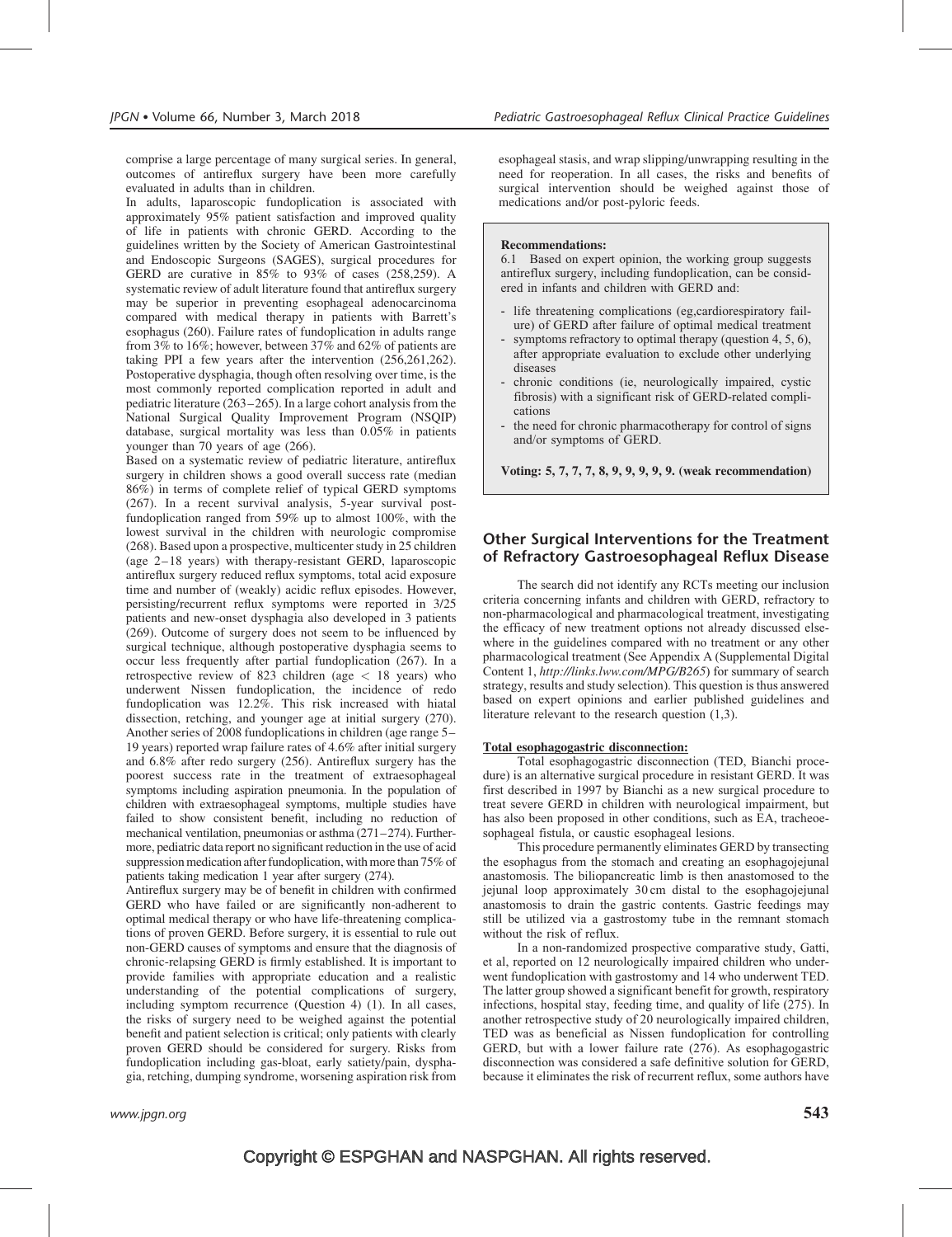recommended its use as a primary treatment of choice for severely neurologically impaired patients who are experiencing GERD and are completely dependent on tube feeds (277). A recent systematic review of 181 cases of TED (117 primary operations and 64 rescue procedures) reported 16.0% early complications and 15.5% late complications including 3.3% deaths related to the procedure and 11.6% requiring re-operation (278). In a recent retrospective long-term study comparing TED and fundoplication in neurologically impaired children, Lansdale, et al, showed that TED was effective in controlling GERD. However, TED was more likely to require intensive care, and operative time, length of stay and time to full feeds were all longer (279). In addition, long-term complications have been recently reported, including stenosis of the esophagojejunal anastomosis up to 9 years after TED, requiring repeated dilations, and Barrett esophagus 8 to 9 years after TED (280). Nutritional and metabolic complications including dumping syndrome and chronic digestive malabsorption (ie, Vitamin B12) are frequent after TED, requiring prolonged enteral nutrition  $(281)$ .

#### In conclusion, no evidence supports total esophagogastric disconnection in infants and children with GERD refractory to pharmacological treatment.

#### Recommendations:

6.2 Based on expert opinion, the working group recommends not to use total esophagogastric disconnection as a first-line surgical treatment in infants and children with GERD refractory to optimal treatment.

Voting: 8, 8, 9, 9, 9, 9, 9, 9, 9, 9. (strong recommendation)

6.3 Based on expert opinion, the working group suggests the use of total esophagogastric disconnection can be considered as a rescue procedure for neurologically impaired children with a failed fundoplication.

Voting: 7, 7, 7, 8, 8, 8, 9, 9, 9, 9. (weak recommendation)

### Transpyloric/jejunal feeding:

Transpyloric/jejunal feeding outcomes have been studied in 2 groups: patients with extraesophageal reflux complications (aspiration pneumonia, apnea and bradycardia) and infants with growth concerns. For treatment of extraesophageal reflux, large database studies in children suggest that rates of GERD complications (aspiration pneumonia) in children with neurologic disability are comparable between patients who received fundoplication and those receiving transpyloric feedings (271,282). Interestingly, in these studies, the patients with transpyloric feeding actually had higher rates of comorbidities despite similar outcomes suggesting that transpyloric feeding has equivalent efficacy to fundoplication even in children with significant comorbidities. The strength of these studies lies in their large numbers and their well-defined outcomes. One of the limitations to these studies (and studies of fundoplication as well) is patient comorbidities that may bias the outcomes. For example, children with neurologic compromise frequently have oropharyngeal dysphagia with resultant aspiration. Because transpyloric feeding (or fundoplication) has no impact on swallowing function, aspiration pneumonias may persist because of the contribution of swallowing dysfunction independently of reflux burden. Therefore, the impact of transpyloric feeding alone is impossible to assess and any beneficial effects may be negated by the severity of swallowing dysfunction.

Transpyloric feedings are also used in the neonatal population. Studies of neonates with apnea and bradycardia suggest that transpyloric feeding may have some benefit in the reduction of the rates of both apnea and bradycardia in the post-transpyloric feeding compared with pre-transpyloric feeding period within a given infant (283,284). Several older RCTs of gastric versus transpyloric feeds in infants failed to show any benefit in growth or pneumonia (285,286).

No studies compare reflux burden within patients when they are fed into the stomach compared with when they are then fed into the small intestine to determine the reflux benefit of transpyloric feeds within individual patients. However, in studies using pH-MII in children receiving transpyloric feeding, rates of reflux (mean  $22.6 \pm 21.5$  per 24 hours) are comparable or lower than previously reported numbers of reflux in children who underwent fundoplication (median 66 (18–87) per 24 hours) (78,287).

The enthusiasm with transpyloric feeding is tempered by the high complication rates related to tube placement and malfunction. Studies report high rates of complication including clogging (29%), dislodgement (66%), intussusception (20%), and perforation (2– 3%) (288,289).

#### In conclusion, no evidence supports transpyloric/jejunal feeding in infants and children with GERD refractory to pharmacological treatment.

#### Recommendation:

6.4 Based on expert opinion, the working group suggests that the use of transpyloric/jejunal feedings can be considered in the treatment of infants and children with GERD refractory to optimal treatment as an alternative of fundoplication. Voting: 5, 6, 7, 8, 8, 8, 8, 9, 9, 9. (weak recommendation)

#### Radiofrequency ablation:

Despite the efficacy of fundoplication for the treatment of GERD refractory to medical treatment, there has been an interest in trying to develop less invasive and equally effective, endoscopic treatments for GERD. Stretta, a form of radiofrequency ablation of the lower esophageal sphincter (LES) represents 1 of the options available for this purpose. Stretta has returned to the market in 2010 after a 4-year hiatus when its original company filed for bankruptcy.

The Stretta procedure was initially considered by the Society of American Gastrointestinal and Endoscopic Surgeons (SAGES) an effective procedure for the management of GERD and an acceptable modality in patients who had declined a fundoplication (290). A more recent meta-analysis concluded that compared with sham therapy the use of Stretta in adults with GERD does not produce significant changes in physiologic parameters, including reflux events, quality of life and reflux medication discontinuation (51). Much like a previous report from the American College of Gastroenterology, it concluded that ''The usage of current endoscopy therapy or transoral incisionless fundoplication cannot be recommended as an alternative to medical or traditional surgical therapy" (291). No RCTs have been reported in children on the use of Stretta for GERD. Two published case series from the same group of investigators were completed in children (291,292). A small group of children (6 and 8 respectively) received the procedure, and most children seemed to benefit symptomatically from the Stretta after a follow-up ranging between 6 and 15 months. The group of patients was very heterogeneous, with several of them having already having undergone fundoplication; some post-operative complications (aspiration, gastric dilation) were reported. No pH-metric or endoscopic follow-up was performed.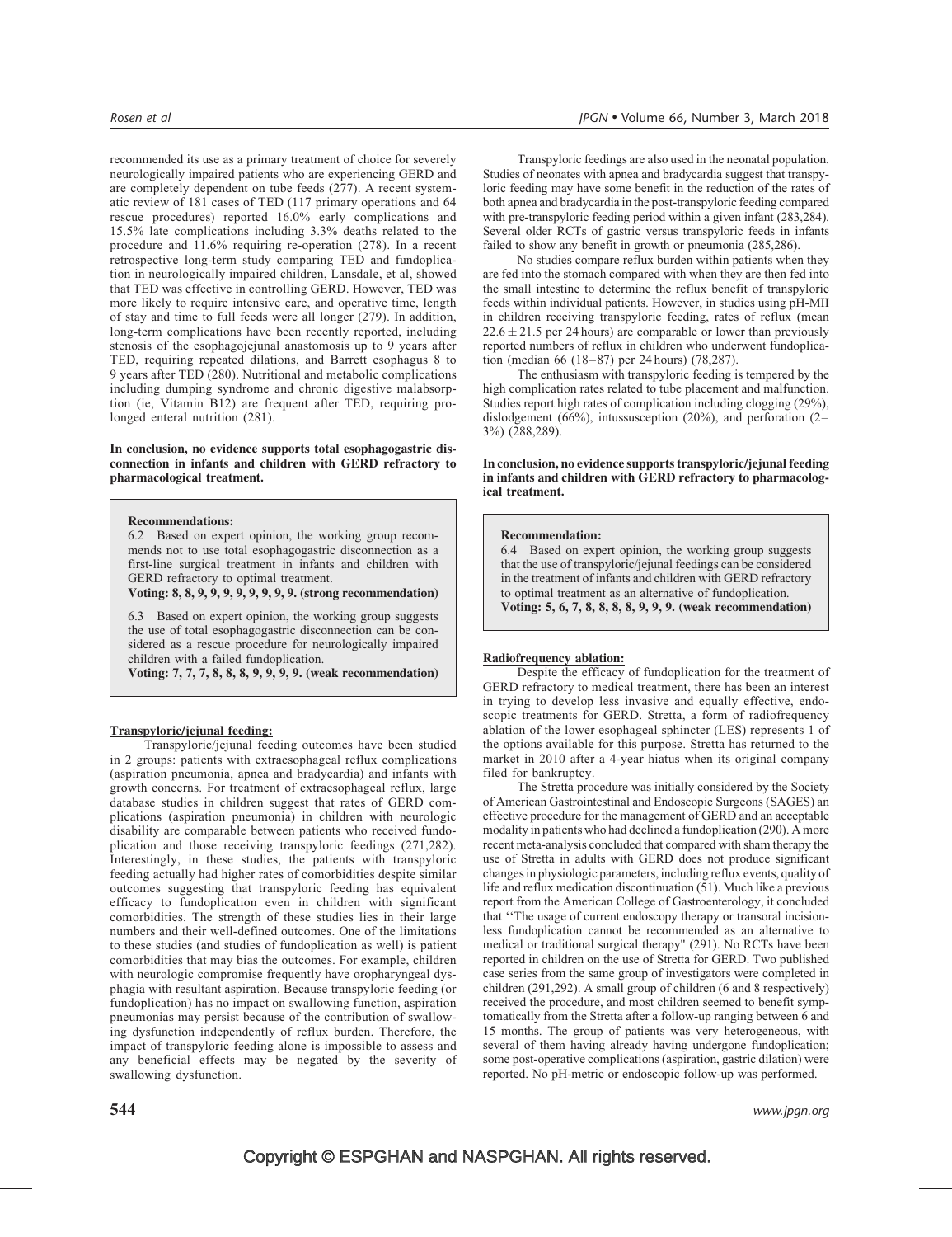In conclusion, no evidence supports radiofrequency ablation in infants and children with GERD refractory to pharmacological treatment.

#### Recommendation:

6.5 Based on expert opinion, the working group recommends not to use radiofrequency ablation in infants and children with GERD refractory to optimal treatment. Voting: 8, 8, 8, 8, 8, 9, 9, 9, 9, 9. (strong recommendation)

#### Endoscopic full thickness plication:

Endoluminal endoscopic gastroplication has been described in children as an alternative to surgical fundoplication. Currently, use of this treatment is precluded in infants and toddlers by size of the equipment. A recent review of the adult literature shows an overall patient satisfaction of 72% with an overall PPI discontinuation rate of 67% across all studies, with a mean follow-up of 8.3 months. pH-metry parameters were not consistently normalized. The major complication rate was 3.2%, and the failure rate was 7.2% across all studies (293). No RCTs using this technique were found in the pediatric literature. Two published case series describe the use of this technique in children with GERD. Both reports were from the same group of investigators and described the same group of 17 patients (age range 6 to 15 years) with GERD refractory to or dependent on medical therapy. After endoluminal gastroplication, all patients except 1 had been able to discontinue medications for reflux but 3 had recurrent symptoms requiring a repeat procedure 2 to 24 months postoperatively (294). Three years after surgery, 9 patients (56%) were still off antireflux medication (295).

#### In conclusion, no evidence supports endoscopic full thickness plication in infants and children with GERD refractory to pharmacological treatment

#### Recommendation:

6.6 Based on expert opinion, the working group suggests not to use endoscopic full thickness plication in children with GERD refractory to optimal treatment.

Voting: 8, 8, 8, 8, 8, 9, 9, 9, 9, 9. (weak recommendation)

### QUESTION 7: WHAT IS THE PROGNOSIS OF GASTROESOPHAGEAL REFLUX DISEASE IN INFANTS AND CHILDREN AND WHAT ARE PROGNOSTIC FACTORS?

Four original studies were eligible for inclusion (296–299). No additional studies were identified through bibliographic review of included studies or after checking reference lists of the ESP-GHAN/NASPGHAN 2009 and NICE 2015 guidelines (See Appendix A, Supplemental Digital Content 1, [http://links.lww.com/MPG/](http://links.lww.com/MPG/B265) [B265](http://links.lww.com/MPG/B265), for summary of search strategy, results and study selection). Characteristics of included studies can be found in Appendix B4 (Supplemental Digital Content 2, <http://links.lww.com/MPG/B266>). Two studies were conducted in a general pediatric department (299,300), 1 study in a pediatric gastroenterology department (297) and one study in the primary care setting (298). Appendix C2 (Supplemental Digital Content 3, [http://links.lww.com/MPG/](http://links.lww.com/MPG/B267) [B267](http://links.lww.com/MPG/B267)) summarizes the risk of bias assessment (QUIPS tool) for the

### The Prognosis of Gastroesophageal Reflux Disease in Infants and Children

Results of reported outcome measures of GERD related symptoms and complications are summarized in Appendix E (Supplemental Digital Content 5, [http://links.lww.com/MPG/](http://links.lww.com/MPG/B269) [B269](http://links.lww.com/MPG/B269)). Three studies used a definition of esophagitis as an outcome measure (296–298). In these 3 studies, none of the evaluated patients developed Barrett's esophagus at follow-up (12 months to >5 years). In one UK database study by Ruigomez et al, 1242 children with newly diagnosed GERD based on the presence of symptoms were followed (mean follow up:  $4 \pm 1.9$  years) and only 40 ultimately underwent endoscopy and had evidence of esophagitis (298). Orenstein et al prospectively followed 19 children who had histologic evidence of esophagitis to determine the natural history of untreated esophagitis. While 9 patients withdrew from the study or required medication intervention, 10 infants followed for one year had persistent microscopic esophagitis despite complete symptom resolution (I-GERQ-R score  $\lt 7$ ) (296). El-Serag et al performed a study of adults (median age 20 years, SD: 4) who had GERD symptoms for over 15 years and found that, of the patients who underwent endoscopy, 21% (3/14) had erosive esophagitis (297). Of the studies reporting on long-term medication use in patients with esophagitis, 46% to 69% of patients were taking long term acid suppression (296,297).

### Prognostic Factors in Infants and Children With Gastroesophageal Reflux Disease

Two studies analyzed a total of 7 prognostic determinants in 18 associations with the occurrence of GERD symptoms and/or complications at follow-up (297,298). Results on prognostic factors are summarized in Appendix E (Supplemental Digital Content 5, <http://links.lww.com/MPG/B269>). Age of onset of GERD symptoms < 5 years and the use of acid-suppression at time of initial diagnosis may result in less favorable outcome. Firm conclusions, however, are limited by the poor quality of the studies. No evidence exists showing an association between gender, ethnicity, and/or family history of GERD or number of visits to the primary care physician.

### QUESTION 8: WHAT IS THE APPROPRIATE EVALUATION OF INFANTS AND CHILDREN 0 TO 18 YEARS WITH GASTROESOPHAGEAL REFLUX DISEASE REFRACTORY TO NON-PHARMACOLOGICAL AND PHARMACOLOGICAL TREATMENT?

As mentioned previously in questions 3 and 5, the working group recommends a 4–8 week empiric course of H2RAs or PPIs for the treatment of typical symptoms (ie, heartburn, retrosternal or epigastric pain) in children with GERD (Algorithm 2). Treatment efficacy should be evaluated after 4 to 8 weeks of therapy. When symptoms persist despite adequate medical treatment, providers should (re-)evaluate treatment compliance and differential diagnoses. Most frequently, failure of treatment will be due to 1 of these 2 causes. If compliance with optimal medical therapy for GERD (See Questions 4 and 5) is confirmed, careful attention should be given to the presence of alarm signs or symptoms that may suggest unrecognized differential diagnoses that mimic GERD.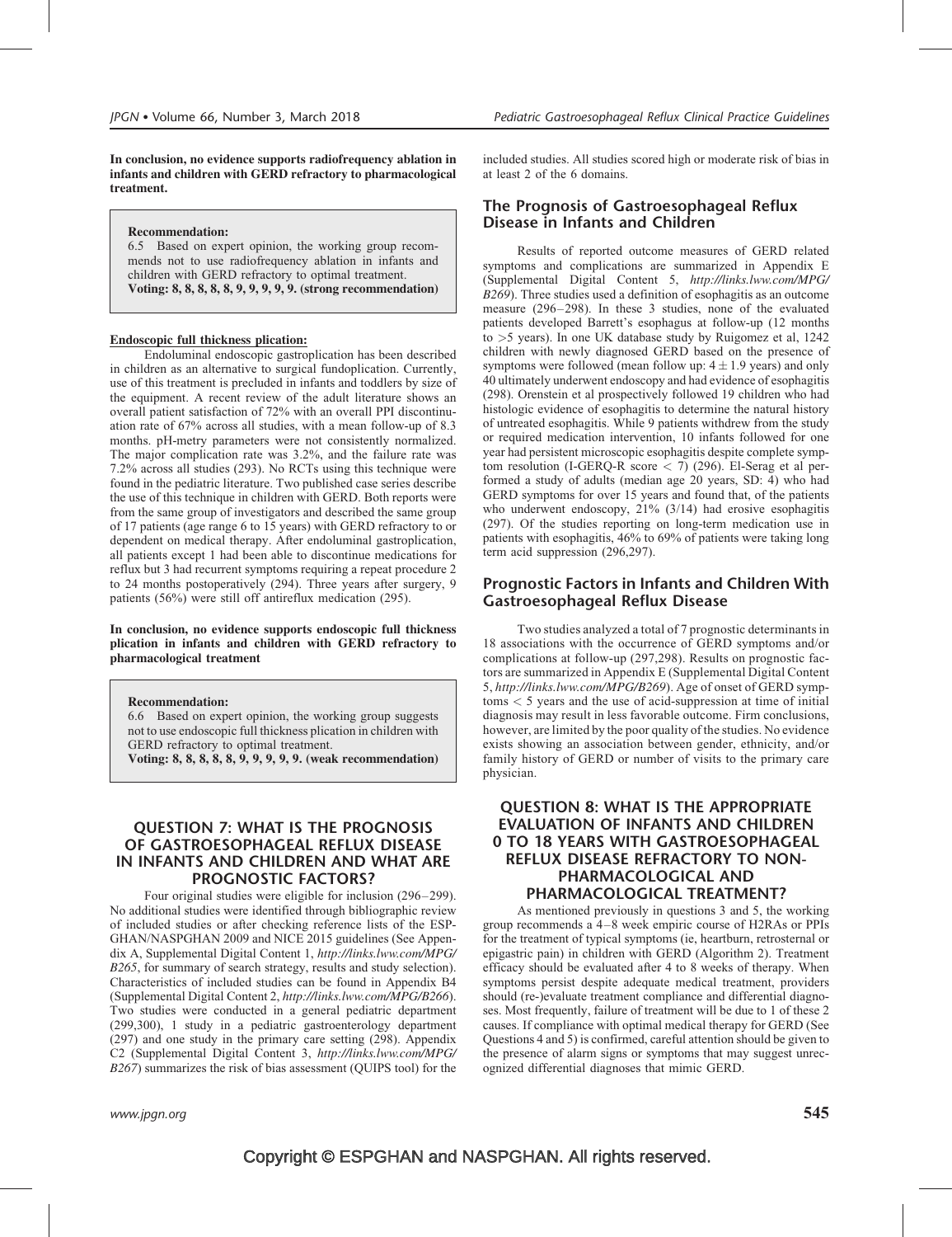Regardless of response, after 4 to 8 weeks of optimal GERD therapy, it is recommended to try to wean the patient from therapy. If symptoms do not improve or recur, additional testing should be considered to determine etiology of symptoms. In certain situations, such as lack of access to pediatric gastroenterologist, PPI may be restarted and the patient referred for additional evaluation.

In this context, the evaluation may include investigations to confirm the persistence of GERD and/or evaluate its nature (eg, NERD) and/or assess for the presence of differential diagnoses to explain the persisting symptom profile. An esophagogastroduodenoscopy with biopsies (if not performed within 6 months prior) and upper GI series (if not performed within 12 months before) should be performed to (re-)confirm anatomy and exclude other causes by histology of the biopsies. Other investigations such as esophageal manometry or gastric emptying, should be performed based on individual patient history (See Question 3 and Algorithms 1 (infants) and 2 (children)).

#### Recommendations:

8.1 Based on expert opinion, the working group recommends evaluation of treatment efficacy and exclusion of alternative causes of symptoms in infants and children not responding to 4 to 8 weeks of optimal therapy for GERD. Voting: 6, 7, 7, 8, 8, 8, 8, 9, 9, 9. (strong recommendation)

8.2 Based on expert opinion, the working group recommends to refer infants and children with GERD to the pediatric gastroenterologist if:

- There are alarm signs or symptoms suggesting an underlying gastrointestinal disease (Table 3)
- Patients are refractory to optimal treatment (Question 1)
- Patients cannot be permanently weaned from pharmacological treatment within 6–12 months (additional evaluation should be considered after 4 - 8 weeks of optimal GERD therapy if clinically indicated)

Voting: 7, 8, 8, 8, 8, 8, 8, 8, 8, 9, 9. (strong recommendation)

### SUMMARY OF THE DEFINITIONS

| GER:                    | the passage of gastric contents into the esophagus<br>with or without regurgitation and vomiting.                                                                                               |
|-------------------------|-------------------------------------------------------------------------------------------------------------------------------------------------------------------------------------------------|
| <b>GERD:</b>            | when GER leads to troublesome symptoms and/or<br>complications.                                                                                                                                 |
| <b>Refractory GERD:</b> | GERD not responding to optimal treatment after 8<br>weeks.                                                                                                                                      |
| <b>Optimal Therapy:</b> | Maximum pharmacologic and/or non-                                                                                                                                                               |
|                         | pharmacologic therapy based on the region of<br>practice of the subspecialist                                                                                                                   |
| Infants:                | under 12 months                                                                                                                                                                                 |
| Children:               | 12 months to 18 years                                                                                                                                                                           |
| <b>Regurgitation:</b>   | the passage of refluxed contents into the pharynx,<br>mouth or from The mouth. Other terms such as<br>'spitting-up', 'posseting', and 'spilling' are<br>considered equivalent to regurgitation. |
| <b>Vomiting:</b>        | a coordinated autonomic and voluntary motor<br>response, causing forceful expulsion of gastric<br>contents through the mouth.                                                                   |

| <b>Rumination:</b> | effortless regurgitation of recently ingested food into                                                                                                                                                                                                 |
|--------------------|---------------------------------------------------------------------------------------------------------------------------------------------------------------------------------------------------------------------------------------------------------|
|                    | the mouth With subsequent mastication and re-<br>swallowing.                                                                                                                                                                                            |
| <b>Rumination</b>  | distinct clinical entity in which rumination follows in                                                                                                                                                                                                 |
| syndrome:          | minutes after ingestion of a meal, does not occur<br>during sleep and does not respond to standard<br>treatment for gastro-esophageal reflux. In infant<br>rumination syndrome, this involves repetitive<br>contractions of the abdominal wall muscles, |
|                    | diaphragm and tongue (301,302).                                                                                                                                                                                                                         |
| <b>Reflux</b>      | patients with esophageal symptoms (heartburn or                                                                                                                                                                                                         |
| hypersensitivity:  | chest pain) who lack evidence of reflux on<br>endoscopy or abnormal acid burden on reflux<br>monitoring, but do have evidence that reflux                                                                                                               |
|                    | events trigger symptoms.                                                                                                                                                                                                                                |
| <b>Functional</b>  | patients with esophageal symptoms (heartburn or                                                                                                                                                                                                         |
| Heartburn:         | chest pain) who lack evidence of reflux on                                                                                                                                                                                                              |
|                    | endoscopy or abnormal acid burden on reflux<br>monitoring, and do not have evidence that<br>symptoms are triggered by reflux events.                                                                                                                    |
| Non-erosive reflux | patients with esophageal symptoms who lack                                                                                                                                                                                                              |
| disease (NERD):    | evidence of reflux on endoscopy but do have and<br>abnormal acid burden that may or may not trigger<br>symptoms.                                                                                                                                        |

#### SUMMARY OF THE RECOMMENDATIONS:

### 1. Definitions

- 1.1 We recommend using the following definitions for GER/ GERD for all infants and children.
- **GER:** the passage of gastric contents into the esophagus with or without regurgitation and vomiting.
- GERD: when GER leads to troublesome symptoms and/or complications.

Refractory GERD: GERD not responding to optimal treatment after 8 weeks.

#### 2. Red flags

2.1 We recommend to use Tables 1–3 for symptoms and signs that may be associated with gastroesophageal reflux disease (GERD), for alarm symptoms and diagnostic clues to identify an alternative underlying disease which are responsible for the symptoms.

#### 3. Diagnostic interventions for GERD

- 3.1 We suggest not to use barium contrast studies for the diagnosis of GERD in infants and children.
- 3.2 We suggest to use barium contrast studies to exclude anatomical abnormalities.
- 3.3 We suggest not to use ultrasonography for the diagnosis of GERD in infants and children.
- 3.4 We suggest to use ultrasonography to exclude anatomical abnormalities.
- 3.5 We suggest not to use esophago-gastro-duodenoscopy to diagnose GERD in infants and children.
- 3.6 We suggest to use esophago-gastro-duodenoscopy with biopsies to assess complications of GERD, in case an underlying mucosal disease is suspected and prior to escalation of therapy.
- 3.7 We suggest that salivary pepsin should not be used for the diagnosis of GERD in infants and children.
- 3.8 We suggest not to use currently available extraesophageal biomarkers for the diagnosis of GERD in infants and children.
- 3.9 We suggest not to use manometry for the diagnosis of GERD in infants and children.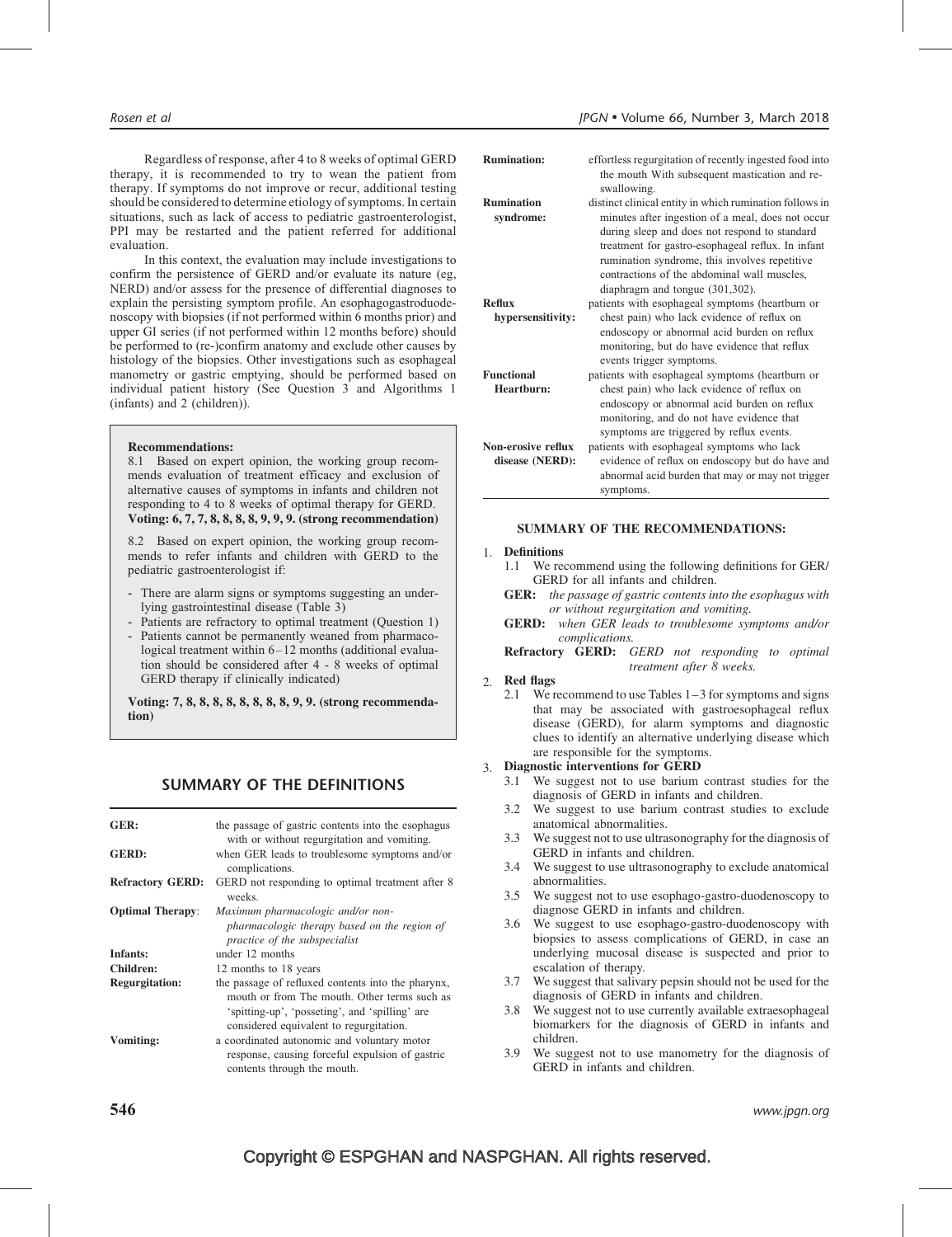- 3.10 We suggest to consider to use manometry when a motility disorder is suspected.
- 3.11 We suggest scintigraphy should not be used for the diagnosis of GERD in infants and children.
- 3.12 We suggest not to use transpyloric/jejunal feeding trials for the diagnosis of GERD in infants and children.
- 3.13 We suggest not to use a trial of PPIs as a diagnostic test for GERD in infants.
- 3.14 We suggest a 4 to 8 week trial of PPIs for typical symptoms (heartburn, retrosternal or epigastric pain) in children as a diagnostic test for GERD (See Questions 5 and 8 for further therapeutic recommendations).
- 3.15 We suggest not to use a trial of PPIs as a diagnostic test for GERD in patients presenting with extraesophageal symptoms.
- 3.16 We suggest, when pH-MII is not available, to consider to use pH-metry only to
	- 1. Correlate persistent troublesome symptoms with acid gastroesophageal reflux events (See also under pH-MII)
	- 2. Clarify the role of acid reflux in the etiology of esophagitis and other signs and symptoms suggestive for GERD.
	- 3. Determine the efficacy of acid suppression therapy.
- 3.17 We suggest to consider to use pH-MII testing only to 1. Correlate persistent troublesome symptoms with acid and non-acid gastroesophageal reflux events
	- 2. Clarify the role of acid and non-acid reflux in the etiology of esophagitis and other signs and symptoms suggestive for GERD.
	- 3. Determine the efficacy of acid suppression therapy.
	- 4. Differentiate NERD, hypersensitive esophagus and functional heartburn in patients with normal endoscopy.

#### 4. Non-pharmacological treatment

- 4.1 We suggest use thickened feedings for treating visible regurgitation/vomiting in infants with GERD (Algorithm 1).
- 4.2 We suggest to modify feeding volumes and frequency according to age and weight to avoid overfeeding in infants with GERD (Algorithm 1).
- 4.3 We suggest a 2- to 4-week trial of extensively hydrolyzed protein-based (or amino-acid based) formula in infants suspected of GERD after optimal non-pharmacological treatment has failed (Algorithm 1, or see ESPGHAN 2012 CMPA guidelines) (178).
- 4.4 We recommend not to use positional therapy (ie, head elevation, lateral and prone positioning) to treat symptoms of GERD in sleeping infants.
- 4.5 We suggest to consider to use of head elevation or left lateral positioning to treat symptoms of GERD in children.
- 4.6 We suggest not to use massage therapy to treat infant GERD.
- 4.7 We suggest not to use currently available lifestyle interventions or complementary treatments such as prebiotics, probiotics, or herbal medications to treat GERD.
- 4.8 We suggest to inform caregivers and children that excessive body weight is associated with an increased prevalence of GERD.
- 4.9 We recommend to provide patient/parental education and support as part of the treatment of GERD (Algorithm 1).

#### 5. Pharmacological treatment

5.1 We suggest not to use antacids/alginates for chronic treatment of infants and children with GERD.

- 5.2 We recommend the use of PPIs as first-line treatment of reflux-related erosive esophagitis in infants and children with GERD (Algorithm 2).
- 5.3 We suggest to use H2RAs in the treatment of reflux related erosive esophagitis in infants and children if PPIs are not available or contra-indicated.
- 5.4 We recommend not to use H2RA or PPI for the treatment of crying/distress in otherwise healthy infants.
- 5.5 We recommend not to use H2RA or PPI for the treatment of visible regurgitation in otherwise healthy infants.
- 5.6 We recommend a 4- to 8-week course of H2RAs or PPIs for treatment of typical symptoms (ie, heartburn, retrosternal or epigastric pain) in children with GERD (Algorithm 2).
- 5.7 We suggest not to use H2RAs or PPIs in patients with extraesophageal symptoms (ie, cough, wheezing, asthma), except in the presence of typical GERD symptoms and/or diagnostic testing suggestive of GERD.
- 5.8 We recommend evaluation of treatment efficacy and exclusion of alternative causes of symptoms in infants and children not responding to 4 to 8 weeks of optimal medical therapy for GERD (Algorithm 2).
- 5.9 We recommend the regular assessment of the ongoing need of long-term acid suppression therapy in infants and children with GERD (Algorithm 2)
- 5.10 We suggest to consider the use of baclofen prior to surgery in children in whom other pharmacological treatments have failed.
- 5.11 We suggest not to use domperidone in the treatment of GERD in infants and children.
- 5.12 We suggest not to use metoclopramide in the treatment of GERD in infants and children.
- 5.13 We suggest not to use any other prokinetics (ie, erythromycin, bethanechol) as a first-line treatment in infants and children with GERD.

### 6. Surgical treatment and new treatment options

- 6.1 We suggest to consider antireflux surgery, including fundoplication, in infants and children with GERD and:
	- life threatening complications such as apneas or BRUE after failure of optimal medical treatment
	- symptoms refractory to optimal therapy (Question 4, 5, 6), after appropriate evaluation to exclude other underlying diseases
	- chronic conditions (ie, neurologically impaired, cystic fibrosis) with a significant risk of GERD related complications
- the need for chronic pharmacotherapy for control of signs and/or symptoms of GERD.
- 6.2 We recommend not to use total esophagogastric disconnection as a first-line surgical treatment in infants and children with GERD refractory to optimal treatment.
- 6.3 We suggest to consider to use total esophagogastric disconnection as a rescue procedure for neurologically impaired children with a failed fundoplication.
- 6.4 We suggest to consider the use of transpyloric/jejunal feedings in the treatment of infants and children with GERD refractory to optimal treatment as an alternative of fundoplication.
- 6.5 We recommend not to use radiofrequency ablation in infants and children with GERD refractory to optimal treatment.
- 6.6 We suggest not to use endoscopic full thickness plication in children with GERD refractory to optimal treatment.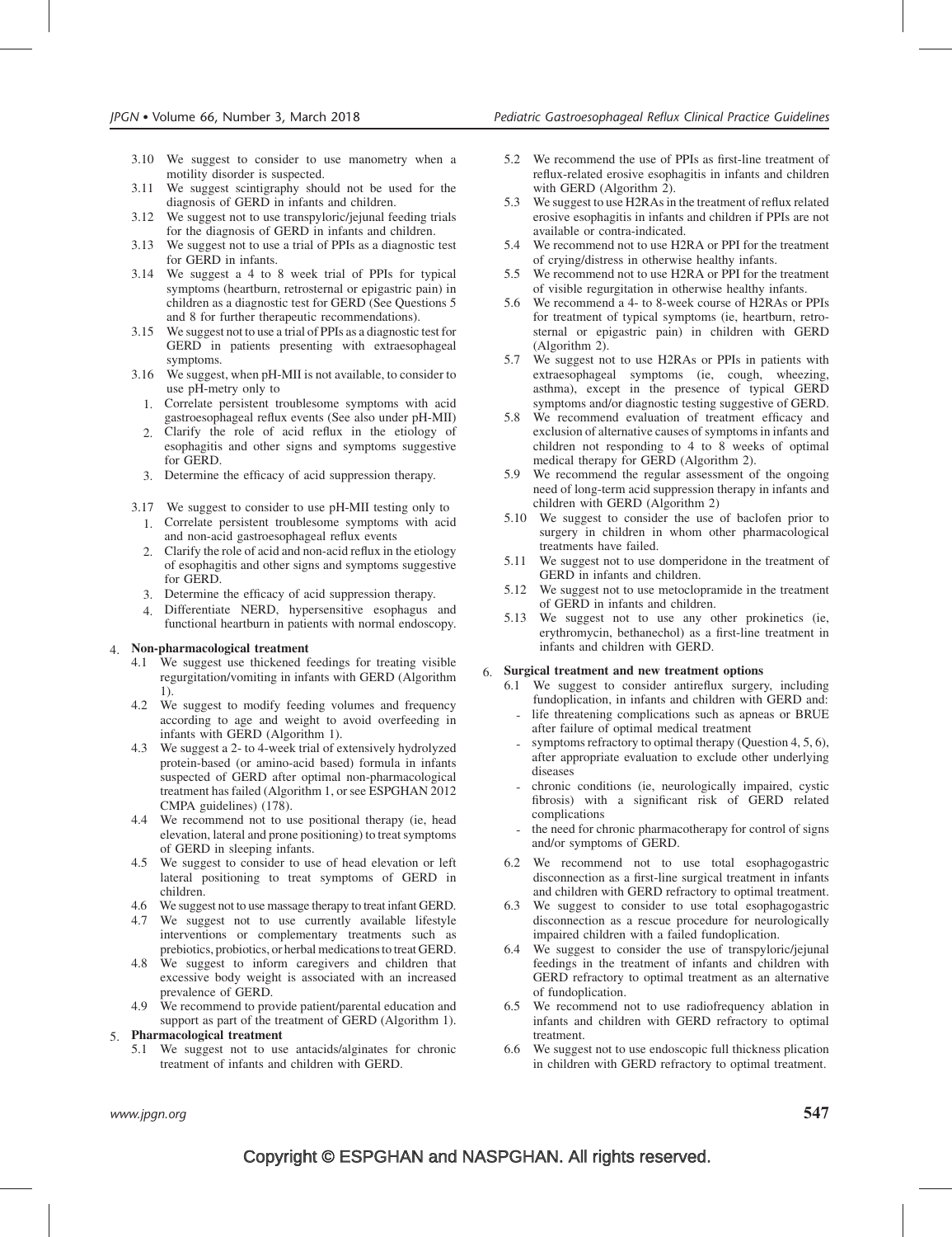#### 8. Evaluation of refractory GERD

- 8.1 We recommend evaluation of treatment efficacy and exclusion of alternative causes of symptoms in infants and children not responding to 4 to 8 weeks of optimal therapy for GERD.
- 8.2 We recommend referral of infants and children with GERD to the pediatric gastroenterologist if:
	- There are alarm signs or symptoms suggesting an underlying gastrointestinal disease (Table 3)
	- Patients are refractory to optimal treatment (Question 1)
	- Patients cannot be permanently weaned from pharmacological treatment within 6 to 12 months (see 8: additional evaluation should be considered after 4–8 weeks of optimal GERD therapy if clinically indicated).

#### **REFERENCES**

- 1. Vandenplas Y, Rudolph CD, Di Lorenzo C, et al., North American Society for Pediatric Gastroenterology Hepatology and Nutrition, European Society for Pediatric Gastroenterology Hepatology and Nutrition. Pediatric gastroesophageal reflux clinical practice guidelines: joint recommendations of the North American Society for Pediatric Gastroenterology, Hepatology, and Nutrition (NASPGHAN) and the European Society for Pediatric Gastroenterology, Hepatology, and Nutrition (ESPGHAN). J Pediatr Gastroenterol Nutr 2009;49:498–547.
- 2. Shekelle P, Woolf S, Grimshaw JM, et al. Developing clinical practice guidelines: reviewing, reporting, and publishing guidelines; updating guidelines; and the emerging issues of enhancing guideline implementability and accounting for comorbid conditions in guideline development. Implement Sci 2012;7:62.
- 3. Davies I, Burman-Roy S, Murphy MS. Guideline Development Group. Gastro-oesophageal reflux disease in children: NICE guidance. BMJ 2015;350:g7703.
- 4. Brouwers MC, Kho ME, Browman GP, et al., AGREE Next Steps Consortium. AGREE II: advancing guideline development, reporting, and evaluation in health care. Prev Med 2010;51:421–4.
- 5. Guyatt GH, Oxman AD, Vist GE, et al., GRADE Working Group. GRADE: an emerging consensus on rating quality of evidence and strength of recommendations. BMJ 2008;336:924–6.
- 6. Orenstein SR. Symptoms and reflux in infants: Infant Gastroesophageal Reflux Questionnaire Revised (I-GERQ-R)—utility for symptom tracking and diagnosis. Curr Gastroenterol Rep 2010;12:431-6.
- 7. Whiting P, Rutjes AW, Reitsma JB, et al. The development of QUADAS: a tool for the quality assessment of studies of diagnostic accuracy included in systematic reviews. BMC Med Res Methodol 2003;3:25.
- 8. Davis P, Hayden J, Springer J, et al. Prognostic factors for morbidity and mortality in elderly patients undergoing acute gastrointestinal surgery: a systematic review. Can J Surg 2014;57:E44-52.
- 9. Hayden JA, Cote P, Bombardier C. Evaluation of the quality of prognosis studies in systematic reviews. Ann Intern Med 2006;144:427–37.
- 10. Sherman PM, Hassall E, Fagundes-Neto U, et al. A global, evidencebased consensus on the definition of gastroesophageal reflux disease in the pediatric population. Arch Pediatr 2010;17:1586-93.
- 11. Vakil N, van Zanten SV, Kahrilas P, et al. The Montreal definition and classification of gastroesophageal reflux disease: a global evidencebased consensus. Am J Gastroenterol 2006;101:1900–20quiz 43.
- 12. Martigne L, Delaage PH, Thomas-Delecourt F, et al. Prevalence and management of gastroesophageal reflux disease in children and adolescents: a nationwide cross-sectional observational study. Eur J Pediatr 2012;171:1767–73.
- 13. Gupta SK, Hassall E, Chiu YL, et al. Presenting symptoms of nonerosive and erosive esophagitis in pediatric patients. Dig Dis Sci 2006;51:858–63.
- 14. Gunasekaran TS, Dahlberg M, Ramesh P, et al. Prevalence and associated features of gastroesophageal reflux symptoms in a Caucasian-predominant adolescent school population. Dig Dis Sci 2008;53:2373–9.
- 15. Stanford EA, Chambers CT, Craig KD. The role of developmental factors in predicting young children's use of a self-report scale for pain. Pain 2006;120:16–23.
- 16. von Baeyer CL, Spagrud LJ. Systematic review of observational (behavioral) measures of pain for children and adolescents aged 3 to 18 years. Pain 2007;127:140–50.
- 17. Krishnan U, Mousa H, Dall'Oglio L, et al. ESPGHAN-NASPGHAN Guidelines for the Evaluation and Treatment of Gastrointestinal and Nutritional Complications in Children With Esophageal Atresia-Tracheoesophageal Fistula. J Pediatr Gastroenterol Nutr 2016;63: 550–70.
- 18. Turck D, Braegger CP, Colombo C, et al. ESPEN-ESPGHAN-ECFS guidelines on nutrition care for infants, children, and adults with cystic fibrosis. Clin Nutr 2016;35:557–77.
- 19. Romano C, van Wynckel M, Hulst J, et al. European Society for Paediatric Gastroenterology, Hepatology and Nutrition Guidelines for the evaluation and treatment of gastrointestinal and nutritional complications in children with neurological impairment. J Pediatr Gastroenterol Nutr 2017;65:242–64.
- 20. Tolia V, Vandenplas Y. Systematic review: the extra-oesophageal symptoms of gastro-oesophageal reflux disease in children. Aliment Pharmacol Ther 2009;29:258–72.
- 21. Sherman PM, Hassall E, Fagundes-Neto U, et al. A global, evidencebased consensus on the definition of gastroesophageal reflux disease in the pediatric population. Am J Gastroenterol 2009;104:1278– 95quiz 96.
- 22. Gaffney KF. Infant exposure to environmental tobacco smoke. J Nurs Scholarsh 2001;33:343–7.
- 23. Orenstein SR, McGowan JD. Efficacy of conservative therapy as taught in the primary care setting for symptoms suggesting infant gastroesophageal reflux. J Pediatr 2008;152:310–4.
- 24. Hegar B, Dewanti NR, Kadim M, et al. Natural evolution of regurgitation in healthy infants. Acta Paediatr 2009;98:1189–93.
- 25. van der Pol RJ, Smits MJ, Venmans L, et al. Diagnostic accuracy of tests in pediatric gastroesophageal reflux disease. J Pediatr 2013;162:983–7e1–4.
- 26. Farhath S, He Z, Saslow J, et al. Detection of pepsin in mouth swab: correlation with clinical gastroesophageal reflux in preterm infants. J Matern Fetal Neonatal Med 2013;26:819–24.
- 27. Patra S, Singh V, Chandra J, et al. Diagnostic modalities for gastro-esophageal reflux in infantile wheezers. J Trop Pediatr  $2011:57:99 - 103$ .
- 28. Arasu TS, Wyllie R, Fitzgerald JF, et al. Gastroesophageal reflux in infants and children comparative accuracy of diagnostic methods. J Pediatr 1980;96:798–803.
- 29. Boix-Ochoa J, Lafuenta JM, Gil-Vernet JM. Twenty-four hour exophageal pH monitoring in gastroesophageal reflux. J Pediatr Surg 1980;15:74–8.
- 30. Cucchiara S, Minella R, Iervolino C, et al. Omeprazole and high dose ranitidine in the treatment of refractory reflux oesophagitis. Arch Dis Child 1993;69:655–9.
- 31. Cucchiara S, Staiano A, Gobio Casali L, et al. Value of the 24 hour intraoesophageal pH monitoring in children. Gut 1990;31:129–33.
- 32. Da Dalt L, Mazzoleni S, Montini G, et al. Diagnostic accuracy of pH monitoring in gastro-oesophageal reflux. Arch Dis Child  $1989.64.1421 - 6$
- 33. Ravelli AM, Villanacci V, Ruzzenenti N, et al. Dilated intercellular spaces: a major morphological feature of esophagitis. *J Pediatr* Gastroenterol Nutr 2006;42:510–5.
- 34. Kahn A, Rebuffat E, Sottiaux M, et al. Sleep apneas and acid esophageal reflux in control infants and in infants with an apparent life-threatening event. Biol Neonate 1990;57:144–9.
- 35. Dalla Vecchia LK, Grosfeld JL, West KW, et al. Reoperation after Nissen fundoplication in children with gastroesophageal reflux: experience with 130 patients. Ann Surg 1997;226:315-21; discussion  $21 - 3$ .
- 36. Schneider A, Gottrand F, Sfeir R, et al. Postoperative lower esophageal dilation in children following the performance of Nissen fundoplication. Eur J Pediatr Surg 2012;22:399–403.
- 37. Duncan DR, Amirault J, Mitchell P, et al. Oropharyngeal dysphagia is strongly correlated with apparent life-threatening events. J Pediatr Gastroenterol Nutr 2016;65:168–72.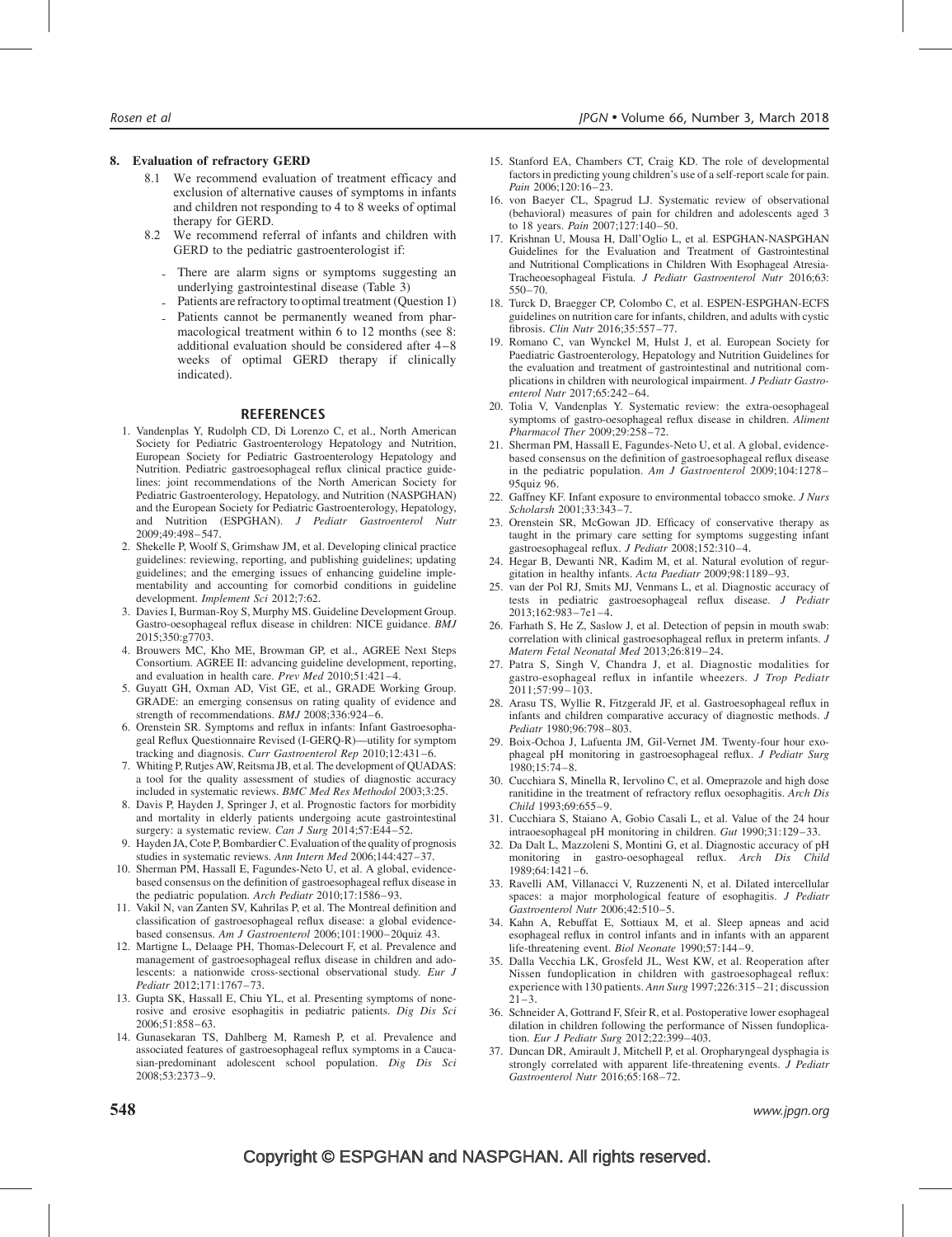- 38. Weir KA, McMahon S, Taylor S, et al. Oropharyngeal aspiration and silent aspiration in children. Chest 2011;140:589–97.
- 39. Weir K, McMahon S, Barry L, et al. Clinical signs and symptoms of oropharyngeal aspiration and dysphagia in children. Eur Respir J 2009;33:604–11.
- 40. Westra SJ, Wolf BH, Staalman CR. Ultrasound diagnosis of gastroesophageal reflux and hiatal hernia in infants and young children. J Clin Ultrasound 1990;18:477–85.
- 41. Jang HS, Lee JS, Lim GY, et al. Correlation of color Doppler sonographic findings with pH measurements in gastroesophageal reflux in children. J Clin Ultrasound 2001;29:212–7.
- 42. Cucchiara S,Minella R, D'Armiento F, et al. Histologic grading of reflux oesophagitis and its relationship with intra-oesophageal and intragastric pH variables Eur J Gastroenterol Hepatol 1993; 5:621-6.
- 43. Winter HS, Madara JL, Stafford RJ, et al. Intraepithelial eosinophils: a new diagnostic criterion for reflux esophagitis. Gastroenterology 1982;83:818–23.
- 44. Thakkar K, El-Serag HB, Mattek N, et al. Complications of pediatric EGD: a 4-year experience in PEDS-CORI. Gastrointest Endosc 2007;65:213–21.
- 45. Samer Ammar M, Pfefferkorn MD, Croffie JM, et al. Complications after outpatient upper GI endoscopy in children: 30-day follow-up. Am J Gastroenterol 2003;98:1508–11.
- 46. Friedt M, Welsch S. An update on pediatric endoscopy. Eur J Med Res 2013;18:24.
- 47. Hill CA, Ramakrishna J, Fracchia MS, et al. Prevalence of eosinophilic esophagitis in children with refractory aerodigestive symptoms. JAMA Otolaryngol Head Neck Surg 2013;139:903–6.
- 48. Rosen R, Amirault J, Johnston N, et al. The utility of endoscopy and multichannel intraluminal impedance testing in children with cough and wheezing. Pediatr Pulmonol 2014;49:1090–6.
- 49. Kubik M, Thottam P, Shaffer A, et al. The role of the otolaryngologist in the evaluation and diagnosis of eosinophilic esophagitis. Laryngoscope 2017;127:1459–64.
- 50. Pouw RE, Bredenoord AJ. Mistakes in the use of PPIs and how to avoid them. UEG Educ 2017;17:15-7.
- 51. Katz PO, Gerson LB, Vela MF. Guidelines for the diagnosis and management of gastroesophageal reflux disease. Am J Gastroenterol 2013;108:308–28quiz 29.
- 52. Dy F, Amirault J, Mitchell PD, et al. Salivary pepsin lacks sensitivity as a diagnostic tool to evaluate extraesophageal reflux disease. J Pediatr 2016;177:53–8.
- 53. Fortunato JE, D'Agostino RB Jr, Lively MO. Pepsin in saliva as a biomarker for oropharyngeal reflux compared with 24-hour esophageal impedance/pH monitoring in pediatric patients. Neurogastroenterol Motil 2017;29:1–10.
- 54. Rosen R, Johnston N, Hart K, et al. The presence of pepsin in the lung and its relationship to pathologic gastro-esophageal reflux. Neurogastroenterol Motil 2012;24:129–33e84–5.
- 55. Farrell S, McMaster C, Gibson D, et al. Pepsin in bronchoalveolar lavage fluid: a specific and sensitive method of diagnosing gastrooesophageal reflux-related pulmonary aspiration. J Pediatr Surg 2006;41:289–93.
- 56. Krishnan U, Mitchell JD, Messina I, et al. Assay of tracheal pepsin as a marker of reflux aspiration. J Pediatr Gastroenterol Nutr 2002;35:303–8.
- 57. O'Reilly RC, He Z, Bloedon E, et al. The role of extraesophageal reflux in otitis media in infants and children. Laryngoscope 2008;118(7 part 2 suppl 116):1–9.
- 58. Abdel-aziz MM, El-Fattah AM, Abdalla AF. Clinical evaluation of pepsin for laryngopharyngeal reflux in children with otitis media with effusion. Int J Pediatr Otorhinolaryngol 2013;77:1765–70.
- 59. Crapko M, Kerschner JE, Syring M, et al. Role of extra-esophageal reflux in chronic otitis media with effusion. Laryngoscope 2007;117:1419–23.
- 60. Abd El-Fattah AM, Abdul Maksoud GA, Ramadan AS, et al. Pepsin assay: a marker for reflux in pediatric glue ear. Otolaryngol Head Neck Surg 2007;136:464–70.
- 61. Rosen R, Fritz J, Nurko A, et al. Lipid-laden macrophage index is not an indicator of gastroesophageal reflux-related respiratory disease in children. Pediatrics 2008;121:e879–84.
- 62. Barrett MW, Myers JC, Watson DI, et al. Detection of bile reflux: in vivo validation of the Bilitec fibreoptic system. Dis Esophagus 2000;13:44–50.
- 63. Vaezi MF, Lacamera RG, Richter JE. Validation studies of Bilitec 2000: an ambulatory duodenogastric reflux monitoring system. Am J Physiol 1994;267 (6 pt 1):G1050–7.
- 64. Mattioli G, Sacco O, Repetto P, et al. Necessity for surgery in children with gastrooesophageal reflux and supraoesophageal symptoms. Eur J Pediatr Surg 2004;14:7–13.
- 65. Loots C, van Herwaarden MY, Benninga MA, et al. Gastroesophageal reflux, esophageal function, gastric emptying, and the relationship to dysphagia before and after antireflux surgery in children. J Pediatr 2013;162:566.e2–73.e2.
- 66. Smits MJ, Loots CM, Benninga MA, et al. New insights in gastroesophageal reflux, esophageal function and gastric emptying in relation to dysphagia before and after anti-reflux surgery in children. Curr Gastroenterol Rep 2013;15:351.
- 67. Tucker E, Knowles K, Wright J, et al. Rumination variations: aetiology and classification of abnormal behavioural responses to digestive symptoms based on high-resolution manometry studies. Aliment Pharmacol Ther 2013;37:263–74.
- 68. Kessing BF, Bredenoord AJ, Smout AJ. Objective manometric criteria for the rumination syndrome. Am J Gastroenterol 2014;109:52–9.
- 69. Rosen R, Rodriguez L, Nurko S. Pediatric rumination subtypes: a study using high-resolution esophageal manometry with impedance. Neurogastroenterol Motil 2017;29:1–9.
- 70. Singendonk MMJ, Oors JM, Bredenoord AJ, et al. Objectively diagnosing rumination syndrome in children using esophageal pH-impedance and manometry. Neurogastroenterol Motil 2017;29:1–8.
- 71. Grunder FR, Aspirot A, Faure C. High resolution esophageal manometry patterns in children and adolescents with rumination syndrome. J Pediatr Gastroenterol Nutr 2017.
- 72. Rosen R, Amirault J, Giligan E, et al. Intraesophageal pressure recording improves the detection of cough during multichannel intraluminal impedance testing in children. J Pediatr Gastroenterol Nutr 2014;58:22–6.
- 73. Heyman S. Gastric emptying in children. J Nucl Med 1998;39:865–9.
- 74. Rudd TG, Christie DL. Demonstration of gastroesophageal reflux in children by radionuclide gastroesophagography. Radiology 1979;131: 483–6.
- 75. Vandenplas Y, Derde MP, Piepsz A. Evaluation of reflux episodes during simultaneous esophageal pH monitoring and gastroesophageal reflux scintigraphy in children. J Pediatr Gastroenterol Nutr 1992;14:256–60.
- 76. Abell TL, Camilleri M, Donohoe K, et al. Consensus recommendations for gastric emptying scintigraphy: a joint report of the American Neurogastroenterology and Motility Society and the Society of Nuclear Medicine. J Nucl Med Technol 2008;36:44–54.
- 77. Ravelli AM, Panarotto MB, Verdoni L, et al. Pulmonary aspiration shown by scintigraphy in gastroesophageal reflux-related respiratory disease. Chest 2006;130:1520–6.
- 78. Rosen R, Hart K, Warlaumont M. Incidence of gastroesophageal reflux during transpyloric feeds. J Pediatr Gastroenterol Nutr 2011;52:532–5.
- 79. Stone B, Hester G, Jackson D, et al. Effectiveness of fundoplication or gastrojejunal feeding in children with neurologic impairment. Hosp Pediatr 2017;7:140–8.
- 80. van der Pol RJ, Smits MJ, van Wijk MP, et al. Efficacy of proton-pump inhibitors in children with gastroesophageal reflux disease: a systematic review. Pediatrics 2011;127:925–35.
- 81. Haddad I, Kierkus J, Tron E, et al. Efficacy and safety of rabeprazole in children (1–11 years) with gastroesophageal reflux disease. *J Pediatr* Gastroenterol Nutr 2013;57:798–807.
- 82. Fiedorek S, Tolia V, Gold BD, et al. Efficacy and safety of lansoprazole in adolescents with symptomatic erosive and non-erosive gastroesophageal reflux disease. J Pediatr Gastroenterol Nutr 2005;40:319–27.
- 83. Baker R, Tsou VM, Tung J, et al. Clinical results from a randomized, double-blind, dose-ranging study of pantoprazole in children aged 1 through 5 years with symptomatic histologic or erosive esophagitis. Clin Pediatr (Phila) 2010;49:852–65.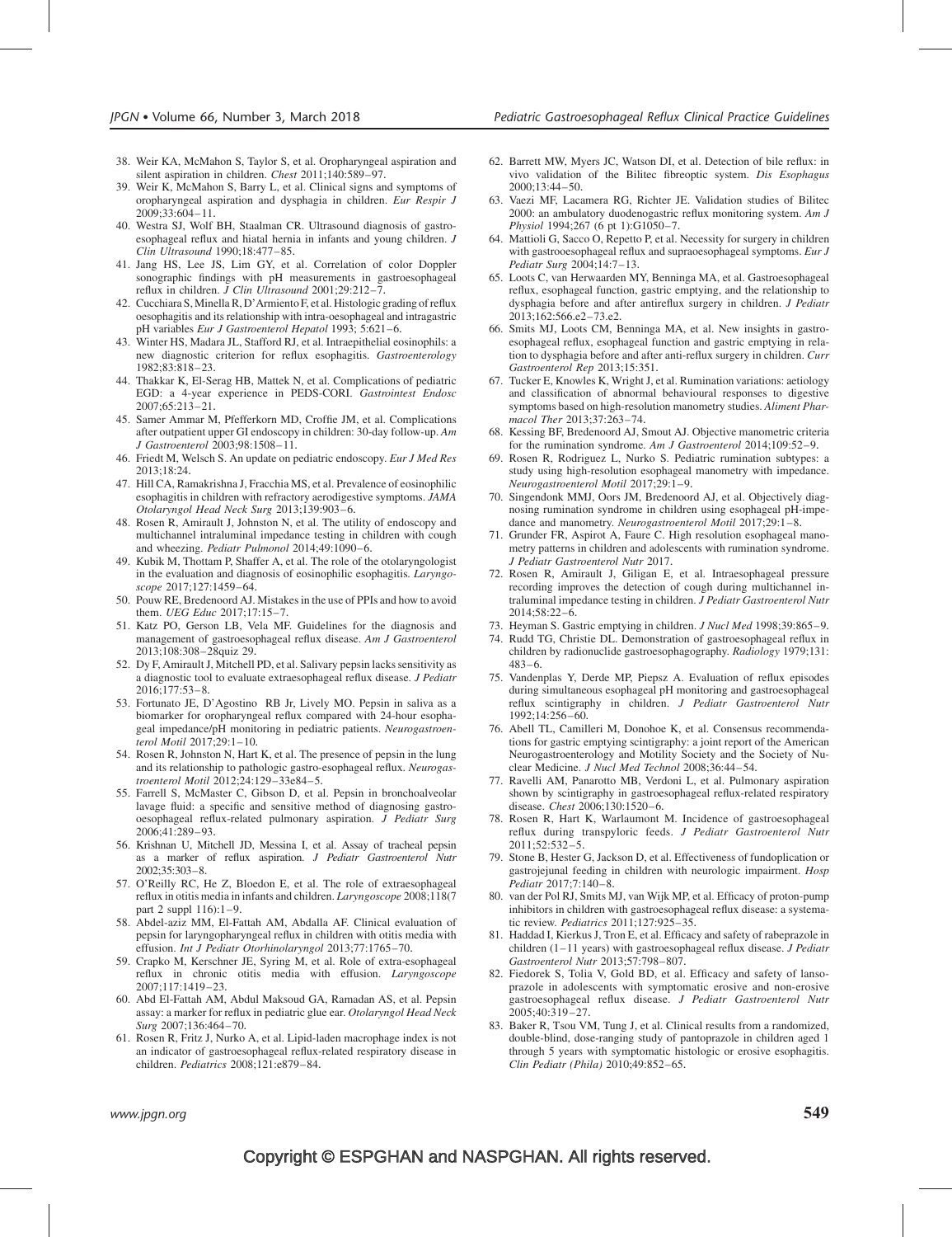- 84. Tolia V, Ferry G, Gunasekaran T, et al. Efficacy of lansoprazole in the treatment of gastroesophageal reflux disease in children. J Pediatr Gastroenterol Nutr 2002;35(suppl 4):S308–18.
- 85. Gilger MA, Tolia V, Vandenplas Y, et al. Safety and tolerability of esomeprazole in children with gastroesophageal reflux disease. J Pediatr Gastroenterol Nutr 2015;60(suppl 1):S16–23.
- 86. Bautista J, Fullerton H, Briseno M, et al. The effect of an empirical trial of high-dose lansoprazole on symptom response of patients with non-cardiac chest pain—a randomized, double-blind, placebocontrolled, crossover trial. Aliment Pharmacol Ther 2004;19: 1123–30.
- 87. Fass R, Fennerty MB, Ofman JJ, et al. The clinical and economic value of a short course of omeprazole in patients with noncardiac chest pain. Gastroenterology 1998;115:42–9.
- 88. Fass R, Murthy U, Hayden CW, et al. Omeprazole 40 mg once a day is equally effective as lansoprazole 30 mg twice a day in symptom control of patients with gastro-oesophageal reflux disease (GERD) who are resistant to conventional-dose lansoprazole therapy-a prospective, randomized, multi-centre study. Aliment Pharmacol Ther 2000;14:1595–603.
- 89. Talley NJ, Armstrong D, Junghard O, et al. Predictors of treatment response in patients with non-erosive reflux disease. Aliment Pharmacol Ther 2006;24:371–6.
- 90. Savarino E, Zentilin P, Savarino V. NERD: an umbrella term including heterogeneous subpopulations. Nat Rev Gastroenterol Hepatol  $2013:10:371-80.$
- 91. Cheng FK, Albert DM, Maydonovitch CL, et al. Categorization of patients with reflux symptoms referred for pH and impedance testing while off therapy. Clin Gastroenterol Hepatol 2015;13:867-73.
- 92. Lang JE, Holbrook JT, Mougey EB, et al. Lansoprazole is associated with worsening asthma control in children with the CYP2C19 poor metabolizer phenotype. Ann Am Thorac Soc 2015;12:878–85.
- 93. Holbrook JT, Wise RA, Gold BD, et al. Lansoprazole for children with poorly controlled asthma: a randomized controlled trial. JAMA 2012;307:373–81.
- 94. Chang AB, Lasserson TJ, Gaffney J, et al. Gastro-oesophageal reflux treatment for prolonged non-specific cough in children and adults. Cochrane Database Syst Rev (1):2011:CD004823.
- 95. Patwari AK, Bajaj P, Kashyp R, et al. Diagnostic modalities for gastroesophageal reflux. Indian J Pediatr 2002;69:133–6.
- 96. Vandenplas Y, Salvatore S, Devreker T, et al. Gastro-oesophageal reflux disease: oesophageal impedance versus pH monitoring. Acta Paediatr 2007;96:956–62.
- 97. Chiou E, Rosen R, Jiang H, et al. Diagnosis of supra-esophageal gastric reflux: correlation of oropharyngeal pH with esophageal impedance monitoring for gastro-esophageal reflux. Neurogastroenterol Motil 2011;23:717-e326.
- 98. Chiou E, Rosen R, Nurko S. Effect of different pH criteria on dualsensor pH monitoring in the evaluation of supraesophageal gastric reflux in children. J Pediatr Gastroenterol Nutr 2011;52:399–403.
- 99. Salvatore S, Arrigo S, Luini C, et al. Esophageal impedance in children: symptom-based results. J Pediatr 2010;157:949-954.e1-2.
- 100. Omari TI, Schwarzer A, vanWijk MP, et al. Optimisation of the reflux-symptom association statistics for use in infants being investigated by 24-hour pH impedance. J Pediatr Gastroenterol Nutr 2011;52:408–13.
- 101. Farahmand F, Sabbaghian M, Ghodousi S, et al. Gastroesophageal reflux disease and tooth erosion: a cross-sectional observational study. Gut Liver 2013;7:278–81.
- 102. Ganesh M, Hertzberg A, Nurko S, et al. Acid rather than nonacid reflux burden is a predictor of tooth erosion. J Pediatr Gastroenterol Nutr 2016;62:309–13.
- 103. Krishnan U, Mousa H, Dall'Oglio L, et al. ESPGHAN-NASPGHAN Guidelines for the Evaluation and Treatment of Gastrointestinal and Nutritional Complications in Children with Esophageal Atresia-Tracheoesophageal Fistula. J Pediatr Gastroenterol Nutr 2016;63:550–70.
- 104. Papadopoulou A, Koletzko S, Heuschkel R, et al., ESPGHAN Eosinophilic Esophagitis Working Group and the Gastroenterology Committee. Management guidelines of eosinophilic esophagitis in childhood. J Pediatr Gastroenterol Nutr 2014;58:107–18.
- 105. Liacouras CA, Furuta GT, Hirano I, et al. Eosinophilic esophagitis: updated consensus recommendations for children and adults. J Allergy Clin Immunol 2011;128:3–20.e6quiz 21–2.
- 106. Palm K, Sawicki G, Rosen R. The impact of reflux burden on Pseudomonas positivity in children with cystic fibrosis. Pediatr Pulmonol 2012;47:582–7.
- 107. Vandenplas Y, Hauser B. An updated review on gastro-esophageal reflux in pediatrics. Expert Rev Gastroenterol Hepatol 2015;9: 1511–21.
- 108. Croffie JM, Fitzgerald JF, Molleston JP, et al. Accuracy and tolerability of the Bravo catheter-free pH capsule in patients between the ages of 4 and 18 years. J Pediatr Gastroenterol Nutr 2007;45:559–63.
- 109. Rao NM, Campbell DI, Rao P. Two years' experience of using the Bravo wireless oesophageal pH monitoring system at a single UK tertiary centre. Acta Paediatr 2017;106:312–5.
- 110. Cabrera J, Davis M, Horn D, et al. Esophageal pH monitoring with the BRAVO capsule: experience in a single tertiary medical center. J Pediatr Gastroenterol Nutr 2011;53:404–8.
- 111. Rodriguez L, Morley-Fletcher A, Souza A, et al. Effect of anesthesia on gastroesophageal reflux in children: a study using BRAVO wireless pH study measurements. Neurogastroenterol Motil 2015;27:1553–8.
- 112. Chawla A, Girda E, Walker G, et al. Effect of propofol on acid reflux measured with the Bravo pH monitoring system. ISRN Gastroenterol 2013;2013:605931.
- 113. Ummarino D, Vandermeulen L, Roosens B, et al. Gastroesophageal reflux evaluation in patients affected by chronic cough: Restech versus multichannel intraluminal impedance/pH metry. Laryngoscope 2013;123:980–4.
- 114. Mazzoleni G, Vailati C, Lisma DG, et al. Correlation between oropharyngeal pH-monitoring and esophageal pH-impedance monitoring in patients with suspected GERD-related extra-esophageal symptoms. Neurogastroenterol Motil 2014;26:1557–64.
- 115. Fitzpatrick AM, Holbrook JT, Wei CY, et al. Exhaled breath condensate pH does not discriminate asymptomatic gastroesophageal reflux or the response to lansoprazole treatment in children with poorly controlled asthma. J Allergy Clin Immunol Pract 2014;2:579.e7–86.e7.
- 116. Rosen R, Mitchell PD, Amirault J, et al. The edematous and erythematous airway does not denote pathologic gastroesophageal reflux. J Pediatr 2017;183:127–31.
- 117. Wenzl TG, Silny J, Schenke S, et al. Gastroesophageal reflux and respiratory phenomena in infants: status of the intraluminal impedance technique. J Pediatr Gastroenterol Nutr 1999;28:423-8.
- 118. Rosen R, Nurko S. The importance of multichannel intraluminal impedance in the evaluation of children with persistent respiratory symptoms. Am J Gastroenterol 2004;99:2452–8.
- 119. Omari TI, Barnett CP, Benninga MA, et al. Mechanisms of gastrooesophageal reflux in preterm and term infants with reflux disease. Gut 2002;51:475–9.
- 120. Rosen R, Lord C, Nurko S. The sensitivity of multichannel intraluminal impedance and the pH probe in the evaluation of gastroesophageal reflux in children. Clin Gastroenterol Hepatol 2006;4:167–72.
- 121. Imam H, Shay S, Ali A, et al. Bolus transit patterns in healthy subjects: a study using simultaneous impedance monitoring, videoesophagram, and esophageal manometry. Am J Physiol Gastrointest Liver Physiol 2005;288:G1000–6.
- 122. Peter CS, Wiechers C, Bohnhorst B, et al. Detection of small bolus volumes using multiple intraluminal impedance in preterm infants. J Pediatr Gastroenterol Nutr 2003;36:381–4.
- 123. Rosen R, Lord C, Nurko S. The sensitivity of multi-channel intraluminal impedance (MII) compared to pH probe in the detection of gastroesophgeal reflux in children. Clin Gastroenterol Hepatol 2006;4:167–72.
- 124. Francavilla R, Magista AM, Bucci N, et al. Comparison of esophageal pH and multichannel intraluminal impedance testing in pediatric patients with suspected gastroesophageal reflux. J Pediatr Gastroenterol Nutr 2010;50:154–60.
- 125. Wenzl TG, Moroder C, Trachterna M, et al. Esophageal pH monitoring and impedance measurement: a comparison of two diagnostic tests for gastroesophageal reflux. J Pediatr Gastroenterol Nutr 2002;34:519–23.
- 126. Rosen R, Furuta G, Fritz J, et al. Role of acid and nonacid reflux in children with eosinophilic esophagitis compared with patients with gastroesophageal reflux and control patients. J Pediatr Gastroenterol Nutr 2008;46:520–3.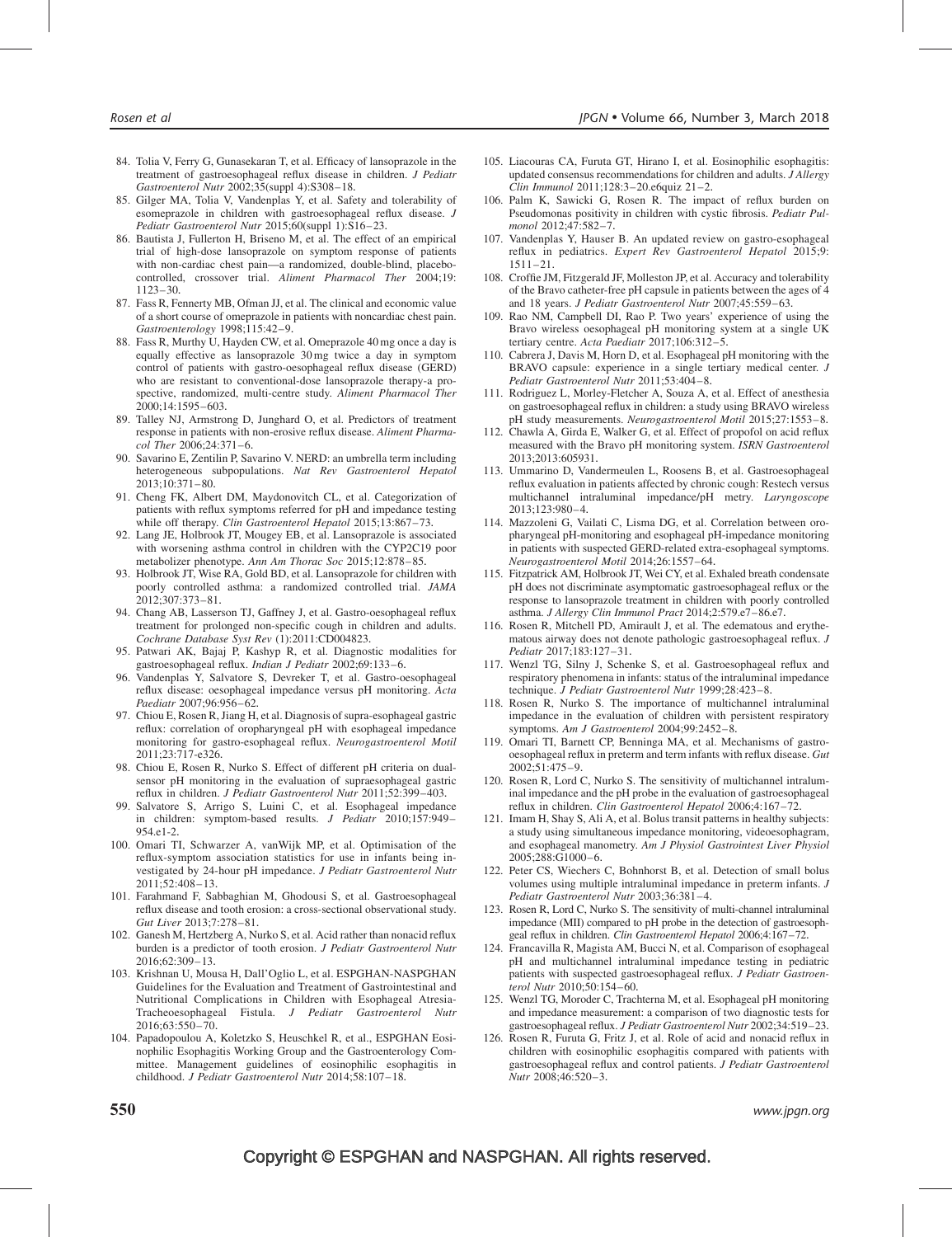- 127. Mousa H, Machado R, Orsi M, et al. Combined multichannel intraluminal impedance-pH (MII-pH): multicenter report of normal values from 117 children. Curr Gastroenterol Rep 2014;16:400.
- 128. Heard R, Castell J, Castell DO, et al. Characterization of patients with low baseline impedance on multichannel intraluminal impedance-pH reflux testing. J Clin Gastroenterol 2012;46:e55–7.
- 129. Smits MJ, Loots CM, van Wijk MP, et al. An expert panel-based study on recognition of gastro-esophageal reflux in difficult esophageal pHimpedance tracings. Neurogastroenterol Motil 2015;27:637–45.
- 130. Wenzl TG, Benninga MA, Loots CM, et al., ESPGHAN EURO-PIG Working Group. Indications, methodology, and interpretation of combined esophageal impedance-pH monitoring in children: ESPGHAN EURO-PIG standard protocol. J Pediatr Gastroenterol Nutr 2012;55:230–4.
- 131. Loots CM, van Wijk MP, Blondeau K, et al. Interobserver and intraobserver variability in pH-impedance analysis between 10 experts and automated analysis. J Pediatr 2012;160:441–446.e1.
- 132. Pilic D, Höfs C, Weitmann S. Inter- and intraobserver agreement in 24hour combined multiple intraluminal impedance and pH measurement in children - a quality assessment from the German Pediatric Impedance Group (G-PIG). J Pediatr Gastroenterol Nutr 2011;53:255-9.
- 133. Ravi K, DeVault KR, Murray JA, et al. Inter-observer agreement for multichannel intraluminal impedance-pH testing. Dis Esophagus 2010;23:540–4.
- 134. Rosen R, Levine P, Lewis J, et al. Reflux events detected by pH-MII do not determine fundoplication outcome. J Pediatr Gastroenterol Nutr  $2010:50:251-5$ .
- 135. Duncan DR, Amirault J, Johnston N, et al. Gastroesophageal reflux burden, even in children that aspirate, does not increase pediatric hospitalization. J Pediatr Gastroenterol Nutr 2016;63:210-7.
- 136. Giacchino M, Savarino V, Savarino E. Distinction between patients with non-erosive reflux disease and functional heartburn. Ann Gastroenterol 2013;26:283–9.
- 137. Mahoney LB, Nurko S, Rosen R. The prevalence of Rome IV nonerosive esophageal phenotypes in children. J Pediatr 2017;189:86–91.
- 138. Savarino E, Zentilin P, Tutuian R, et al. The role of nonacid reflux in NERD: lessons learned from impedance-pH monitoring in 150 patients off therapy. Am J Gastroenterol 2008;103:2685–93.
- 139. Viazis N, Keyoglou A, Kanellopoulos AK, et al. Selective serotonin reuptake inhibitors for the treatment of hypersensitive esophagus: a randomized, double-blind, placebo-controlled study. Am J Gastroenterol 2012;107:1662–7.
- 140. Limsrivilai J, Charatcharoenwitthaya P, Pausawasdi N, et al. Imipramine for treatment of esophageal hypersensitivity and functional heartburn: a randomized placebo-controlled trial. Am J Gastroenterol 2016;111:217–24.
- 141. Lopez-Alonso M, Moya MJ, Cabo JA, et al. Twenty-four-hour esophageal impedance-pH monitoring in healthy preterm neonates: rate and characteristics of acid, weakly acidic, and weakly alkaline gastroesophageal reflux. Pediatrics 2006;118:e299–308.
- 142. Corvaglia L, Rotatori R, Ferlini M, et al. The effect of body positioning on gastroesophageal reflux in premature infants: evaluation by combined impedance and pH monitoring. *J Pediatr* 2007;151:591-596, 96.e1.
- 143. Jadcherla SR, Chan CY, Moore R, et al. Impact of feeding strategies on the frequency and clearance of acid and nonacid gastroesophageal reflux events in dysphagic neonates. JPEN J Parenter Enteral Nutr 2012;36:449–55.
- 144. Ghezzi M, Silvestri M, Guida E, et al. Acid and weakly acid gastroesophageal refluxes and type of respiratory symptoms in children. Respir Med 2011;105:972–8.
- 145. Mattioli G, Pini-Prato A, Gentilino V, et al. Esophageal impedance/pH monitoring in pediatric patients: preliminary experience with 50 cases. Dig Dis Sci 2006;51:2341–7.
- 146. Condino AA, Sondheimer J, Pan Z, et al. Evaluation of gastroesophageal reflux in pediatric patients with asthma using impedance-pH monitoring. J Pediatr 2006;149:216–9.
- 147. Mousa H, Woodley FW, Metheney M, et al. Testing the association between gastroesophageal reflux and apnea in infants. J Pediatr Gastroenterol Nutr 2005;41:169–77.
- 148. Salvatore S, Hauser B, Devreker T, et al. Esophageal impedance and esophagitis in children: any correlation? J Pediatr Gastroenterol Nutr 2009;49:566–70.
- 149. Hojsak I, Ivkovic L, Trbojevic T, et al. The role of combined 24-h multichannel intraluminal impedance-pH monitoring in the evaluation of children with gastrointestinal symptoms suggesting gastroesophageal reflux disease. Neurogastroenterol Motil 2016;28: 1488–93.
- 150. Hemmink GJ, Bredenoord AJ, Weusten BL, et al. Esophageal pHimpedance monitoring in patients with therapy-resistant reflux symptoms: 'on' or 'off' proton pump inhibitor? Am J Gastroenterol 2008;103:2446–53.
- 151. Zerbib F, des Varannes SB, Roman S, et al. Normal values and day-today variability of 24-h ambulatory oesophageal impedance-pH monitoring in a Belgian-French cohort of healthy subjects. Aliment Pharmacol Ther 2005;22:1011–21.
- 152. Breumelhof R, Smout AJ. The symptom sensitivity index: a valuable additional parameter in 24-hour esophageal pH recording. Am J Gastroenterol 1991;86:160–4.
- 153. Weusten BL, Roelofs JM, Akkermans LM, et al. The symptomassociation probability: an improved method for symptom analysis of 24-hour esophageal pH data. Gastroenterology 1994;107:1741–5.
- 154. Wiener GJ, Richter JE, Copper JB, et al. The symptom index: a clinically important parameter of ambulatory 24-hour esophageal pH monitoring. Am J Gastroenterol 1988;83:358–61.
- 155. Neu M, Pan Z, Workman R, et al. Benefits of massage therapy for infants with symptoms of gastroesophageal reflux disease. Biol Res Nurs 2014;16:387–97.
- 156. Loots C, Kritas S, van Wijk M, et al. Body positioning and medical therapy for infantile gastroesophageal reflux symptoms. J Pediatr Gastroenterol Nutr 2014;59:237–43.
- 157. Vandenplas Y, Hachimi-Idrissi S, Casteels A, et al. A clinical trial with an ''anti-regurgitation'' formula. Eur J Pediatr 1994;153:419–23.
- 158. Iacono G, Vetrano S, Cataldo F, et al. Clinical trial with thickened feeding for treatment of regurgitation in infants. Dig Liver Dis 2002;34:532–3.
- 159. Chao HC, Vandenplas Y. Comparison of the effect of a cornstarch thickened formula and strengthened regular formula on regurgitation, gastric emptying and weight gain in infantile regurgitation. Dis Esophagus 2007;20:155–60.
- 160. Xinias I, Mouane N, Le Luyer B, et al. Cornstarch thickened formula reduces oesophageal acid exposure time in infants. Dig Liver Dis 2005;37:23–7.
- 161. Ostrom KM, Jacobs JR, Merritt RJ, et al. Decreased regurgitation with a soy formula containing added soy fiber. Clin Pediatr (Phila) 2006;45:29–36.
- 162. Chao HC, Vandenplas Y. Effect of cereal-thickened formula and upright positioning on regurgitation, gastric emptying, and weight gain in infants with regurgitation. Nutrition 2007;23:23–8.
- 163. Miyazawa R, Tomomasa T, Kaneko H, et al. Effect of formula thickened with locust bean gum on gastric emptying in infants. J Paediatr Child Health 2006;42:808–12.
- 164. Miyazawa R, Tomomasa T, Kaneko H, et al. Effect of formula thickened with reduced concentration of locust bean gum on gastroesophageal reflux. Acta Paediatr 2007;96:910–4.
- 165. Miyazawa R, Tomomasa T, Kaneko H, et al. Effect of locust bean gum in anti-regurgitant milk on the regurgitation in uncomplicated gastroesophageal reflux. J Pediatr Gastroenterol Nutr 2004;38:479–83.
- 166. Moukarzel AA, Abdelnour H, Akatcherian C. Effects of a prethickened formula on esophageal pH and gastric emptying of infants with GER. J Clin Gastroenterol 2007;41:823–9.
- 167. Vanderhoof JA, Moran JR, Harris CL, et al. Efficacy of a pre-thickened infant formula: a multicenter, double-blind, randomized, placebocontrolled parallel group trial in 104 infants with symptomatic gastroesophageal reflux. Clin Pediatr (Phila) 2003;42:483–95.
- 168. Hegar B, Rantos R, Firmansyah A, et al. Natural evolution of infantile regurgitation versus the efficacy of thickened formula. J Pediatr Gastroenterol Nutr 2008;47:26–30.
- 169. Orenstein SR, Magill HL, Brooks P. Thickening of infant feedings for therapy of gastroesophageal reflux. J Pediatr 1987;110:181-6.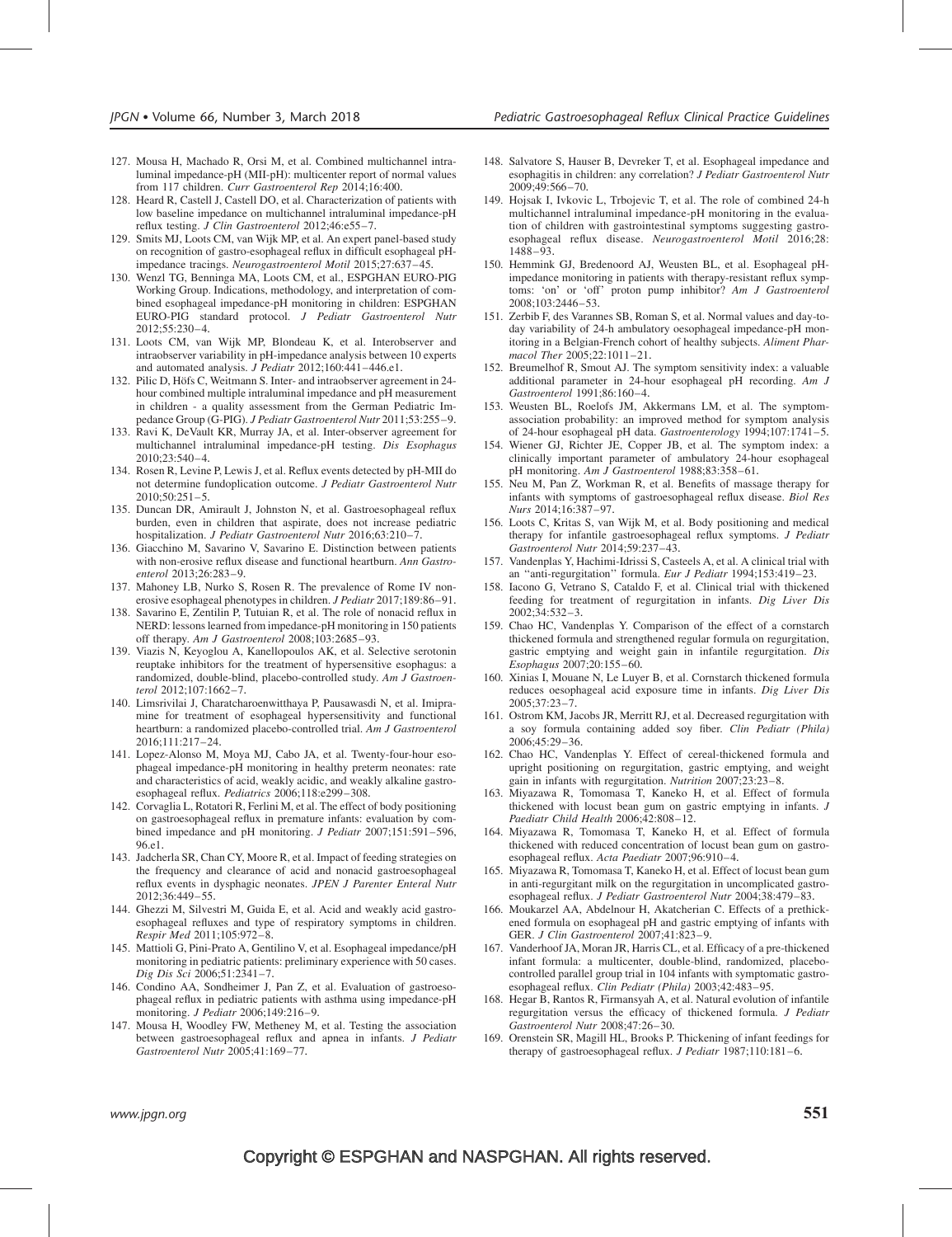- 170. Ummarino D, Miele E, Martinelli M, et al. Effect of magnesium alginate plus simethicone on gastroesophageal reflux in infants. J Pediatr Gastroenterol Nutr 2015;60:230–5.
- 171. Horvath A, Dziechciarz P, Szajewska H. The effect of thickened-feed interventions on gastroesophageal reflux in infants: systematic review and meta-analysis of randomized, controlled trials. Pediatrics 2008;122:e1268–77.
- 172. Wenzl TG, Schneider S, Scheele F, et al. Effects of thickened feeding on gastroesophageal reflux in infants: a placebo-controlled crossover study using intraluminal impedance. Pediatrics 2003;111 (4 pt 1):e355–9.
- 173. Corvaglia L, Ferlini M, Rotatori R, et al. Starch thickening of human milk is ineffective in reducing the gastroesophageal reflux in preterm infants: a crossover study using intraluminal impedance. J Pediatr 2006;148:265–8.
- 174. Beal J, Silverman B, Bellant J, et al. Late onset necrotizing enterocolitis in infants following use of a xanthan gum-containing thickening agent. J Pediatr 2012;161:354–6.
- 175. Woods CW, Oliver T, Lewis K, et al. Development of necrotizing enterocolitis in premature infants receiving thickened feeds using SimplyThick(R). *J Perinatol* 2012;32:150-2.
- 176. Vandenplas Y, Benninga M, Broekaert I, et al. Functional gastrointestinal disorder algorithms focus on early recognition, parental reassurance and nutritional strategies. Acta Paediatr 2016;105: 244–52.
- 177. Winter H, Kum-Nji P, Mahomedy SH, et al. Efficacy and safety of pantoprazole delayed-release granules for oral suspension in a placebo-controlled treatment-withdrawal study in infants 1-11 months old with symptomatic GERD. J Pediatr Gastroenterol Nutr  $2010:50:609-18$ .
- 178. Koletzko S, Niggemann B, Arato A, et al., European Society of Pediatric Gastroenterology, Hepatology, and Nutrition. Diagnostic approach and management of cow's-milk protein allergy in infants and children: ESPGHAN GI Committee practical guidelines. J Pediatr Gastroenterol Nutr 2012;55:221–9.
- 179. Borrelli O, Mancini V, Thapar N, et al. Cow's milk challenge increases weakly acidic reflux in children with cow's milk allergy and gastroesophageal reflux disease. J Pediatr 2012;161: 476–481.e1.
- 180. Corvaglia L, Mariani E, Aceti A, et al. Extensively hydrolyzed protein formula reduces acid gastro-esophageal reflux in symptomatic preterm infants. Early Hum Dev 2013;89:453–5.
- 181. Agostoni C, Axelsson I, Goulet O, et al. Soy protein infant formulae and follow-on formulae: a commentary by the ESPGHAN Committee on Nutrition. J Pediatr Gastroenterol Nutr 2006;42:352–61.
- 182. Bhatia J, Greer F. American Academy of Pediatrics Committee on Nutrition. Use of soy protein-based formulas in infant feeding. Pediatrics 2008;121:1062–8.
- 183. Katz Y, Gutierrez-Castrellon P, Gonzalez MG, et al. A comprehensive review of sensitization and allergy to soy-based products. Clin Rev Allergy Immunol 2014;46:272–81.
- 184. Alsalamah M, Makhajia M, Somers G, et al. Anaphylaxis to milk after elimination diet for eosinophilic gastrointestinal disease. Am J Gastroenterol 2016;111:752–3.
- 185. Maslin K, Grundy J, Glasbey G, et al. Cows' milk exclusion diet during infancy: Is there a long-term effect on children's eating behaviour and food preferences? Pediatr Allergy Immunol 2016;27:141–6.
- 186. Omari TI, Rommel N, Staunton E, et al. Paradoxical impact of body positioning on gastroesophageal reflux and gastric emptying in the premature neonate. J Pediatr 2004;145:194–200.
- 187. van Wijk MP, Benninga MA, Dent J, et al. Effect of body position changes on postprandial gastroesophageal reflux and gastric emptying in the healthy premature neonate. *J Pediatr* 2007;151:585-590,  $90.e1 - 2.$
- 188. Vandenplas Y, De Schepper J, Verheyden S, et al. A preliminary report on the efficacy of the Multicare AR-Bed in 3-week-3-month-old infants on regurgitation, associated symptoms and acid reflux. Arch Dis Child 2010;95:26–30.
- 189. Moon RY. SIDS and other sleep-related infant deaths: expansion of recommendations for a safe infant sleeping environment. Pediatrics 2011;128:1030–9.
- 190. Ness-Jensen E, Hveem K, El-Serag H, et al. Lifestyle intervention in gastroesophageal reflux disease. Clin Gastroenterol Hepatol 2016;14:175–182.e1-3.
- 191. Loots C, Smits M, Omari T, et al. Effect of lateral positioning on gastroesophageal reflux (GER) and underlying mechanisms in GER disease (GERD) patients and healthy controls. Neurogastroenterol Motil 2013;25:222–229, e161–2.
- 192. Indrio F, Di Mauro A, Riezzo G, et al. Prophylactic use of a probiotic in the prevention of colic, regurgitation, and functional constipation: a randomized clinical trial. JAMA Pediatr 2014;168:228–33.
- 193. Koebnick C, Getahun D, Smith N, et al. Extreme childhood obesity is associated with increased risk for gastroesophageal reflux disease in a large population-based study. Int J Pediatr Obes 2011;6:e257–63.
- 194. Pashankar DS, Corbin Z, Shah SK, et al. Increased prevalence of gastroesophageal reflux symptoms in obese children evaluated in an academic medical center. J Clin Gastroenterol 2009;43:410–3.
- 195. Malaty HM, Fraley JK, Abudayyeh S, et al. Obesity and gastroesophageal reflux disease and gastroesophageal reflux symptoms in children. Clin Exp Gastroenterol 2009;2:31–6.
- 196. Elitsur Y, Dementieva Y, Elitsur R, et al. Obesity is not a risk factor in children with reflux esophagitis: a retrospective analysis of 738 children. Metab Syndr Relat Disord 2009;7:211–4.
- 197. Kaltenbach T, Crockett S, Gerson LB. Are lifestyle measures effective in patients with gastroesophageal reflux disease? An evidence-based approach. Arch Intern Med 2006;166:965–71.
- 198. Clark NM, Gong M. Management of chronic disease by practitioners and patients: are we teaching the wrong things? Bmj 2000;320:572–5.
- 199. Cabana MD, Slish KK, Evans D, et al. Impact of physician asthma care education on patient outcomes. Pediatrics 2006;117:2149–57.
- 200. Miller S. Comparison of the efficacy and safety of a new aluminium-free paediatric alginate preparation and placebo in infants with recurrent gastro-oesophageal reflux. Curr Med Res Opin 1999;15: 160–8.
- 201. Oderda G, Dell'Olio D, Forni M, et al. Treatment of childhood peptic oesophagitis with famotidine or alginate-antacid. Ital J Gastroenterol 1990;22:346–9.
- 202. Cucchiara S, Staiano A, Romaniello G, et al. Antacids and cimetidine treatment for gastro-oesophageal reflux and peptic oesophagitis. Arch Dis Child 1984;59:842–7.
- 203. Tighe M, Afzal NA, Bevan A, et al. Pharmacological treatment of children with gastro-oesophageal reflux. Cochrane Database Syst Rev (11):2014:CD008550.
- 204. Del Buono R, Wenzl TG, Ball G, et al. Effect of Gaviscon Infant on gastro-oesophageal reflux in infants assessed by combined intraluminal impedance/pH. Arch Dis Child 2005;90:460–3.
- 205. Woodard-Knight L, Fudge A, Teubner J, et al. Aluminium absorption and antacid therapy in infancy. J Paediatr Child Health 1992;28:257–9.
- 206. Tsou VM, Young RM, Hart MH, et al. Elevated plasma aluminum levels in normal infants receiving antacids containing aluminum. Pediatrics 1991;87:148–51.
- 207. Orenstein SR, Hassall E, Furmaga-Jablonska W, et al. Multicenter, double-blind, randomized, placebo-controlled trial assessing the efficacy and safety of proton pump inhibitor lansoprazole in infants with symptoms of gastroesophageal reflux disease. J Pediatr 2009;154: 514–520.e4.
- 208. Davidson G, Wenzl TG, Thomson M, et al. Efficacy and safety of oncedaily esomeprazole for the treatment of gastroesophageal reflux disease in neonatal patients. J Pediatr 2013;163:692–698.e1-2.
- 209. Winter H, Gunasekaran T, Tolia V, et al. Esomeprazole for the treatment of GERD in infants ages 1-11 months. J Pediatr Gastroenterol Nutr 2012;55:14–20.
- 210. Hussain S, Kierkus J, Hu P, et al. Safety and efficacy of delayed release rabeprazole in 1- to 11-month-old infants with symptomatic GERD. J Pediatr Gastroenterol Nutr 2014;58:226–36.
- 211. Moore DJ, Tao BS, Lines DR, et al. Double-blind placebo-controlled trial of omeprazole in irritable infants with gastroesophageal reflux. J Pediatr 2003;143:219–23.
- 212. Cohen S, Bueno de Mesquita M, Mimouni FB. Adverse effects reported in the use of gastroesophageal reflux disease treatments in children: a 10 years literature review. Br J Clin Pharmacol 2015;80:200–8.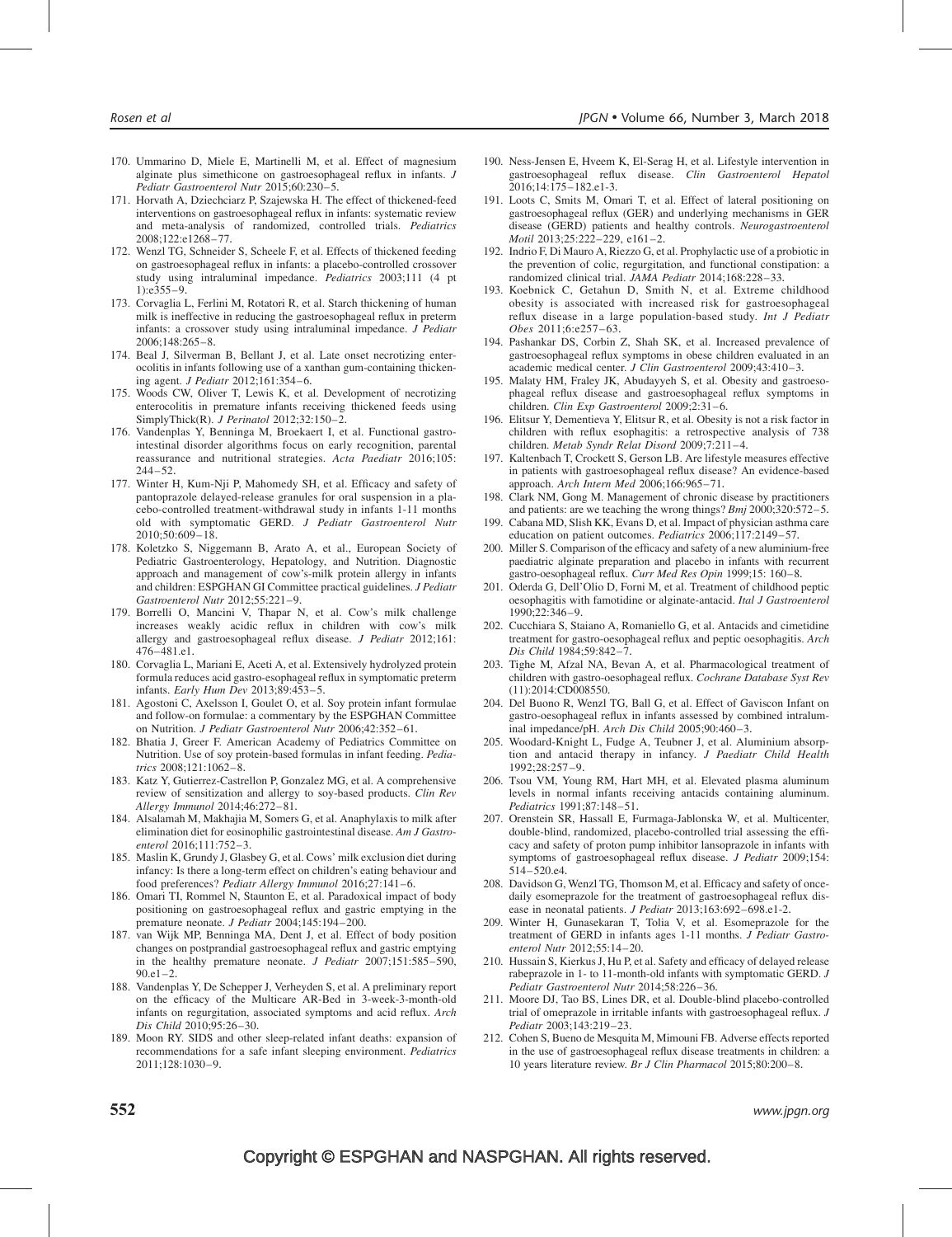- 213. Cucchiara S, Gobio-Casali L, Balli F, et al. Cimetidine treatment of reflux esophagitis in children: an Italian multicentric study. J Pediatr Gastroenterol Nutr 1989;8:150–6.
- 214. Orenstein SR, Blumer JL, Faessel HM, et al. Ranitidine, 75 mg, overthe-counter dose: pharmacokinetic and pharmacodynamic effects in children with symptoms of gastro-oesophageal reflux. Aliment Pharmacol Ther 2002;16:899–907.
- 215. Simeone D, Caria MC, Miele E, et al. Treatment of childhood peptic esophagitis: a double-blind placebo-controlled trial of nizatidine. J Pediatr Gastroenterol Nutr 1997;25:51–5.
- 216. Ummarino D, Miele E, Masi P, et al. Impact of antisecretory treatment on respiratory symptoms of gastroesophageal reflux disease in children. Dis Esophagus 2012;25:671–7.
- 217. Khoshoo V, Dhume P. Clinical response to 2 dosing regimens of lansoprazole in infants with gastroesophageal reflux. J Pediatr Gastroenterol Nutr 2008;46:352–4.
- 218. Arguelles-Martin F, Gonzalez-Fernandez F, Gentles MG. Sucralfate versus cimetidine in the treatment of reflux esophagitis in children. Am J Med 1989;86 (6A):73–6.
- 219. Cremonini F, Ziogas DC, Chang HY, et al. Meta-analysis: the effects of placebo treatment on gastro-oesophageal reflux disease. Aliment Pharmacol Ther 2010;32:29–42.
- 220. Chiba N, De Gara CJ, Wilkinson JM, et al. Speed of healing and symptom relief in grade II to IV gastroesophageal reflux disease: a meta-analysis. Gastroenterology 1997;112:1798–810.
- 221. Labenz J, Malfertheiner P. Treatment of uncomplicated reflux disease. World J Gastroenterol 2005;11:4291–9.
- 222. Boccia G, Manguso F, Miele E, et al. Maintenance therapy for erosive esophagitis in children after healing by omeprazole: is it advisable? Am J Gastroenterol 2007;102:1291–7.
- 223. Sigterman KE, van Pinxteren B, Bonis PA, et al. Short-term treatment with proton pump inhibitors, H2-receptor antagonists and prokinetics for gastro-oesophageal reflux disease-like symptoms and endoscopy negative reflux disease. Cochrane Database Syst Rev (5):2013: CD002095.
- 224. Faure C, Michaud L, Shaghaghi EK, et al. Lansoprazole in children: pharmacokinetics and efficacy in reflux oesophagitis. Aliment Pharmacol Ther 2001;15:1397–402.
- 225. Tolia V, Gilger MA, Barker PN, et al. Healing of erosive esophagitis and improvement of symptoms of gastroesophageal reflux disease after esomeprazole treatment in children 12 to 36 months old. J Pediatr Gastroenterol Nutr 2010;51:593–8.
- 226. Rosen R, Amirault J, Liu H, et al. Changes in gastric and lung microflora with acid suppression: acid suppression and bacterial growth. JAMA Pediatr 2014;168:932–7.
- 227. Trikha A, Baillargeon JG, Kuo YF, et al. Development of food allergies in patients with gastroesophageal reflux disease treated with gastric acid suppressive medications. Pediatr Allergy Immunol 2013;24:582–8.
- 228. Omari TI, Benninga MA, Sansom L, et al. Effect of baclofen on esophagogastric motility and gastroesophageal reflux in children with gastroesophageal reflux disease: a randomized controlled trial. J Pediatr 2006;149:468–74.
- 229. Li S, Shi S, Chen F, et al. The effects of baclofen for the treatment of gastroesophageal reflux disease: a meta-analysis of randomized controlled trials. Gastroenterol Res Pract 2014;2014:307805.
- 230. De Loore I, Van Ravensteyn H, Ameryckx L. Domperidone drops in the symptomatic treatment of chronic paediatric vomiting and regurgitation. A comparison with metoclopramide. Postgrad Med J 1979;55(suppl 1):40–2.
- 231. Carroccio A, Iacono G, Montalto G, et al. Domperidone plus magnesium hydroxide and aluminum hydroxide: a valid therapy in children with gastroesophageal reflux. A double-blind randomized study versus placebo. Scand J Gastroenterol 1994;29:300–4.
- 232. Tolia V, Calhoun J, Kuhns L, et al. Randomized, prospective doubleblind trial of metoclopramide and placebo for gastroesophageal reflux in infants. J Pediatr 1989;115:141–5.
- 233. Bellissant E, Duhamel JF, Guillot M, et al. The triangular test to assess the efficacy of metoclopramide in gastroesophageal reflux. Clin Pharmacol Ther 1997;61:377–84.
- 234. Lau Moon Lin M, Robinson PD, Flank J, et al. The safety of metoclopramide in children: a systematic review and meta-analysis. Drug Saf 2016;39:675–87.
- 235. Morris AD, Chen J, Lau E, et al. Domperidone-associated QT interval prolongation in non-oncologic pediatric patients: a review of the literature. Can J Hosp Pharm 2016;69:224–30.
- 236. Gunlemez A, Babaoglu A, Arisoy AE, et al. Effect of domperidone on the QTc interval in premature infants. J Perinatol 2010;30:50-3.
- 237. Vieira MC, Miyague NI, Van Steen K, et al. Effects of domperidone on QTc interval in infants. Acta Paediatr 2012;101:494–6.
- 238. Rocha CM, Barbosa MM. QT interval prolongation associated with the oral use of domperidone in an infant. Pediatr Cardiol 2005;26:720–3.
- 239. Ngoenmak T, Treepongkaruna S, Buddharaksa Y, et al. Effects of domperidone on QT interval in children with gastroesophageal reflux disease. Pediatr Neonatol 2016;57:60–4.
- 240. Cohen RC, O'Loughlin EV, Davidson GP, et al. Cisapride in the control of symptoms in infants with gastroesophageal reflux: a randomized, double-blind, placebo-controlled trial. J Pediatr 1999;134: 287–92.
- 241. Vandenplas Y, de Roy C, Sacre L. Cisapride decreases prolonged episodes of reflux in infants. J Pediatr Gastroenterol Nutr 1991;12:44–7.
- 242. Van Eygen M, Van Ravensteyn H. Effect of cisapride on excessive regurgitation in infants. Clin Ther 1989;11:669–77.
- 243. Levy J, Hayes C, Kern J, et al. Does cisapride influence cardiac rhythm? Results of a United States multicenter, double-blind, placebo-controlled pediatric study. J Pediatr Gastroenterol Nutr 2001;32:458–63.
- 244. Scott RB, Ferreira C, Smith L, et al. Cisapride in pediatric gastroesophageal reflux. J Pediatr Gastroenterol Nutr 1997;25:499–506.
- 245. Cucchiara S, Minella R, D'Armiento F, et al. Efficacy of cisapride in the treatment of gastroesophageal reflux (GER) in children. An Esp Pediatr 1994;40:5–8.
- 246. Ng SC, Gomez JM, Rajadurai VS, et al. Establishing enteral feeding in preterm infants with feeding intolerance: a randomized controlled study of low-dose erythromycin. J Pediatr Gastroenterol Nutr 2003;37:554–8.
- 247. Aly H, Abdel-Hady H, Khashaba M, et al. Erythromycin and feeding intolerance in premature infants: a randomized trial. J Perinatol 2007;27:39–43.
- 248. Ng PC, Lee CH, Wong SP, et al. High-dose oral erythromycin decreased the incidence of parenteral nutrition-associated cholestasis in preterm infants. Gastroenterology 2007;132:1726–39.
- 249. Nuntnarumit P, Kiatchoosakun P, Tantiprapa W, et al. Efficacy of oral erythromycin for treatment of feeding intolerance in preterm infants. J Pediatr 2006;148:600–5.
- 250. Levi P, Marmo F, Saluzzo C, et al. Bethanechol versus antiacids in the treatment of gastroesophageal reflux. Helv Paediatr Acta 1985;40:349–59.
- 251. Euler AR. Use of bethanechol for the treatment of gastroesophageal reflux. J Pediatr 1980;96:321–4.
- 252. Rohof WO, Bennink RJ, de Ruigh AA, et al. Effect of azithromycin on acid reflux, hiatus hernia and proximal acid pocket in the postprandial period. Gut 2012;61:1670–7.
- 253. McHoney M, Wade AM, Eaton S, et al. Clinical outcome of a randomized controlled blinded trial of open versus laparoscopic Nissen fundoplication in infants and children. Ann Surg 2011;254:209–16.
- 254. Knatten CK, Fyhn TJ, Edwin B, et al. Thirty-day outcome in children randomized to open and laparoscopic Nissen fundoplication. J Pediatr Surg 2012;47:1990–6.
- 255. Diaz DM, Gibbons TE, Heiss K, et al. Antireflux surgery outcomes in pediatric gastroesophageal reflux disease. Am J Gastroenterol 2005;100:1844–52.
- 256. Rothenberg SS. Two decades of experience with laparoscopic nissen fundoplication in infants and children: a critical evaluation of indications, technique, and results. J Laparoendosc Adv Surg Tech A 2013;23:791–4.
- 257. Hambraeus M, Arnbjornsson E, Anderberg M. A literature review of the outcomes after robot-assisted laparoscopic and conventional laparoscopic Nissen fundoplication for gastro-esophageal reflux disease in children. Int J Med Robot 2013;9:428–32.